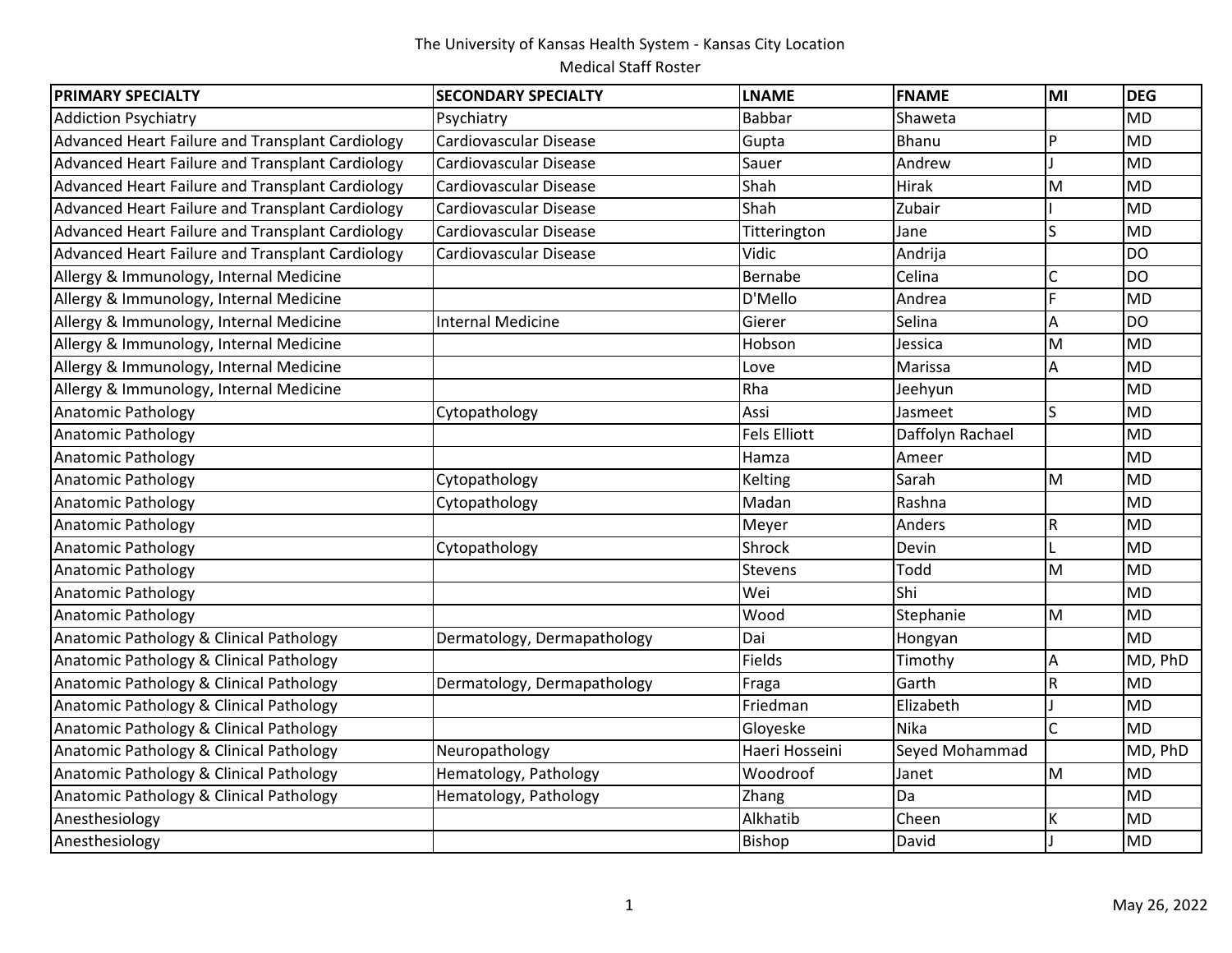| <b>PRIMARY SPECIALTY</b> | <b>SECONDARY SPECIALTY</b>             | <b>LNAME</b> | <b>FNAME</b>   | MI           | DEG       |
|--------------------------|----------------------------------------|--------------|----------------|--------------|-----------|
| Anesthesiology           |                                        | Breth        | John           |              | <b>MD</b> |
| Anesthesiology           |                                        | Brown        | Adam           | P            | <b>MD</b> |
| Anesthesiology           |                                        | Cason        | Molly          | B            | <b>MD</b> |
| Anesthesiology           |                                        | Chandra      | Sneha          | S            | <b>MD</b> |
| Anesthesiology           |                                        | Cheney       | Jessica        |              | <b>MD</b> |
| Anesthesiology           |                                        | Cook         | Jeremy         | D            | <b>MD</b> |
| Anesthesiology           |                                        | Costin       | Adrian         |              | MD        |
| Anesthesiology           | Anesthesiology, Critical Care Medicine | Cotter       | Elizabeth      | KH           | MD        |
| Anesthesiology           |                                        | Cross        | Rebecca        | К            | <b>MD</b> |
| Anesthesiology           | Anesthesiology, Critical Care Medicine | Daniels      | Justin         | D            | <b>MD</b> |
| Anesthesiology           | Anesthesiology, Critical Care Medicine | De Ruyter    | Martin         |              | <b>MD</b> |
| Anesthesiology           |                                        | Dryer        | Chinwe         | Α            | MD        |
| Anesthesiology           | Anesthesiology, Critical Care Medicine | Folsom       | Megan          |              | MD!       |
| Anesthesiology           |                                        | George       | Arun           | S            | <b>MD</b> |
| Anesthesiology           | Anesthesiology, Critical Care Medicine | Gessouroun   | Andrew         | H            | <b>MD</b> |
| Anesthesiology           |                                        | Gould        | Joanna         |              | <b>MD</b> |
| Anesthesiology           |                                        | Hansen       | Jennette       | D            | <b>MD</b> |
| Anesthesiology           |                                        | Hansen       | Jennifer       | К            | <b>MD</b> |
| Anesthesiology           |                                        | Hendren      | Gina           | B            | <b>MD</b> |
| Anesthesiology           |                                        | Hild         | Peter          | G            | <b>MD</b> |
| Anesthesiology           |                                        | Hyland       | Jacqueline     | $\mathsf{M}$ | <b>MD</b> |
| Anesthesiology           |                                        | Jacob        | James          | S            | <b>MD</b> |
| Anesthesiology           |                                        | Jain         | Pravin         | K            | MD        |
| Anesthesiology           |                                        | Kanake       | Pranay         | $\mathsf R$  | <b>MD</b> |
| Anesthesiology           |                                        | Kankam       | Sarafina       | К            | <b>MD</b> |
| Anesthesiology           |                                        | Kenny        | Jennifer       | B            | <b>MD</b> |
| Anesthesiology           |                                        | Kindscher    | James          | D            | <b>MD</b> |
| Anesthesiology           |                                        | Kirk         | Laura          | M            | <b>MD</b> |
| Anesthesiology           |                                        | Knott        | James          | Α            | <b>MD</b> |
| Anesthesiology           |                                        | Kovac        | Anthony        |              | <b>MD</b> |
| Anesthesiology           |                                        | Krause       | Timothy        | P            | <b>DO</b> |
| Anesthesiology           |                                        | Lahet        | <b>Bradley</b> | S            | <b>MD</b> |
| Anesthesiology           |                                        | Landers      | Sarah          |              | MD        |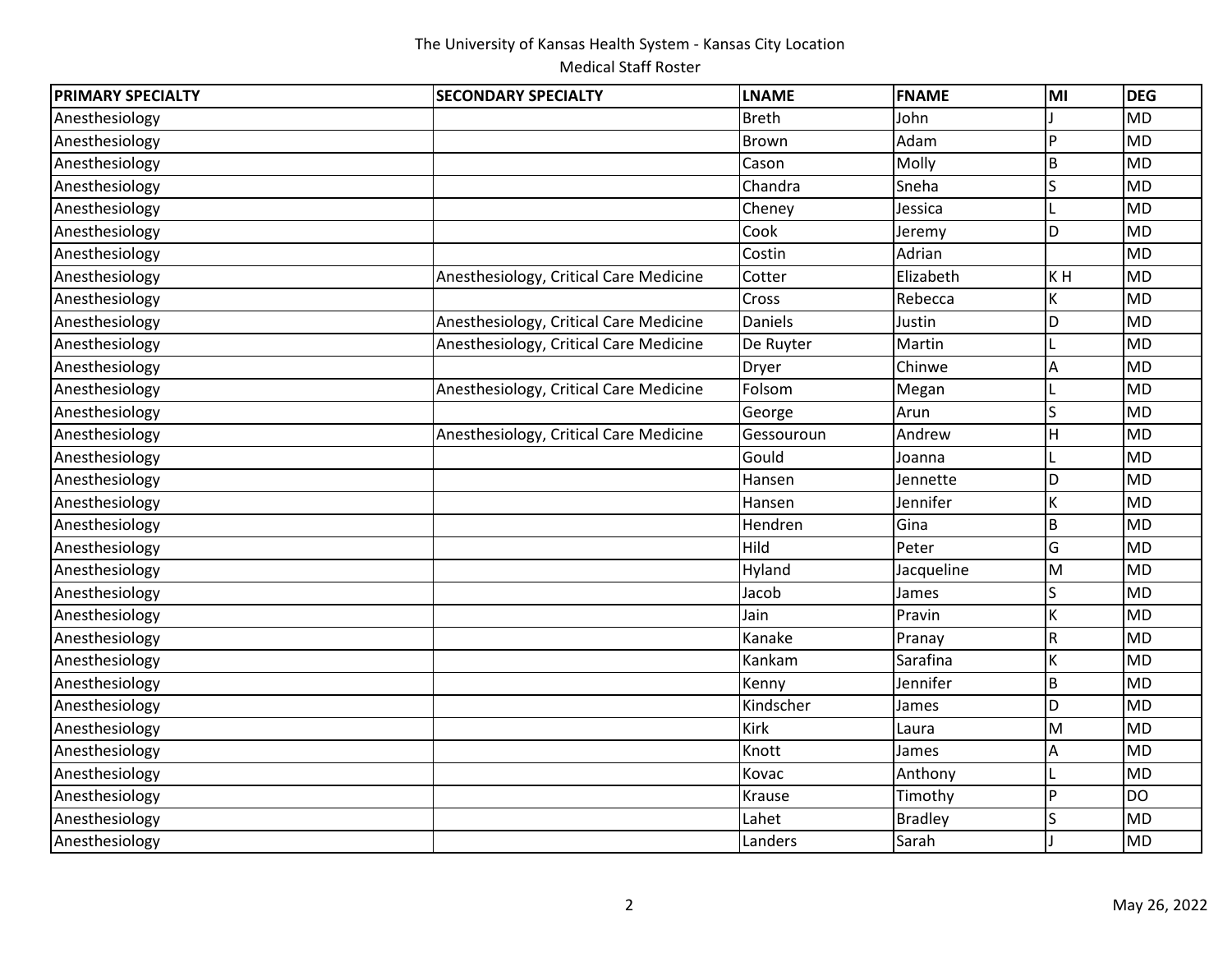| <b>PRIMARY SPECIALTY</b> | <b>SECONDARY SPECIALTY</b>             | <b>LNAME</b>               | <b>FNAME</b>  | MІ | <b>DEG</b> |
|--------------------------|----------------------------------------|----------------------------|---------------|----|------------|
| Anesthesiology           |                                        | Lemons                     | Douglas       | V  | <b>MD</b>  |
| Anesthesiology           |                                        | Leslie                     | Sheldon       | R  | <b>MD</b>  |
| Anesthesiology           |                                        | Lewis                      | Christina     | R  | <b>MD</b>  |
| Anesthesiology           |                                        | Lozenski                   | Jeanette      | M  | <b>MD</b>  |
| Anesthesiology           |                                        | Mack                       | Brandon       | V  | <b>MD</b>  |
| Anesthesiology           |                                        | MacNaughton Hance Kathleen |               |    | <b>MD</b>  |
| Anesthesiology           |                                        | McCartney                  | Michael       |    | MD         |
| Anesthesiology           |                                        | Mensch                     | Jason         |    | <b>MD</b>  |
| Anesthesiology           | Anesthesiology, Critical Care Medicine | Miranda                    | Haley         | G  | <b>MD</b>  |
| Anesthesiology           | Anesthesiology, Pediatric              | Mitzel Levy                | Heather       |    | <b>DO</b>  |
| Anesthesiology           |                                        | Mujica                     | Fernando      | Α  | <b>MD</b>  |
| Anesthesiology           |                                        | Mussatto                   | John          | Α  | MD         |
| Anesthesiology           |                                        | Nachtigal                  | John          | D  | <b>MD</b>  |
| Anesthesiology           |                                        | Palmieri                   | Stephen       |    | <b>MD</b>  |
| Anesthesiology           |                                        | Pichoff                    | Amy           | M  | <b>MD</b>  |
| Anesthesiology           |                                        | Plaza                      | Erin          |    | <b>MD</b>  |
| Anesthesiology           |                                        | Pozek                      | John-Paul     |    | <b>MD</b>  |
| Anesthesiology           |                                        | Purvin                     | Michael       | Α  | <b>MD</b>  |
| Anesthesiology           |                                        | Reese                      | Adam          | R  | MD, MMM    |
| Anesthesiology           |                                        | Reetz                      | Kimberlee     | D  | <b>MD</b>  |
| Anesthesiology           |                                        | Rockford                   | Melissa       | Α  | <b>MD</b>  |
| Anesthesiology           | Anesthesiology, Pain Medicine          | Sack                       | Andrew        | M  | <b>MD</b>  |
| Anesthesiology           |                                        | Shih                       | Grace         | Н  | <b>MD</b>  |
| Anesthesiology           | Anesthesiology, Critical Care Medicine | Siscel                     | Jordan        | D  | <b>MD</b>  |
| Anesthesiology           | Anesthesiology, Critical Care Medicine | Staab                      | Jared         |    | <b>DO</b>  |
| Anesthesiology           |                                        | <b>Staples</b>             | <b>Bryant</b> |    | <b>MD</b>  |
| Anesthesiology           |                                        | <b>Stokes</b>              | Shaun         | M  | <b>DO</b>  |
| Anesthesiology           |                                        | Stoops                     | Shea          |    | <b>DO</b>  |
| Anesthesiology           | Anesthesiology, Pediatric              | Sweeney                    | Jessica       |    | <b>MD</b>  |
| Anesthesiology           |                                        | Tarver                     | Stephen       | D  | <b>MD</b>  |
| Anesthesiology           |                                        | Thurn                      | John          | D  | <b>MD</b>  |
| Anesthesiology           |                                        | Torline                    | Ronald        |    | <b>MD</b>  |
| Anesthesiology           |                                        | Unruh                      | Gregory       | К  | MD         |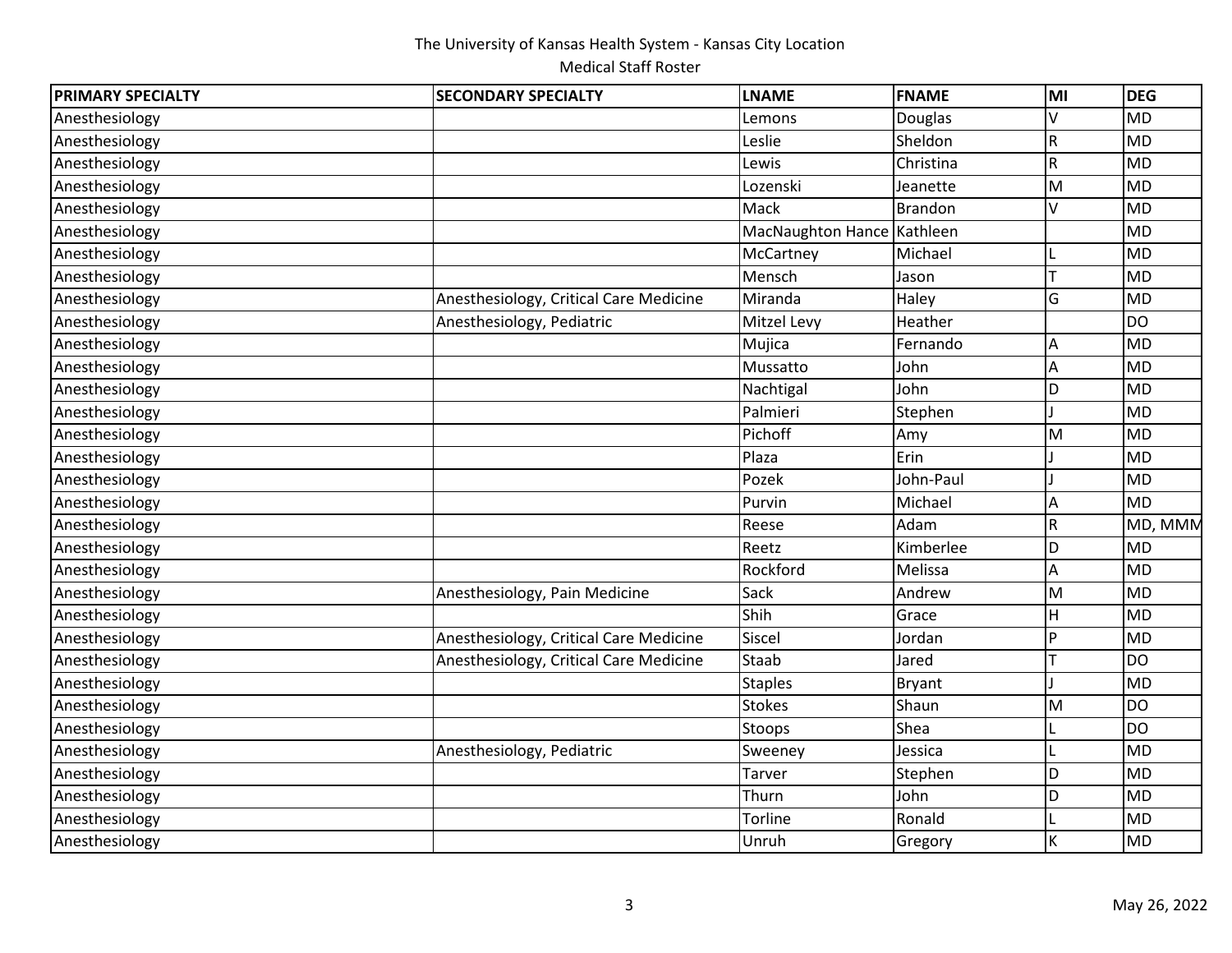| <b>PRIMARY SPECIALTY</b>               | <b>SECONDARY SPECIALTY</b> | <b>LNAME</b>     | <b>FNAME</b>  | MI           | <b>DEG</b> |
|----------------------------------------|----------------------------|------------------|---------------|--------------|------------|
| Anesthesiology                         |                            | Unruh            | Jeffrey       | К            | <b>MD</b>  |
| Anesthesiology                         |                            | Walsh            | Timothy       | ${\sf R}$    | <b>MD</b>  |
| Anesthesiology                         |                            | Walters          | Robin         | R            | <b>MD</b>  |
| Anesthesiology                         |                            | Xu               | Yuexian       | G            | <b>MD</b>  |
| Anesthesiology                         |                            | Yang             | Edward        |              | <b>MD</b>  |
| Anesthesiology, Critical Care Medicine | Anesthesiology             | Flynn            | <b>Brigid</b> | C            | <b>MD</b>  |
| Anesthesiology, Critical Care Medicine | Anesthesiology             | Grigsby          | Joel          | К            | <b>MD</b>  |
| Anesthesiology, Critical Care Medicine | Anesthesiology             | Kidd             | <b>Brent</b>  | D            | <b>MD</b>  |
| Anesthesiology, Critical Care Medicine | Anesthesiology             | LacKamp          | Aaron         | N            | <b>MD</b>  |
| Anesthesiology, Critical Care Medicine | Anesthesiology             | Palmieri         | Katherine     | A            | <b>MD</b>  |
| Anesthesiology, Critical Care Medicine | Anesthesiology             | Short            | Margo         | M            | <b>MD</b>  |
| Anesthesiology, Critical Care Medicine | Anesthesiology             | Wallisch         | William       |              | <b>MD</b>  |
| Anesthesiology, Pain Medicine          | Anesthesiology             | <b>Braun</b>     | Edward        | B            | MD         |
| Anesthesiology, Pain Medicine          |                            | Chadwick         | Andrea        |              | <b>MD</b>  |
| Anesthesiology, Pain Medicine          | Anesthesiology             | Khan             | Talal         | W            | <b>MD</b>  |
| Anesthesiology, Pain Medicine          | Anesthesiology             | Lam              | Christopher   | $\mathsf{M}$ | <b>MD</b>  |
| Anesthesiology, Pain Medicine          | Anesthesiology             | Latif            | Usman         |              | <b>MD</b>  |
| Anesthesiology, Pain Medicine          | Anesthesiology             | Sayed            | Dawood        |              | MD         |
| Anesthesiology, Pain Medicine          | Anesthesiology             | Sowder           | Timothy       | $\mathsf{M}$ | <b>MD</b>  |
| Anesthesiology, Pediatric              | Anesthesiology             | Lobell           | Samuel        | S            | <b>MD</b>  |
| Cardiovascular Disease                 |                            | Afaq             | Mazhar        | Α            | <b>MD</b>  |
| Cardiovascular Disease                 |                            | Beaver           | Timothy       | Α            | <b>MD</b>  |
| Cardiovascular Disease                 |                            | <b>Bhagat</b>    | Ravi          | К            | <b>MD</b>  |
| Cardiovascular Disease                 |                            | Bormann          | Steven        | W            | <b>MD</b>  |
| Cardiovascular Disease                 |                            | Burnett          | Dak           | ${\sf R}$    | <b>MD</b>  |
| Cardiovascular Disease                 |                            | Ferrell          | Ryan          | S            | <b>MD</b>  |
| Cardiovascular Disease                 |                            | Freeman          | Jonathan      | A            | <b>MD</b>  |
| Cardiovascular Disease                 |                            | Genton           | Randall       | E            | <b>MD</b>  |
| Cardiovascular Disease                 | <b>Internal Medicine</b>   | Gollub           | Steven        | B            | <b>MD</b>  |
| Cardiovascular Disease                 |                            | Hannen           | Marina        | N            | <b>MD</b>  |
| Cardiovascular Disease                 |                            | Hegde            | S. Roy        |              | <b>MD</b>  |
| Cardiovascular Disease                 |                            | Hoos-Thompson    | Shannon       | N            | <b>MD</b>  |
| Cardiovascular Disease                 |                            | Hosseinidehkordi | Seyedhamed    |              | MD         |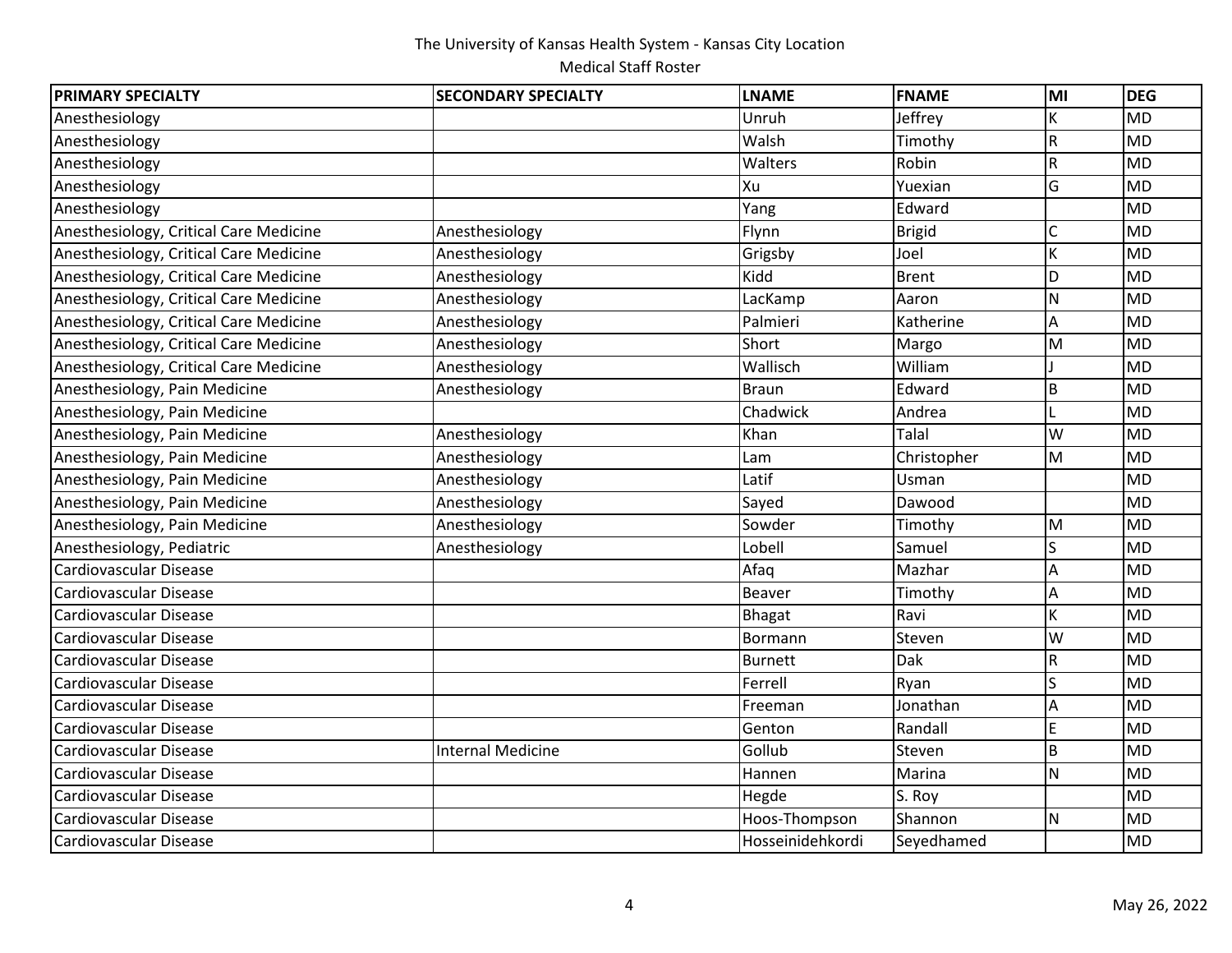| <b>PRIMARY SPECIALTY</b>                              | <b>SECONDARY SPECIALTY</b> | <b>LNAME</b> | <b>FNAME</b> | lмı | <b>DEG</b> |
|-------------------------------------------------------|----------------------------|--------------|--------------|-----|------------|
| Cardiovascular Disease                                |                            | Kvapil       | Jared        | Α   | <b>MD</b>  |
| <b>Cardiovascular Disease</b>                         |                            | Love         | William      |     | <b>MD</b>  |
| Cardiovascular Disease                                |                            | Morad        | Abdulrahman  |     | lmd        |
| Cardiovascular Disease                                |                            | Mulhern      | Kevin        | M   | <b>MD</b>  |
| Cardiovascular Disease                                |                            | Neelati      | Siri         |     | <b>MD</b>  |
| Cardiovascular Disease                                |                            | Owens        | Steven       | D   | <b>MD</b>  |
| Cardiovascular Disease                                |                            | Porter       | Charles      | B   | MD         |
| Cardiovascular Disease                                |                            | Rockefeller  | Toby         | A   | <b>MD</b>  |
| Cardiovascular Disease                                |                            | Rosamond     | Thomas       |     | <b>MD</b>  |
| Cardiovascular Disease                                |                            | Simari       | Robert       | D   | <b>MD</b>  |
| Cardiovascular Disease                                |                            | Simmons      | Ashley       | R   | <b>MD</b>  |
| Cardiovascular Disease                                |                            | Thomas       | Jean-Alfred  |     | MD         |
| Cardiovascular Disease                                |                            | Upadhyaya    | Deepa        | Ċ   | lmd        |
| Cardiovascular Disease                                |                            | Weiford      | <b>Brian</b> | Ċ   | <b>MD</b>  |
| Cardiovascular Disease                                |                            | Wilson       | David        | B   | <b>MD</b>  |
| <b>Child Abuse Pediatrics</b>                         |                            | Anderst      | James        | D   | <b>MD</b>  |
| <b>Child Abuse Pediatrics</b>                         |                            | Kilbride     | Sara         | Α   | <b>DO</b>  |
| Child and Adolescent Psychiatry                       | Psychiatry                 | Cain         | Sharon       | E   | <b>MD</b>  |
| Child and Adolescent Psychiatry                       | Psychiatry                 | Dhillon      | Sukhbir      | S   | <b>MD</b>  |
| Child and Adolescent Psychiatry                       | Psychiatry                 | Douglass     | Mitchell     | M   | MD         |
| Child and Adolescent Psychiatry                       | Psychiatry                 | Genovese     | Ann          | Ċ   | <b>MD</b>  |
| Child and Adolescent Psychiatry                       | Psychiatry                 | Prichard     | Nathan       | R   | <b>DO</b>  |
| Child and Adolescent Psychiatry                       | Psychiatry                 | Sachdeva     | Shilpa       |     | <b>MD</b>  |
| Child and Adolescent Psychiatry                       | Psychiatry                 | Sharp        | Susan        | Ċ   | <b>DO</b>  |
| Child and Adolescent Psychiatry                       | Psychiatry                 | Wexler       | Micaela      | P   | <b>DO</b>  |
| Clinical Cardiac Electrophysiology, Internal Medicine | Cardiovascular Disease     | Berenbom     | Loren        | D   | <b>MD</b>  |
| Clinical Cardiac Electrophysiology, Internal Medicine | Cardiovascular Disease     | Dendi        | Raghuveer    |     | <b>MD</b>  |
| Clinical Cardiac Electrophysiology, Internal Medicine | Cardiovascular Disease     | Emert        | Martin       | P   | <b>MD</b>  |
| Clinical Cardiac Electrophysiology, Internal Medicine | Cardiovascular Disease     | Noheria      | Amit         |     | <b>MD</b>  |
| Clinical Cardiac Electrophysiology, Internal Medicine | Cardiovascular Disease     | Pimentel     | Rhea         | C   | <b>MD</b>  |
| Clinical Cardiac Electrophysiology, Internal Medicine | Cardiovascular Disease     | Ramirez      | Rigoberto    |     | <b>MD</b>  |
| Clinical Cardiac Electrophysiology, Internal Medicine | Cardiovascular Disease     | Reddy        | Yeruva       | V   | <b>MD</b>  |
| Clinical Cardiac Electrophysiology, Internal Medicine | Cardiovascular Disease     | Sheldon      | Seth         | H   | MD         |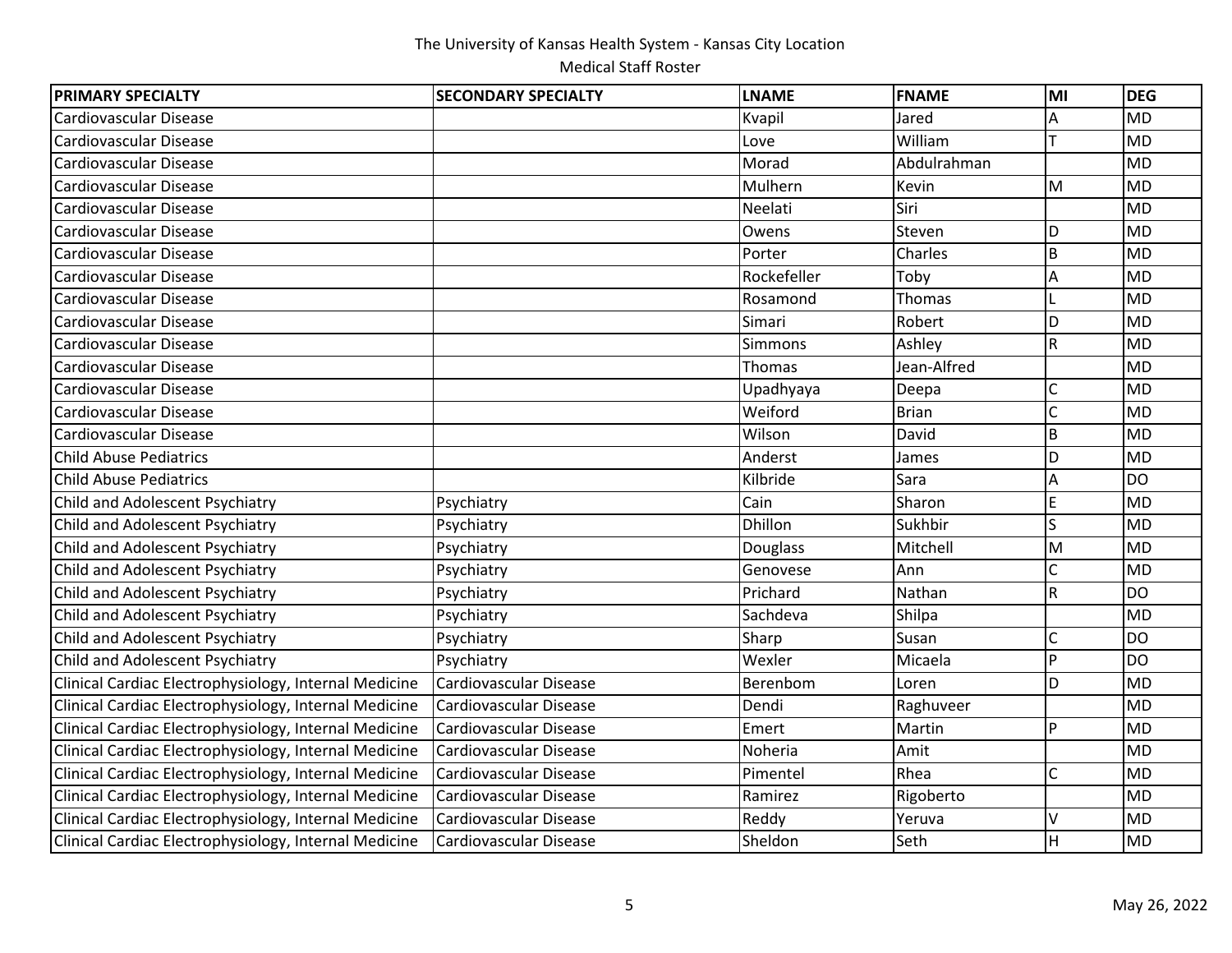| <b>PRIMARY SPECIALTY</b>                                | <b>SECONDARY SPECIALTY</b>                    | <b>LNAME</b>  | <b>FNAME</b>    | MI           | <b>DEG</b> |
|---------------------------------------------------------|-----------------------------------------------|---------------|-----------------|--------------|------------|
| <b>Clinical Genetics (MD)</b>                           |                                               | Butler        | Merlin          | G            | MD, PhD    |
| <b>Clinical Genetics (MD)</b>                           |                                               | Rush          | Eric            |              | <b>MD</b>  |
| <b>Clinical Pathology</b>                               |                                               | Cunningham    | Mark            |              | <b>MD</b>  |
| <b>Clinical Pathology</b>                               |                                               | Plapp         | Frederick       | V            | <b>MD</b>  |
| <b>Clinical Pathology</b>                               | <b>Blood Banking and Transfusion Medicine</b> | Ye            | Zhan            |              | <b>MD</b>  |
| <b>Clinical Pathology</b>                               | <b>Blood Banking and Transfusion Medicine</b> | Zheng         | Xinglong        |              | MD, PhD    |
| <b>Colon and Rectal Surgery</b>                         | Surgery                                       | Ashcraft      | John            | Н            | <b>DO</b>  |
| <b>Colon and Rectal Surgery</b>                         | Surgery                                       | Luka          | Samuel          | $\sf R$      | <b>MD</b>  |
| <b>Colon and Rectal Surgery</b>                         | Surgery                                       | Martin        | Benjamin        | M            | <b>MD</b>  |
| Critical Care Medicine (Intensivist), Internal Medicine | Internal Medicine                             | Hensley       | Benjamin        | Α            | <b>DO</b>  |
| Critical Care Medicine (Intensivist), Internal Medicine |                                               | Ziadeh        | Ahmad           |              | <b>MD</b>  |
| Cytopathology                                           | Anatomic Pathology & Clinical Pathology       | Dennis        | Katie           |              | <b>MD</b>  |
| Cytopathology                                           | <b>Anatomic Pathology</b>                     | O'Neil        | Maura           | F            | <b>MD</b>  |
| Dentist                                                 |                                               | Barragan      | Maria del Cielo |              | <b>DDS</b> |
| Dentist                                                 |                                               | Becknell      | Alissa          | R            | <b>DDS</b> |
| Dentist                                                 |                                               | McAroy        | Jennifer        |              | <b>DDS</b> |
| Dentist                                                 |                                               | Naasz         | Graham          | S            | <b>DDS</b> |
| Dentist                                                 |                                               | White         | Andrew          | К            | <b>DDS</b> |
| Dermatology                                             |                                               | Badawi        | Ahmed           | Н            | MD, PhD    |
| Dermatology                                             |                                               | Gillihan      | Ryan            | M            | <b>MD</b>  |
| Dermatology                                             |                                               | Jibbe         | Atieh           | S            | <b>MD</b>  |
| Dermatology                                             |                                               | Rajpara       | Anand           | N            | <b>MD</b>  |
| Dermatology                                             | MOHS Micrographic Surgery                     | Tate          | Jesalyn         | A            | <b>MD</b>  |
| Dermatology                                             |                                               | Wang-Weinman  | Ting            | A            | MD, PhD    |
| Developmental-Behavioral Pediatrics                     |                                               | Ellerbeck     | Kathryn         | Α            | <b>MD</b>  |
| Developmental-Behavioral Pediatrics                     |                                               | Moore Briscoe | Trevena         | B            | <b>MD</b>  |
| Developmental-Behavioral Pediatrics                     | Pediatrics                                    | Slogic        | Michael         |              | <b>MD</b>  |
| <b>Diagnostic Radiology</b>                             |                                               | Andresen      | Kelli           |              | <b>MD</b>  |
| <b>Diagnostic Radiology</b>                             |                                               | Aripoli       | Allison         | M            | <b>MD</b>  |
| <b>Diagnostic Radiology</b>                             |                                               | Ash           | Ryan            | $\mathsf{M}$ | <b>MD</b>  |
| <b>Diagnostic Radiology</b>                             |                                               | Bertsch       | Judson          | R            | <b>MD</b>  |
| <b>Diagnostic Radiology</b>                             |                                               | <b>Best</b>   | Shaun           | R            | <b>MD</b>  |
| <b>Diagnostic Radiology</b>                             |                                               | Boatright     | Christine       | M            | MD         |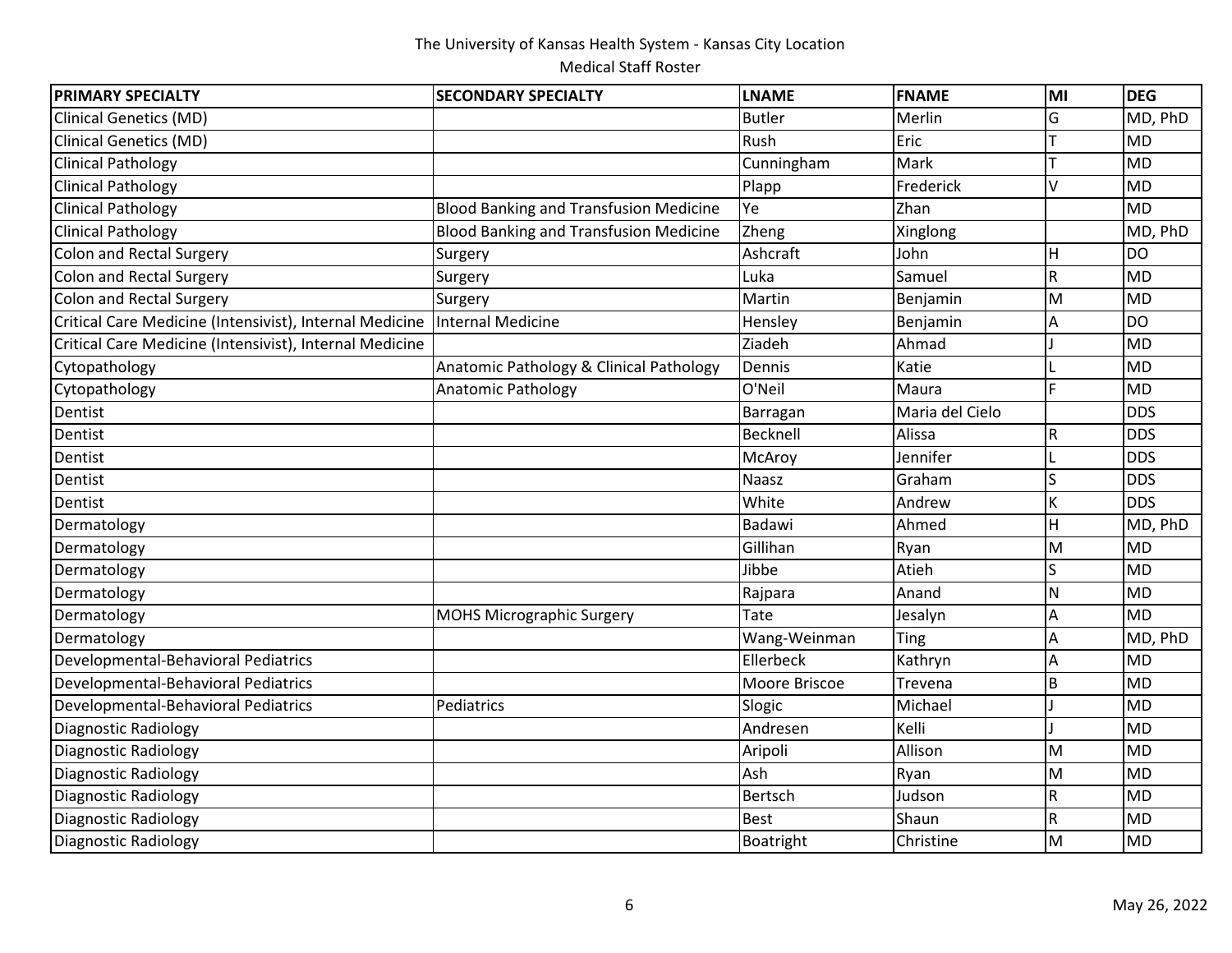| <b>PRIMARY SPECIALTY</b>    | <b>SECONDARY SPECIALTY</b>          | <b>LNAME</b> | <b>FNAME</b>    | MI           | <b>DEG</b> |
|-----------------------------|-------------------------------------|--------------|-----------------|--------------|------------|
| <b>Diagnostic Radiology</b> |                                     | <b>Brown</b> | Kevin           | D            | <b>MD</b>  |
| <b>Diagnostic Radiology</b> |                                     | Cabrera      | Arnold          | R            | <b>MD</b>  |
| <b>Diagnostic Radiology</b> |                                     | Carroll      | Melissa         | B            | <b>MD</b>  |
| <b>Diagnostic Radiology</b> | Vascular & Interventional Radiology | Collins      | Zachary         | S            | <b>MD</b>  |
| Diagnostic Radiology        |                                     | Creed        | David           | A            | <b>MD</b>  |
| Diagnostic Radiology        |                                     | Crist        | Jamie           | D            | <b>MD</b>  |
| <b>Diagnostic Radiology</b> | Vascular & Interventional Radiology | Custer       | Brandon         | M            | <b>MD</b>  |
| Diagnostic Radiology        |                                     | Dahlstrom    | Kelly           | Α            | <b>DO</b>  |
| <b>Diagnostic Radiology</b> |                                     | Davis        | Pamela          | B            | <b>MD</b>  |
| <b>Diagnostic Radiology</b> |                                     | Donald       | Joseph          | S            | <b>MD</b>  |
| <b>Diagnostic Radiology</b> |                                     | Everist      | <b>Brian</b>    | M            | <b>MD</b>  |
| <b>Diagnostic Radiology</b> |                                     | Fishback     | Shelby          |              | <b>MD</b>  |
| <b>Diagnostic Radiology</b> |                                     | Frager       | Luke            | W            | <b>MD</b>  |
| <b>Diagnostic Radiology</b> |                                     | Garlow       | William         | B            | <b>MD</b>  |
| <b>Diagnostic Radiology</b> |                                     | Gernon       | Crosby          |              | <b>MD</b>  |
| Diagnostic Radiology        |                                     | Hall         | <b>Neal</b>     | A            | <b>MD</b>  |
| <b>Diagnostic Radiology</b> |                                     | Harn         | <b>Nicholas</b> | R            | MD, PhD    |
| <b>Diagnostic Radiology</b> | Vascular & Interventional Radiology | House        | Ray             | E            | <b>MD</b>  |
| <b>Diagnostic Radiology</b> |                                     | Hulse        | Daniel          |              | <b>MD</b>  |
| <b>Diagnostic Radiology</b> |                                     | Huppe        | Ashley          |              | <b>MD</b>  |
| <b>Diagnostic Radiology</b> |                                     | Inciardi     | Marc            | F            | <b>MD</b>  |
| Diagnostic Radiology        |                                     | Jones        | Jill            | A            | <b>MD</b>  |
| <b>Diagnostic Radiology</b> |                                     | Leever       | John            | D            | <b>MD</b>  |
| <b>Diagnostic Radiology</b> |                                     | Lemons       | Steven          | M            | <b>MD</b>  |
| <b>Diagnostic Radiology</b> |                                     | Leonard      | Patrik          | $\mathsf{C}$ | <b>MD</b>  |
| Diagnostic Radiology        | Vascular & Interventional Radiology | Madarang     | Ernest          |              | <b>MD</b>  |
| Diagnostic Radiology        |                                     | McCrary      | <b>Bradford</b> | S            | MD, PhD    |
| <b>Diagnostic Radiology</b> |                                     | Meek         | Lucas           |              | MD         |
| <b>Diagnostic Radiology</b> |                                     | Miller       | Kirk            | A            | <b>DO</b>  |
| <b>Diagnostic Radiology</b> |                                     | Nelson       | Douglas         | L            | <b>MD</b>  |
| <b>Diagnostic Radiology</b> |                                     | Peterson     | Jessica         | К            | <b>MD</b>  |
| Diagnostic Radiology        |                                     | Pope         | Kristen         | W            | <b>MD</b>  |
| <b>Diagnostic Radiology</b> |                                     | Riekhof      | John            |              | MD         |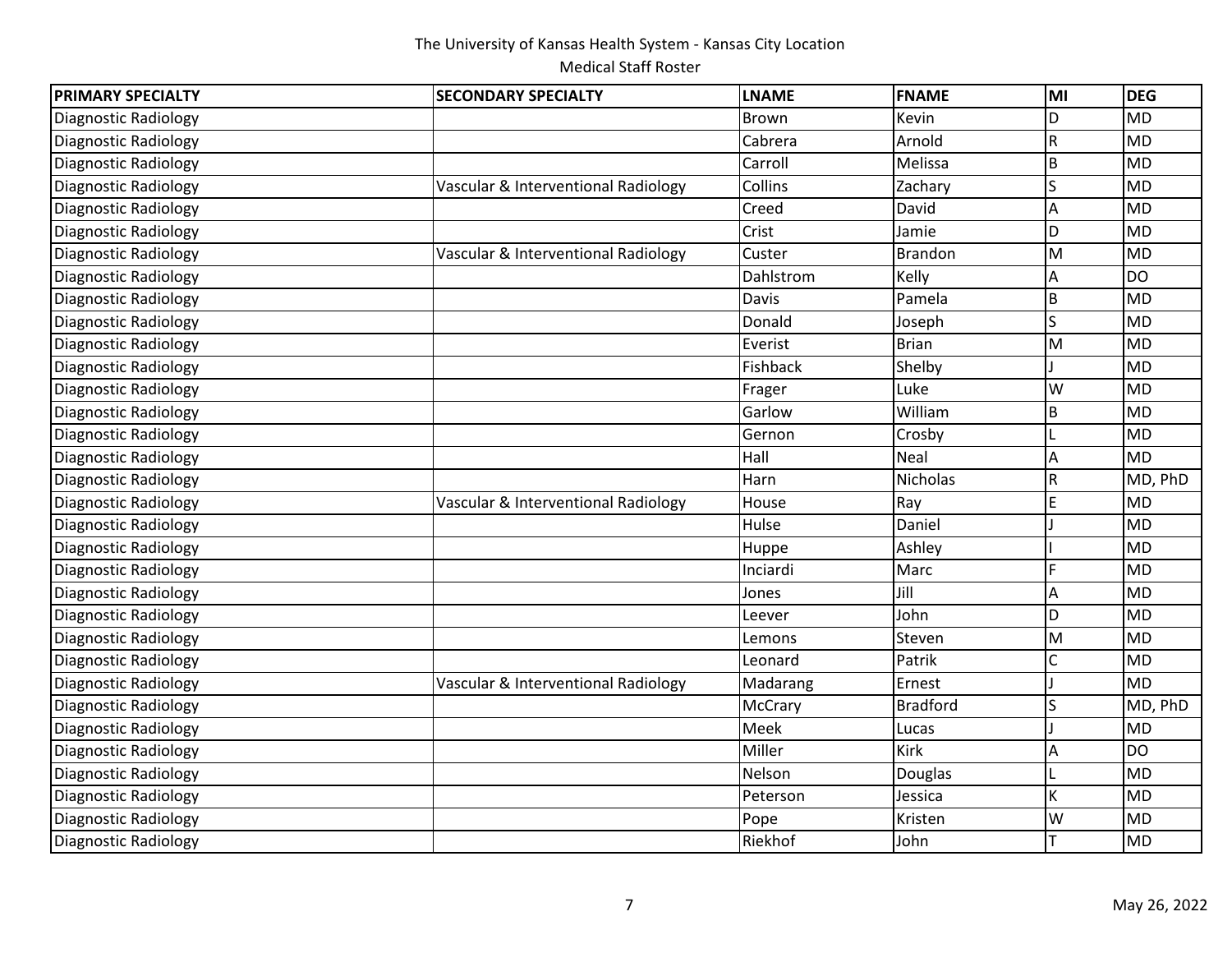| <b>PRIMARY SPECIALTY</b>    | <b>SECONDARY SPECIALTY</b>                    | <b>LNAME</b> | <b>FNAME</b>   | MI           | DEG       |
|-----------------------------|-----------------------------------------------|--------------|----------------|--------------|-----------|
| Diagnostic Radiology        |                                               | Rosenthal    | Stanton        |              | <b>MD</b> |
| <b>Diagnostic Radiology</b> |                                               | Runde        | Rachel         | E            | <b>MD</b> |
| <b>Diagnostic Radiology</b> |                                               | Sleder       | Pauline        | R            | <b>MD</b> |
| <b>Diagnostic Radiology</b> |                                               | Spencer      | Jayden         | Α            | <b>MD</b> |
| Diagnostic Radiology        |                                               | Summers      | Kyle           | F            | <b>DO</b> |
| Diagnostic Radiology        |                                               | Tsai         | Richard        |              | <b>MD</b> |
| <b>Diagnostic Radiology</b> |                                               | Vadaparampil | John           | А            | <b>MD</b> |
| <b>Diagnostic Radiology</b> |                                               | Walker       | Christopher    | M            | <b>MD</b> |
| <b>Diagnostic Radiology</b> |                                               | Wallace      | Jacob          | C            | <b>MD</b> |
| Diagnostic Radiology        |                                               | Wetzel       | Louis          | Н            | <b>MD</b> |
| <b>Diagnostic Radiology</b> |                                               | Williams     | Vanessa        |              | <b>MD</b> |
| <b>Diagnostic Radiology</b> |                                               | Winblad      | Onalisa        | D            | <b>MD</b> |
| <b>Diagnostic Radiology</b> |                                               | Yap          | Wendell        | Υ            | <b>MD</b> |
| <b>Emergency Medicine</b>   | Undersea and Hyperbaric Medicine, EmergeAllin |              | Dennis         | M            | <b>MD</b> |
| <b>Emergency Medicine</b>   |                                               | <b>Barth</b> | <b>Bradley</b> | E            | <b>MD</b> |
| <b>Emergency Medicine</b>   |                                               | Beaver       | Bryan          | P            | <b>MD</b> |
| <b>Emergency Medicine</b>   |                                               | Bernath      | Kristi         | M            | <b>MD</b> |
| <b>Emergency Medicine</b>   |                                               | Brown        | Kyle           | R            | <b>MD</b> |
| <b>Emergency Medicine</b>   |                                               | Cannon       | Chad           | M            | <b>MD</b> |
| <b>Emergency Medicine</b>   |                                               | Ceule        | Scott          | $\sf R$      | <b>MD</b> |
| <b>Emergency Medicine</b>   |                                               | Cook         | Matthew        | W            | <b>MD</b> |
| <b>Emergency Medicine</b>   |                                               | Dangers      | Jonathan       | E            | <b>MD</b> |
| <b>Emergency Medicine</b>   |                                               | Davlantes    | Chris          | C            | <b>MD</b> |
| <b>Emergency Medicine</b>   |                                               | Deitz        | Richard        | M            | <b>MD</b> |
| <b>Emergency Medicine</b>   |                                               | Donnawell    | Kayla          | $\sf R$      | <b>MD</b> |
| <b>Emergency Medicine</b>   |                                               | Gallagher    | Daniel         |              | <b>MD</b> |
| <b>Emergency Medicine</b>   |                                               | Imhoff       | Bryan          | F            | <b>MD</b> |
| <b>Emergency Medicine</b>   |                                               | Jackson      | <b>Bradley</b> | S            | <b>MD</b> |
| <b>Emergency Medicine</b>   |                                               | Jacobsen     | Ryan           | $\mathsf{C}$ | <b>MD</b> |
| <b>Emergency Medicine</b>   |                                               | Malik        | Adrienne       | N            | <b>MD</b> |
| <b>Emergency Medicine</b>   |                                               | Marshall     | Kenneth        | D            | <b>MD</b> |
| <b>Emergency Medicine</b>   |                                               | Norvell      | Jeffrey        | G            | <b>MD</b> |
| <b>Emergency Medicine</b>   |                                               | Park         | Andrew         | G            | DO, MPH   |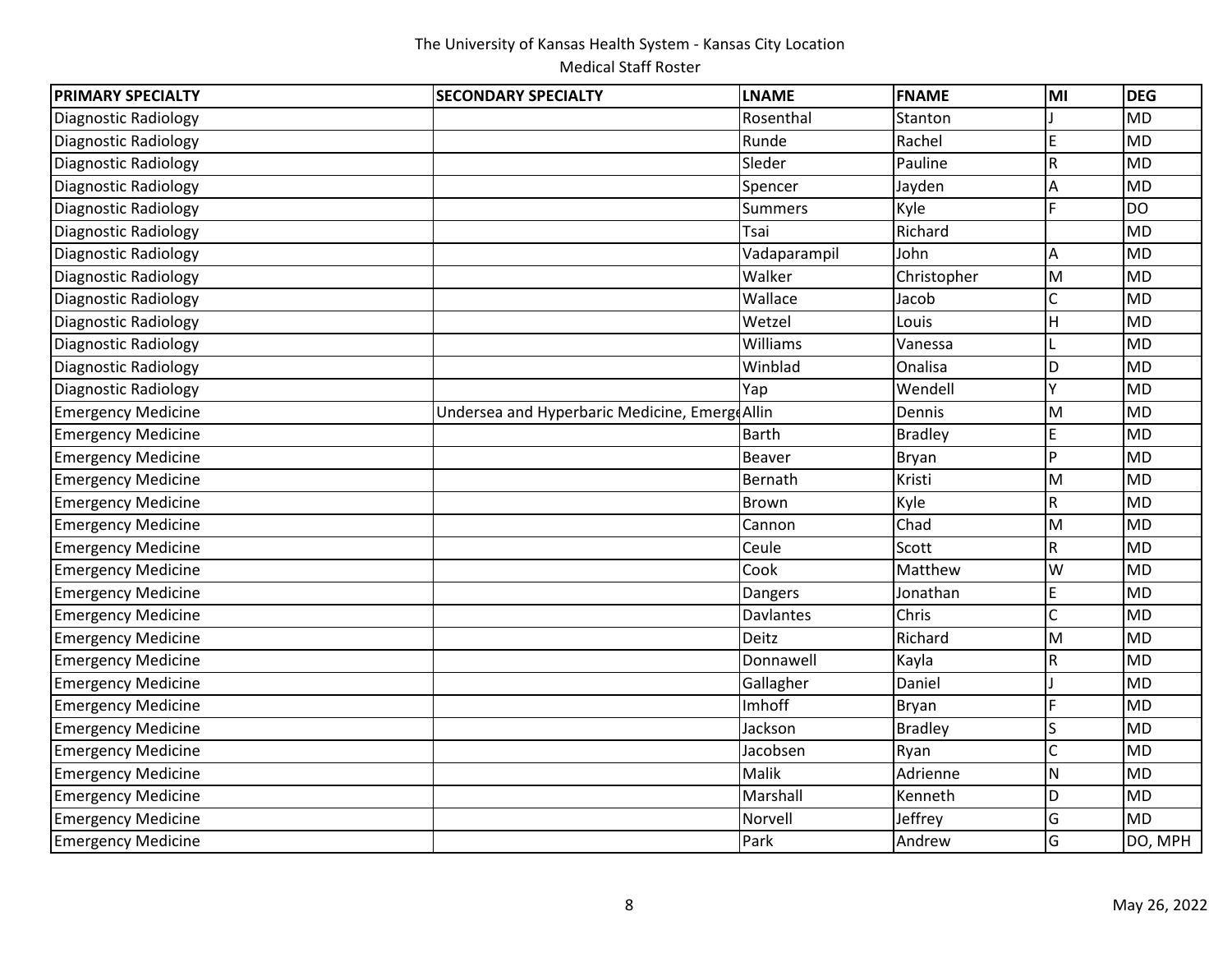| <b>PRIMARY SPECIALTY</b>             | <b>SECONDARY SPECIALTY</b> | <b>LNAME</b>   | <b>FNAME</b> | MI           | <b>DEG</b> |
|--------------------------------------|----------------------------|----------------|--------------|--------------|------------|
| <b>Emergency Medicine</b>            |                            | Pearce         | Elspeth      | K            | MD         |
| <b>Emergency Medicine</b>            |                            | Peterson       | Alicia       | К            | MD         |
| <b>Emergency Medicine</b>            |                            | Pirotte        | Andrew       | P            | MD         |
| <b>Emergency Medicine</b>            | <b>Medical Toxicology</b>  | Rianprakaisang | Tony         | N            | MD         |
| <b>Emergency Medicine</b>            |                            | Ring           | Hope         | A. N.        | MD         |
| <b>Emergency Medicine</b>            |                            | Sarani         | Nima         |              | MD         |
| <b>Emergency Medicine</b>            |                            | Scott          | Mark         | O            | DO         |
| <b>Emergency Medicine</b>            |                            | Selby          | Sarah        |              | ldo        |
| <b>Emergency Medicine</b>            |                            | Thiessen       | Mary         |              | MD         |
| <b>Emergency Medicine</b>            |                            | Thom           | Stephanie    | M            | MD         |
| <b>Emergency Medicine</b>            |                            | Thomas         | Melissa      | Α            | MD         |
| <b>Emergency Medicine</b>            |                            | Thompson       | Dana         |              | MD         |
| <b>Emergency Medicine</b>            | <b>Medical Toxicology</b>  | Thornton       | Stephen      |              | MD         |
| <b>Emergency Medicine</b>            |                            | Wilcher        | Jonathan     | M            | MD         |
| <b>Emergency Medicine</b>            |                            | Wilson         | Michelle     | G            | MD         |
| Endocrinology, Diabetes & Metabolism | <b>Internal Medicine</b>   | Anabtawi       | Abeer        | W            | MD         |
| Endocrinology, Diabetes & Metabolism | <b>Internal Medicine</b>   | Choudhary      | Chitra       |              | MD         |
| Endocrinology, Diabetes & Metabolism |                            | Cristiano      | Elizabeth    | A            | MD         |
| Endocrinology, Diabetes & Metabolism | <b>Internal Medicine</b>   | Eck            | Leigh        | M            | lmd        |
| Endocrinology, Diabetes & Metabolism | <b>Internal Medicine</b>   | Graves         | Leland       |              | MD         |
| Endocrinology, Diabetes & Metabolism | <b>Internal Medicine</b>   | Grdinovac      | Kristine     | K            | MD         |
| Endocrinology, Diabetes & Metabolism | <b>Internal Medicine</b>   | Karnchanasorn  | Rudruidee    |              | MD         |
| Endocrinology, Diabetes & Metabolism | <b>Internal Medicine</b>   | <b>Miles</b>   | John         | M            | MD         |
| Endocrinology, Diabetes & Metabolism | <b>Internal Medicine</b>   | Robbins        | David        | $\mathsf C$  | lmd        |
| Endocrinology, Diabetes & Metabolism | <b>Internal Medicine</b>   | Rose           | Candice      | E            | MD         |
| <b>Family Medicine</b>               |                            | Anderson       | Douglas      | S            | MD         |
| <b>Family Medicine</b>               |                            | Assefa         | Girma        | T.           | MD         |
| <b>Family Medicine</b>               |                            | <b>Braton</b>  | Kenneth      | S            | DO         |
| <b>Family Medicine</b>               |                            | <b>Bruner</b>  | Steven       | $\mathsf{C}$ | MD         |
| <b>Family Medicine</b>               |                            | <b>Butler</b>  | Faith        | M            | MD         |
| <b>Family Medicine</b>               |                            | Campbell       | Virginia     | A            | DO         |
| <b>Family Medicine</b>               |                            | Corriveau      | Erin         | Α            | MD, MPH    |
| <b>Family Medicine</b>               |                            | Coy            | Allison      | M            | MD         |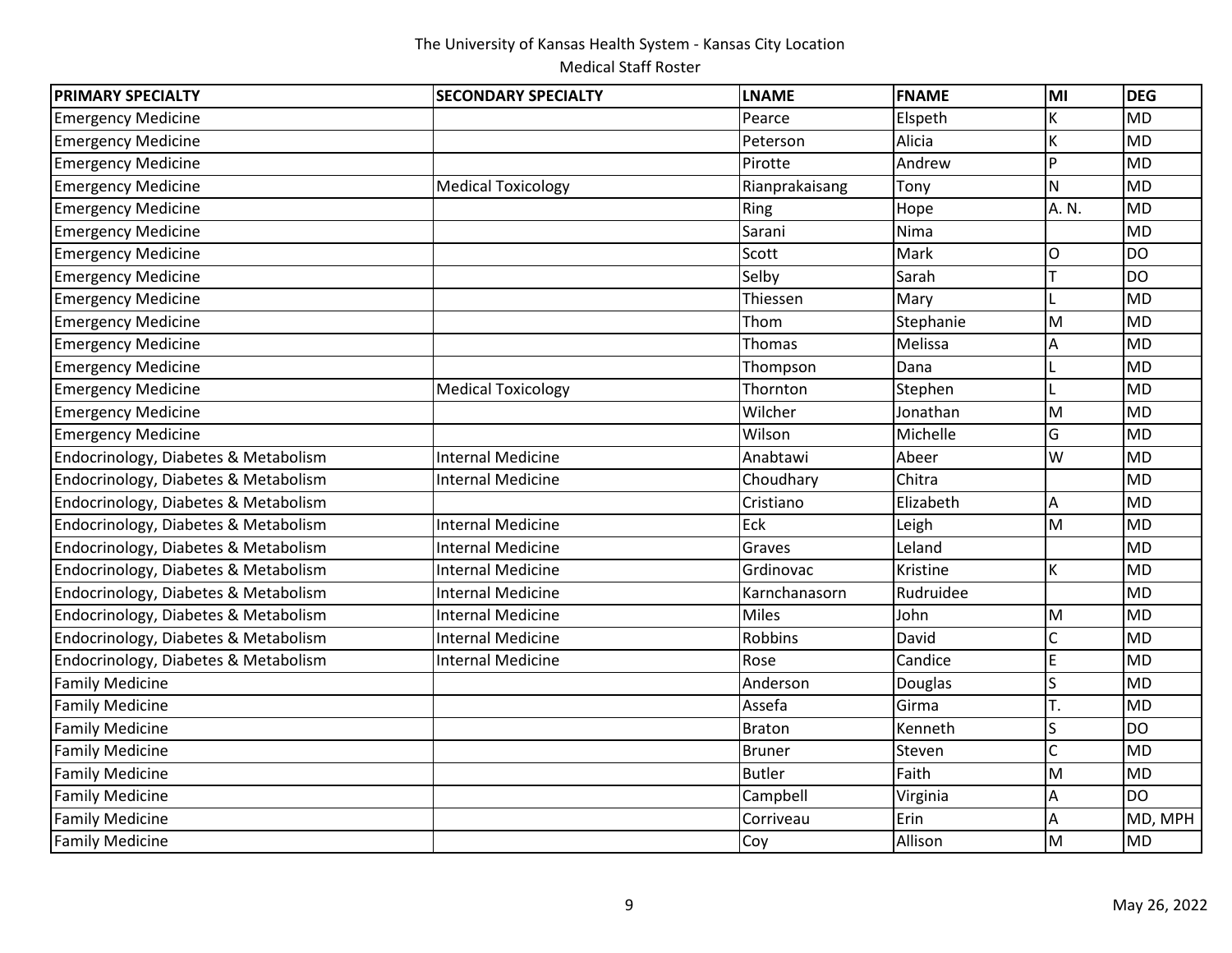| <b>PRIMARY SPECIALTY</b> | <b>SECONDARY SPECIALTY</b> | <b>LNAME</b>             | <b>FNAME</b> | MI           | <b>DEG</b> |
|--------------------------|----------------------------|--------------------------|--------------|--------------|------------|
| <b>Family Medicine</b>   |                            | Crowley                  | Miles        | E            | <b>MD</b>  |
| <b>Family Medicine</b>   |                            | Dattilio                 | Robert       | E            | <b>DO</b>  |
| <b>Family Medicine</b>   |                            | Deeths                   | Christine    | M            | <b>MD</b>  |
| <b>Family Medicine</b>   |                            | Dhanda                   | Gurpreet     | S            | <b>MD</b>  |
| <b>Family Medicine</b>   |                            | Drogan                   | Robert       | W            | <b>DO</b>  |
| <b>Family Medicine</b>   |                            | <b>Ebersole Robinson</b> | Maiko        | G            | <b>MD</b>  |
| <b>Family Medicine</b>   |                            | Frey                     | Timothy      | C            | <b>DO</b>  |
| <b>Family Medicine</b>   |                            | Greiner                  | K.           | Allen        | MD, MPH    |
| <b>Family Medicine</b>   |                            | Hake                     | Joel         |              | <b>MD</b>  |
| <b>Family Medicine</b>   |                            | Jackson                  | Quinn        | $\mathsf{M}$ | MD, MPH    |
| <b>Family Medicine</b>   |                            | Kelly                    | Kelsie       | A            | MD, MPH    |
| <b>Family Medicine</b>   |                            | Killen                   | Darren       | E            | <b>MD</b>  |
| <b>Family Medicine</b>   |                            | Kim                      | Jolene       | $\mathsf{M}$ | <b>DO</b>  |
| <b>Family Medicine</b>   |                            | Kirmer-Voss              | Kalee        | Α            | <b>MD</b>  |
| <b>Family Medicine</b>   |                            | Lafferty                 | Frances      | E            | <b>MD</b>  |
| <b>Family Medicine</b>   |                            | Lawing                   | Justin       | S            | <b>DO</b>  |
| <b>Family Medicine</b>   |                            | Lee                      | Sharon       | D            | <b>MD</b>  |
| <b>Family Medicine</b>   |                            | LeMaster                 | Joseph       | W            | MD, MPH    |
| <b>Family Medicine</b>   |                            | Mabry                    | Sharissa     | B            | <b>MD</b>  |
| <b>Family Medicine</b>   |                            | Maxfield                 | Hannah       | E            | <b>MD</b>  |
| <b>Family Medicine</b>   |                            | Meyer                    | Mark         | $\mathsf{C}$ | <b>MD</b>  |
| <b>Family Medicine</b>   |                            | Noland                   | Joseph       | B            | <b>MD</b>  |
| <b>Family Medicine</b>   |                            | Rampon                   | Kathryn      | н            | <b>MD</b>  |
| <b>Family Medicine</b>   |                            | Redmon                   | Mary         |              | <b>DO</b>  |
| <b>Family Medicine</b>   |                            | Roney                    | Melinda      | Α            | <b>MD</b>  |
| <b>Family Medicine</b>   |                            | Rotert                   | Paul         | B            | <b>DO</b>  |
| <b>Family Medicine</b>   |                            | Scheuer                  | Diane        | $\mathsf{C}$ | <b>DO</b>  |
| <b>Family Medicine</b>   |                            | Shanks                   | Denton       | К            | DO, MPH    |
| <b>Family Medicine</b>   |                            | Shelton-Treece           | Jessica      |              | <b>DO</b>  |
| <b>Family Medicine</b>   |                            | Singh                    | Sarita       | К            | <b>MD</b>  |
| <b>Family Medicine</b>   |                            | Smith                    | Margaret     |              | MD, MPH    |
| <b>Family Medicine</b>   |                            | Sommer                   | Michelle     |              | <b>MD</b>  |
| <b>Family Medicine</b>   |                            | Teeka Satyan             | Megha        |              | MD         |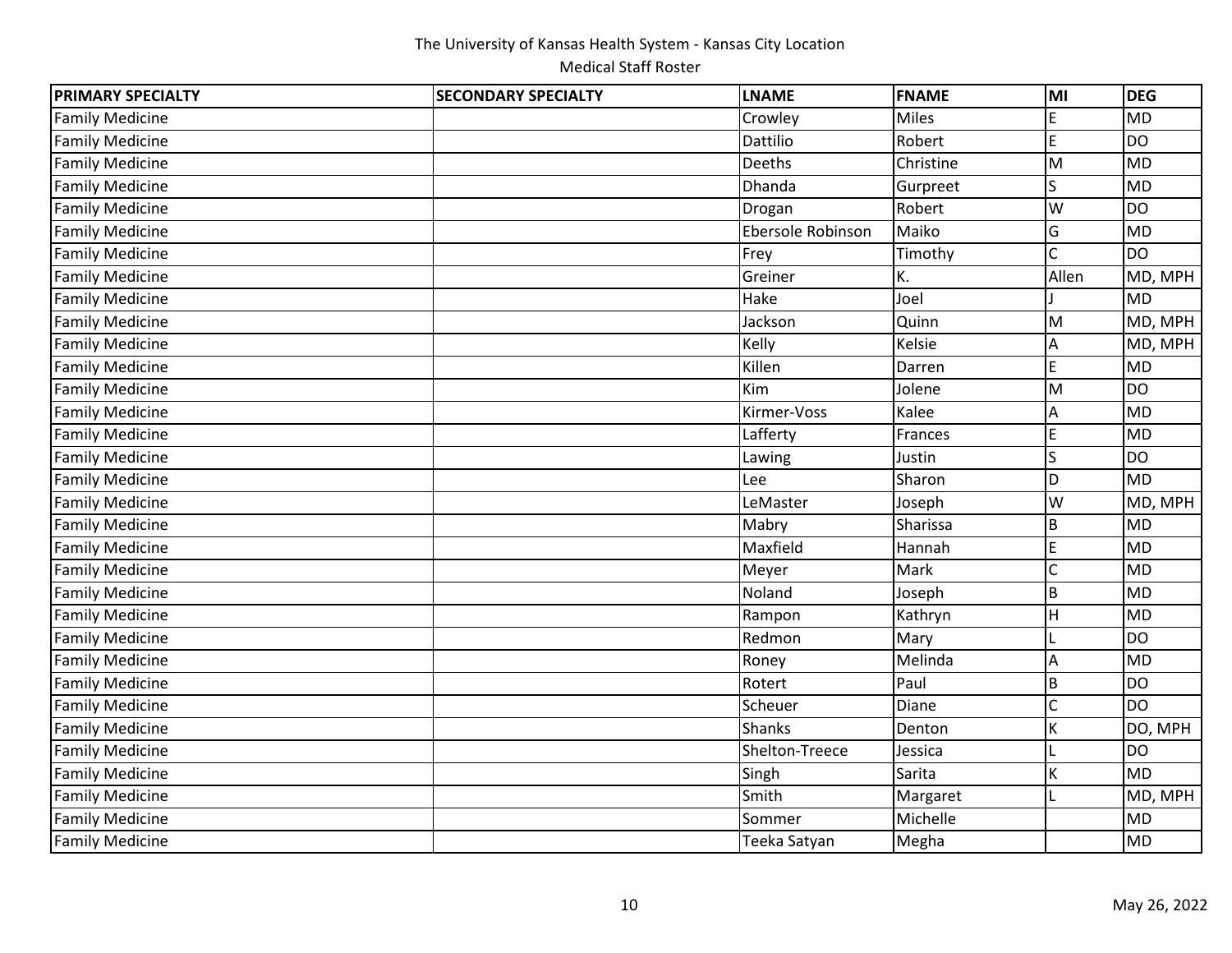| <b>PRIMARY SPECIALTY</b>                                       | <b>SECONDARY SPECIALTY</b>          | <b>LNAME</b>     | <b>FNAME</b> | lмı | <b>DEG</b> |
|----------------------------------------------------------------|-------------------------------------|------------------|--------------|-----|------------|
| <b>Family Medicine</b>                                         |                                     | Vail             | Belinda      | А   | <b>MD</b>  |
| <b>Family Medicine</b>                                         |                                     | Valburg          | Anne         | M   | <b>MD</b>  |
| <b>Family Medicine</b>                                         |                                     | Witt             | Laurel       | B   | <b>MD</b>  |
| <b>Family Medicine</b>                                         |                                     | Woodward         | Jennifer     |     | MD, MPH    |
| <b>Family Medicine</b>                                         |                                     | Zufer            | Tahira       |     | <b>MD</b>  |
| <b>Family Medicine</b>                                         | Geriatric Medicine, Family Medicine | Zwahlen          | Denise       | R   | <b>MD</b>  |
| Female Pelvic Medicine and Reconstructive Surgery, OGynecology |                                     | <b>Huggins</b>   | Melissa      | E   | MD         |
| Female Pelvic Medicine and Reconstructive Surgery, OGynecology |                                     | Meister          | Melanie      | R   | <b>MD</b>  |
| Gastroenterology                                               |                                     | Bansal           | Ajay         |     | <b>MD</b>  |
| Gastroenterology                                               | <b>Internal Medicine</b>            | Bonino           | John         | Α   | <b>MD</b>  |
| Gastroenterology                                               | <b>Internal Medicine</b>            | <b>Buckles</b>   | Daniel       | Ċ   | <b>MD</b>  |
| Gastroenterology                                               | <b>Internal Medicine</b>            | Dunn             | Winston      |     | lmd        |
| Gastroenterology                                               | <b>Internal Medicine</b>            | Esfandyari       | Tuba         |     | MD, M.Sc.  |
| Gastroenterology                                               |                                     | Grisolano        | Scott        | W   | <b>MD</b>  |
| Gastroenterology                                               |                                     | Hamdeh           | Shadi        |     | <b>MD</b>  |
| Gastroenterology                                               |                                     | Hejazi           | Reza         |     | <b>MD</b>  |
| Gastroenterology                                               |                                     | Hosseini-Aslinia | Florence     | м   | <b>MD</b>  |
| Gastroenterology                                               |                                     | Jackson          | Mollie       |     | <b>DO</b>  |
| Gastroenterology                                               |                                     | Kapur            | Saurabh      |     | MD         |
| Gastroenterology                                               |                                     | Langworthy       | James        | R   | <b>MD</b>  |
| Gastroenterology                                               |                                     | Molloy           | Eric         | Ċ   | <b>MD</b>  |
| Gastroenterology                                               | <b>Internal Medicine</b>            | Olyaee           | Mojtaba      | S   | <b>MD</b>  |
| Gastroenterology                                               |                                     | Patel            | Mitesh       | B   | <b>MD</b>  |
| Gastroenterology                                               | <b>Internal Medicine</b>            | Rastogi          | Amit         |     | MD         |
| Gastroenterology                                               |                                     | Samo             | Salih        |     | <b>MD</b>  |
| Gastroenterology                                               |                                     | Sutton           | Richard      | A   | <b>DO</b>  |
| Gastroenterology                                               |                                     | Talaat           | Nizar        |     | <b>MD</b>  |
| Gastroenterology                                               | <b>Internal Medicine</b>            | Taylor           | Ryan         | M   | MD, MS     |
| Gastroenterology                                               | <b>Internal Medicine</b>            | Weinman          | Steven       | A   | MD, PhD    |
| Geriatric Medicine, Family Medicine                            | <b>Family Medicine</b>              | Bhattacharya     | Shelley      | B   | DO, MPH    |
| Geriatric Medicine, Internal Medicine                          | <b>Internal Medicine</b>            | Coffey           | Candice      | R   | <b>MD</b>  |
| Geriatric Medicine, Internal Medicine                          | <b>Internal Medicine</b>            | Hayley           | Deon         | Ċ   | DO         |
| Geriatric Medicine, Internal Medicine                          | <b>Internal Medicine</b>            | Huded            | Jill         | M   | MD         |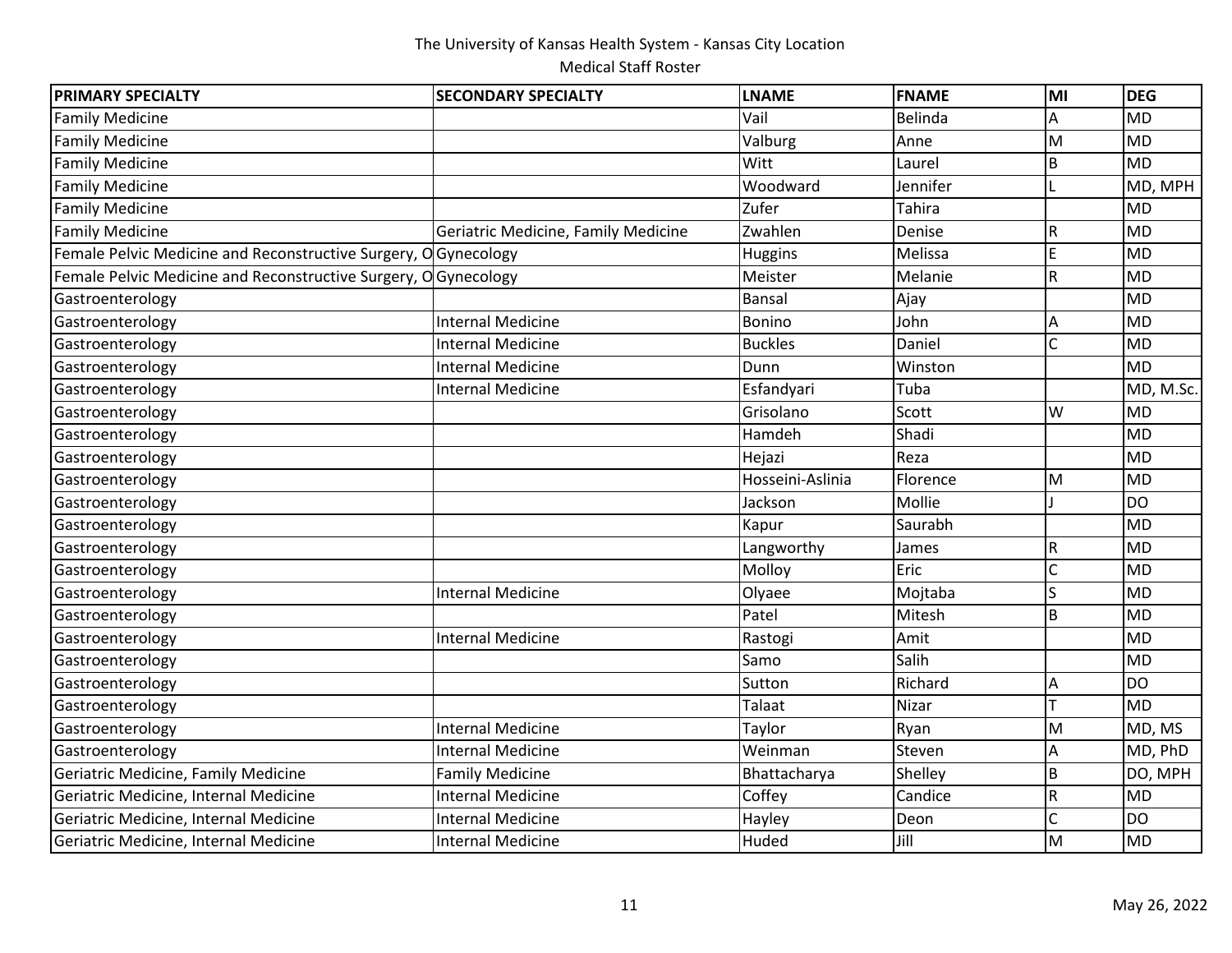| <b>PRIMARY SPECIALTY</b>                           | <b>SECONDARY SPECIALTY</b>              | <b>LNAME</b>      | <b>FNAME</b> | MI           | <b>DEG</b> |
|----------------------------------------------------|-----------------------------------------|-------------------|--------------|--------------|------------|
| Geriatric Medicine, Internal Medicine              | <b>Internal Medicine</b>                | Kalender-Rich     | Jessica      |              | <b>MD</b>  |
| Geriatric Medicine, Internal Medicine              | <b>Internal Medicine</b>                | Stand             | Andrea       | E            | <b>MD</b>  |
| <b>Gynecologic Oncology</b>                        | Gynecology                              | Jewell            | Andrea       | D            | <b>MD</b>  |
| Gynecology                                         |                                         | Findley           | Austin       | D            | <b>MD</b>  |
| Hand Surgery, Orthopedic Surgery                   | Surgery, Orthopedic                     | <b>Birt</b>       | Mitchell     | $\mathsf{C}$ | <b>MD</b>  |
| Hand Surgery, Orthopedic Surgery                   | Surgery, Orthopedic                     | <b>Brubacher</b>  | Jacob        | W            | <b>MD</b>  |
| Hand Surgery, Orthopedic Surgery                   | Surgery, Orthopedic                     | Fox               | Tyler        |              | <b>MD</b>  |
| Hematology, Internal Medicine                      | <b>Internal Medicine</b>                | Abdallah          | Al-Ola       | A            | <b>MD</b>  |
| Hematology, Internal Medicine                      | <b>Internal Medicine</b>                | Abdelhakim        | Haitham      | M.S.M.       | <b>MD</b>  |
| Hematology, Internal Medicine                      | <b>Internal Medicine</b>                | Abhyankar         | Sunil        | H            | <b>MD</b>  |
| Hematology, Internal Medicine                      | <b>Medical Oncology</b>                 | Ahmed             | Nausheen     |              | <b>MD</b>  |
| Hematology, Internal Medicine                      | <b>Internal Medicine</b>                | Bansal            | Rajat        |              | <b>MD</b>  |
| Hematology, Internal Medicine                      |                                         | <b>Byrd</b>       | Kenneth      | P            | <b>DO</b>  |
| Hematology, Internal Medicine                      | <b>Internal Medicine</b>                | Fleming           | Allan        | R            | <b>MD</b>  |
| Hematology, Internal Medicine                      | <b>Internal Medicine</b>                | <b>Halkidis</b>   | Konstantine  |              | <b>MD</b>  |
| Hematology, Internal Medicine                      | <b>Medical Oncology</b>                 | Hoffmann          | Marc         | S            | <b>MD</b>  |
| Hematology, Internal Medicine                      | <b>Internal Medicine</b>                | Kribs             | Robert       |              | <b>MD</b>  |
| Hematology, Internal Medicine                      | <b>Medical Oncology</b>                 | Male              | Heather      |              | <b>MD</b>  |
| Hematology, Internal Medicine                      | <b>Internal Medicine</b>                | Mushtag           | Muhammad     | U            | <b>MD</b>  |
| Hematology, Internal Medicine                      | <b>Internal Medicine</b>                | Shune             | Leyla        | O            | <b>MD</b>  |
| Hematology, Internal Medicine                      | <b>Internal Medicine</b>                | Singh             | Anurag       | Κ            | <b>MD</b>  |
| Hematology, Internal Medicine                      | <b>Internal Medicine</b>                | Tun               | Aung         | M            | <b>MD</b>  |
| Hematology, Pathology                              | Anatomic Pathology & Clinical Pathology | Cui               | Wei          |              | <b>MD</b>  |
| Hospice and Palliative Medicine, Family Medicine   |                                         | Skoch             | Benjamin     | M            | <b>DO</b>  |
| Hospice and Palliative Medicine, Internal Medicine |                                         | <b>Bartlett</b>   | Christi      | L            | <b>MD</b>  |
| Hospice and Palliative Medicine, Internal Medicine |                                         | <b>Ellis</b>      | Kelstan      |              | <b>DO</b>  |
| Hospice and Palliative Medicine, Internal Medicine |                                         | Gibbons           | Shauna       | M            | <b>MD</b>  |
| Hospice and Palliative Medicine, Internal Medicine |                                         | Hansen            | Emily        | N            | <b>DO</b>  |
| Hospice and Palliative Medicine, Internal Medicine |                                         | Jersak            | Taylor       | H            | <b>MD</b>  |
| Hospice and Palliative Medicine, Internal Medicine | <b>Internal Medicine</b>                | Keirns            | Carla        | $\mathsf{C}$ | MD, PhD    |
| Hospice and Palliative Medicine, Internal Medicine | <b>Internal Medicine</b>                | Landzaat          | Lindy        | B.H.         | <b>DO</b>  |
| Hospice and Palliative Medicine, Internal Medicine | <b>Internal Medicine</b>                | Olson             | Lori         |              | <b>MD</b>  |
| Hospice and Palliative Medicine, Internal Medicine |                                         | Porter-Williamson | Karin        | B            | MD         |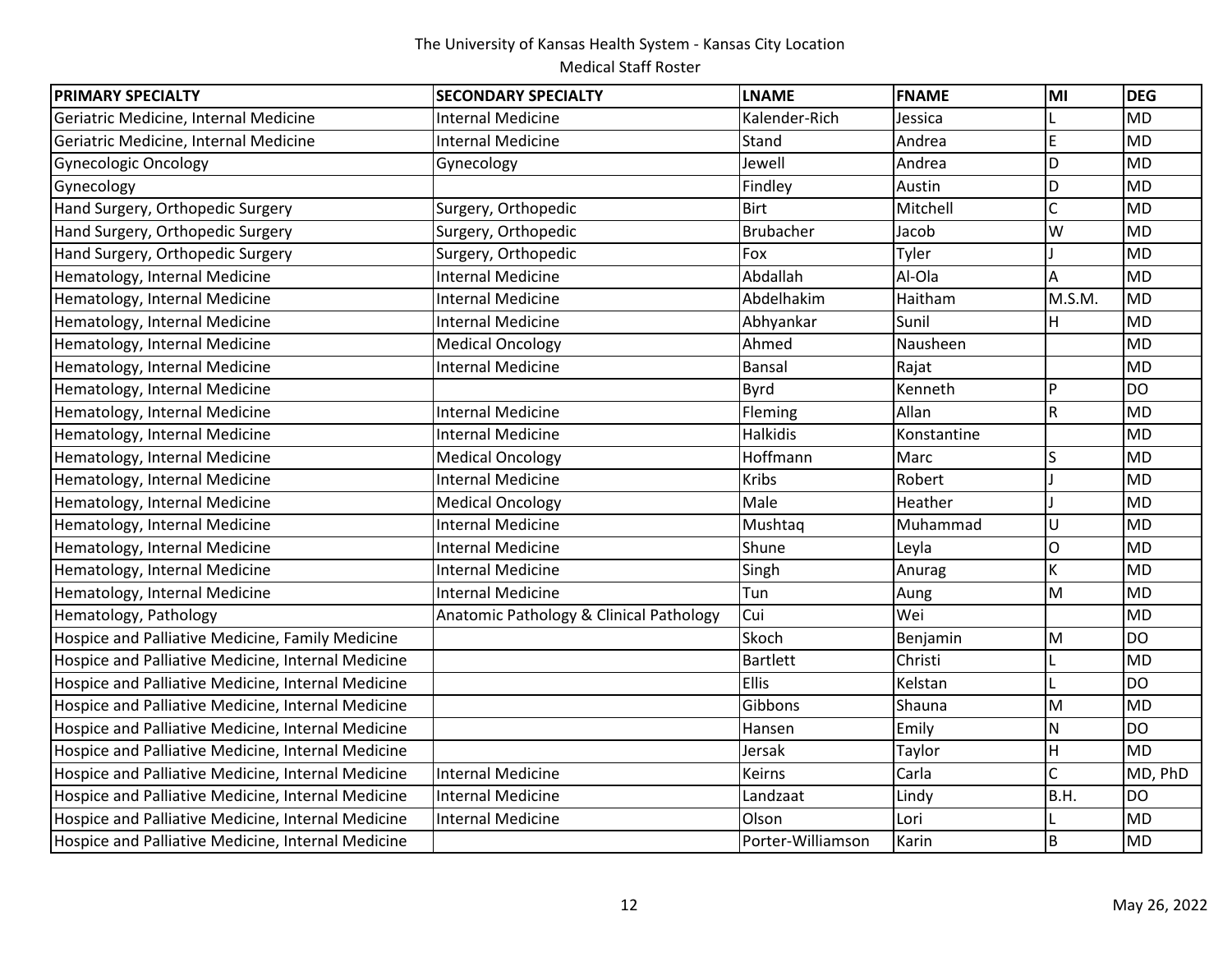| <b>PRIMARY SPECIALTY</b>                           | <b>SECONDARY SPECIALTY</b> | <b>LNAME</b>  | <b>FNAME</b> | MI           | <b>DEG</b> |
|----------------------------------------------------|----------------------------|---------------|--------------|--------------|------------|
| Hospice and Palliative Medicine, Internal Medicine |                            | Sinclair      | Christian    |              | <b>MD</b>  |
| Hospice and Palliative Medicine, Internal Medicine |                            | Stoltzfus     | Ky           | B            | <b>MD</b>  |
| Hospitalist                                        | <b>Internal Medicine</b>   | Abdelkarim    | Islam        |              | <b>MD</b>  |
| Hospitalist                                        |                            | Abebe         | Abebe        | M            | <b>MD</b>  |
| Hospitalist                                        |                            | Albakour      | Ayman        |              | <b>MD</b>  |
| Hospitalist                                        | <b>Internal Medicine</b>   | Ali           | Zafar        |              | <b>MD</b>  |
| Hospitalist                                        | <b>Internal Medicine</b>   | Altenhofen    | Debra        | К            | <b>MD</b>  |
| Hospitalist                                        |                            | Amos          | Luke         | M            | <b>MD</b>  |
| Hospitalist                                        |                            | Ardasenov     | Zalina       | E            | MD, PhD    |
| Hospitalist                                        |                            | <b>Bailuc</b> | Stefania     |              | <b>MD</b>  |
| Hospitalist                                        |                            | Barbaryan     | Aram         |              | <b>MD</b>  |
| Hospitalist                                        |                            | Beasley       | Jeffrey      |              | <b>DO</b>  |
| Hospitalist                                        |                            | Becker        | David        | W            | <b>MD</b>  |
| Hospitalist                                        |                            | Bhakta        | Maharshi     |              | <b>MD</b>  |
| Hospitalist                                        |                            | Brown         | Christopher  | B            | <b>MD</b>  |
| Hospitalist                                        |                            | <b>Burton</b> | Michael      | $\mathsf{C}$ | <b>MD</b>  |
| Hospitalist                                        |                            | Capra         | Jennifer     | M            | <b>DO</b>  |
| Hospitalist                                        | <b>Internal Medicine</b>   | Carlisle      | Brandon      | D            | <b>MD</b>  |
| Hospitalist                                        | <b>Internal Medicine</b>   | DiGiacomo     | Sydne        |              | <b>MD</b>  |
| Hospitalist                                        | <b>Internal Medicine</b>   | Doan          | Hieu         | M            | <b>MD</b>  |
| Hospitalist                                        | Pediatrics                 | Dobler        | Stephanie    |              | <b>MD</b>  |
| Hospitalist                                        | <b>Internal Medicine</b>   | Dosokey       | Eslam        | M            | <b>MD</b>  |
| Hospitalist                                        | <b>Internal Medicine</b>   | Fathallah     | Jihan        | S            | <b>MD</b>  |
| Hospitalist                                        | <b>Internal Medicine</b>   | Fee           | Kristin      | N            | <b>DO</b>  |
| Hospitalist                                        |                            | Fink          | Jennifer     |              | <b>MD</b>  |
| Hospitalist                                        |                            | Folscroft     | Sarah        | D            | <b>MD</b>  |
| Hospitalist                                        | <b>Family Medicine</b>     | Fox           | Richard      |              | <b>DO</b>  |
| Hospitalist                                        | <b>Internal Medicine</b>   | Funk          | Kristen      | E            | <b>MD</b>  |
| Hospitalist                                        |                            | Gheith        | Zaid         | H            | <b>MD</b>  |
| Hospitalist                                        |                            | Gizaw         | Yonatan      |              | <b>MD</b>  |
| Hospitalist                                        | <b>Internal Medicine</b>   | Hampton       | Jill         |              | <b>MD</b>  |
| Hospitalist                                        |                            | Ho            | Trang        |              | <b>MD</b>  |
| Hospitalist                                        | <b>Internal Medicine</b>   | Jeepalyam     | Sravan       | К            | MD         |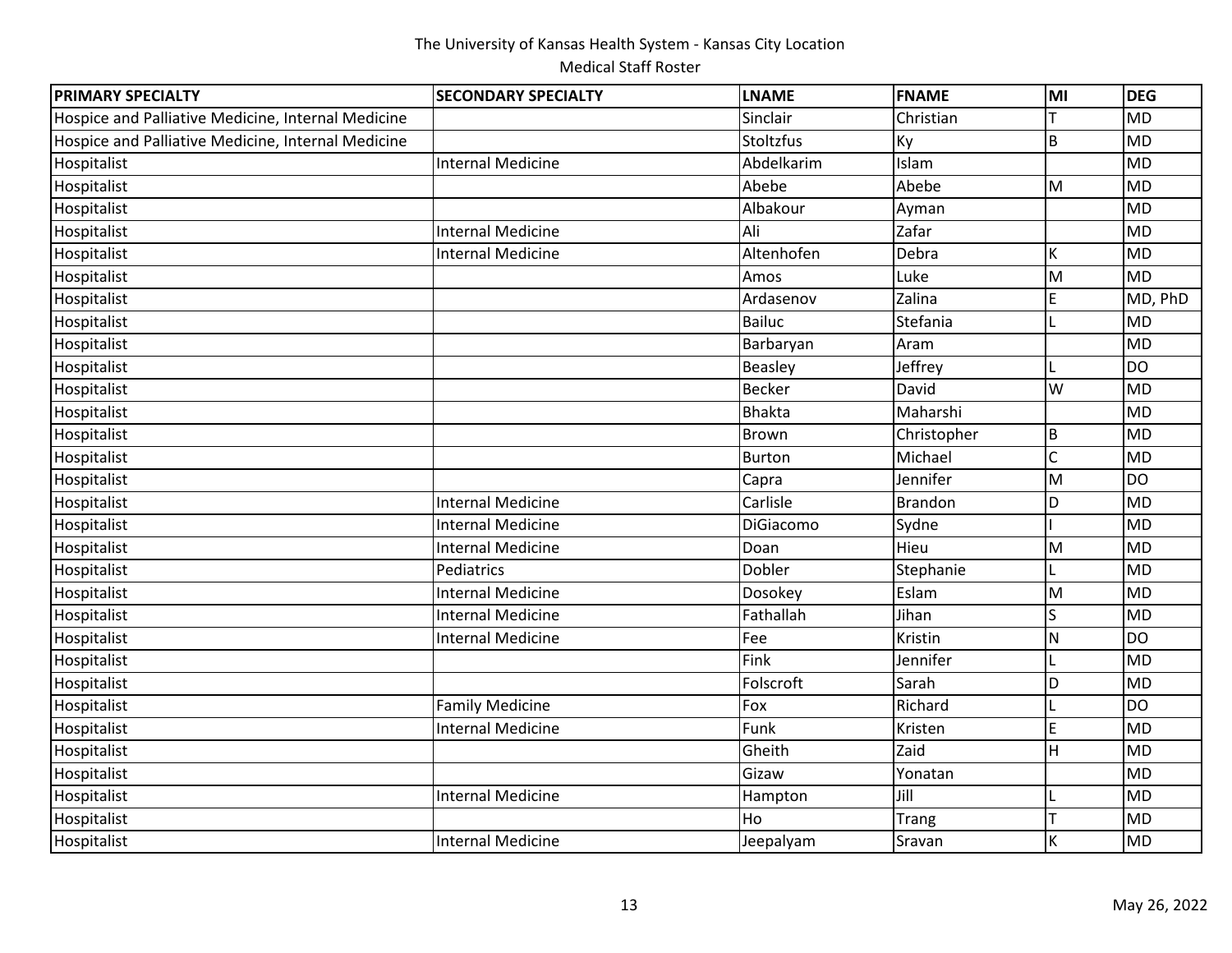| <b>PRIMARY SPECIALTY</b> | <b>SECONDARY SPECIALTY</b> | <b>LNAME</b>           | <b>FNAME</b>   | MI           | DEG       |
|--------------------------|----------------------------|------------------------|----------------|--------------|-----------|
| Hospitalist              | <b>Internal Medicine</b>   | Johnson                | Tyler          | M            | <b>MD</b> |
| Hospitalist              |                            | Jones                  | Matthew        | W            | <b>DO</b> |
| Hospitalist              |                            | Kelly                  | <b>Brendan</b> | S            | <b>DO</b> |
| Hospitalist              |                            | Kenyon                 | Jessup         | W            | <b>MD</b> |
| Hospitalist              |                            | King                   | Theresa        | E            | <b>MD</b> |
| Hospitalist              | <b>Internal Medicine</b>   | Kline                  | Logan          | F            | <b>DO</b> |
| Hospitalist              | <b>Internal Medicine</b>   | Lester                 | Katherine      | E            | <b>MD</b> |
| Hospitalist              |                            | Madi                   | Mahmoud        | v            | <b>MD</b> |
| Hospitalist              |                            | Mbogori                | James          | E            | <b>MD</b> |
| Hospitalist              | <b>Internal Medicine</b>   | Miller                 | Nikki          | $\mathsf{C}$ | <b>MD</b> |
| Hospitalist              | <b>Internal Medicine</b>   | <b>Mohamad Alahmad</b> | Mohamad Alhoda |              | <b>MD</b> |
| Hospitalist              |                            | Mullangi               | Sanjana        |              | MD        |
| Hospitalist              | <b>Internal Medicine</b>   | Nadella                | Shravan        |              | <b>DO</b> |
| Hospitalist              |                            | Opole                  | Isaac          | O            | MD, PhD   |
| Hospitalist              |                            | Pal                    | Aroop          | K            | <b>MD</b> |
| Hospitalist              |                            | Pareek                 | Archana        |              | <b>MD</b> |
| Hospitalist              | <b>Family Medicine</b>     | Parente                | Daniel         |              | MD, PhD   |
| Hospitalist              |                            | Parkhurst              | Melissa        |              | <b>MD</b> |
| Hospitalist              | <b>Internal Medicine</b>   | Pei                    | Lei            |              | MD, PhD   |
| Hospitalist              |                            | Poddutoori             | Padma          |              | <b>MD</b> |
| Hospitalist              | <b>Internal Medicine</b>   | Pritchett              | Michael        | Α            | <b>MD</b> |
| Hospitalist              | <b>Internal Medicine</b>   | Rafique                | Muhammad       | н            | <b>MD</b> |
| Hospitalist              | <b>Internal Medicine</b>   | Rahim                  | Zhilwan        | К            | <b>DO</b> |
| Hospitalist              |                            | Raza                   | Sidra          |              | <b>MD</b> |
| Hospitalist              |                            | Reda                   | Eyad           |              | <b>MD</b> |
| Hospitalist              |                            | Reddy                  | Devara         | R            | <b>MD</b> |
| Hospitalist              | <b>Internal Medicine</b>   | Robinson               | Tommy          |              | <b>MD</b> |
| Hospitalist              | <b>Internal Medicine</b>   | Roldan                 | Natalia        | К            | <b>MD</b> |
| Hospitalist              |                            | Rouse                  | Michael        |              | <b>DO</b> |
| Hospitalist              | <b>Internal Medicine</b>   | Ryan                   | Jamison        | M            | <b>MD</b> |
| Hospitalist              |                            | Sanderse               | Nathan         | M            | <b>MD</b> |
| Hospitalist              |                            | Sattarin               | Arash          |              | <b>MD</b> |
| Hospitalist              | <b>Internal Medicine</b>   | Shafiq                 | Muhammad       |              | MD        |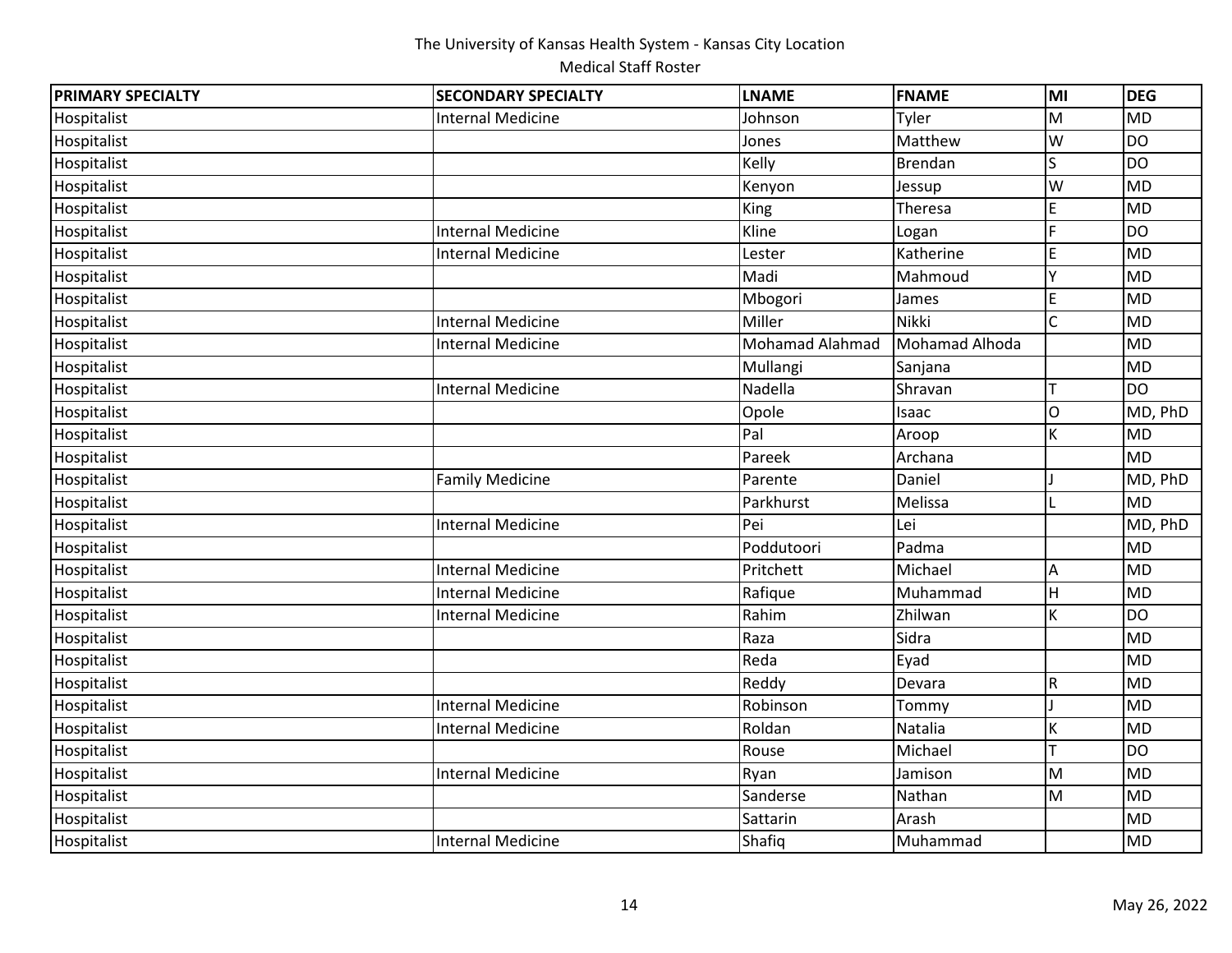| <b>PRIMARY SPECIALTY</b>  | <b>SECONDARY SPECIALTY</b> | <b>LNAME</b> | <b>FNAME</b> | MI           | <b>DEG</b> |
|---------------------------|----------------------------|--------------|--------------|--------------|------------|
| Hospitalist               | <b>Internal Medicine</b>   | Suleman      | Nahid        | A            | <b>MD</b>  |
| Hospitalist               | <b>Internal Medicine</b>   | Sullivan     | Michael      | A            | <b>MD</b>  |
| Hospitalist               |                            | Taha         | Mohammad     |              | <b>MD</b>  |
| Hospitalist               |                            | Tarakji      | Ahmad        | G            | <b>MD</b>  |
| Hospitalist               | <b>Internal Medicine</b>   | Tayiem       | Sammy        | A            | <b>MD</b>  |
| Hospitalist               | <b>Internal Medicine</b>   | Tepe         | Sara         | К            | <b>MD</b>  |
| Hospitalist               |                            | Tripathi     | Alok         | К            | <b>MD</b>  |
| Hospitalist               | <b>Internal Medicine</b>   | Upadhyayula  | Satyasree    |              | MD, MPH    |
| Hospitalist               | <b>Internal Medicine</b>   | VanWye       | Melissa      |              | <b>MD</b>  |
| Hospitalist               | <b>Internal Medicine</b>   | Vasireddi    | Srinivasa    | R            | <b>MD</b>  |
| Hospitalist               | <b>Internal Medicine</b>   | Wilson       | Matthew      | D            | <b>MD</b>  |
| Hospitalist               | <b>Internal Medicine</b>   | Zelalem      | Peniel       |              | <b>MD</b>  |
| Hospitalist               | <b>Internal Medicine</b>   | Zhidovetskiy | Dmitriy      |              | <b>DO</b>  |
| Hospitalist               | <b>Internal Medicine</b>   | Zogleman     | <b>Brice</b> |              | <b>MD</b>  |
| <b>Infectious Disease</b> | <b>Internal Medicine</b>   | Bahr         | Nathan       | $\mathsf{C}$ | <b>MD</b>  |
| <b>Infectious Disease</b> | <b>Internal Medicine</b>   | Clough       | Lisa         | Α            | <b>MD</b>  |
| <b>Infectious Disease</b> | <b>Internal Medicine</b>   | Eid          | Albert       |              | <b>MD</b>  |
| <b>Infectious Disease</b> | <b>Internal Medicine</b>   | El Atrouni   | Wissam       |              | <b>MD</b>  |
| <b>Infectious Disease</b> | <b>Internal Medicine</b>   | Hammoud      | Kassem       | A            | <b>MD</b>  |
| <b>Infectious Disease</b> | <b>Internal Medicine</b>   | Hawkinson    | Dana         |              | <b>MD</b>  |
| <b>Infectious Disease</b> | <b>Internal Medicine</b>   | Hinthorn     | Daniel       | $\sf R$      | <b>MD</b>  |
| <b>Infectious Disease</b> |                            | Kimball      | Joanna       | M            | <b>MD</b>  |
| <b>Infectious Disease</b> |                            | Kubat        | Ryan         | C            | <b>DO</b>  |
| <b>Infectious Disease</b> | <b>Internal Medicine</b>   | Luchi        | Michael      |              | <b>MD</b>  |
| <b>Infectious Disease</b> | <b>Internal Medicine</b>   | Merino       | Fernando     | L            | <b>MD</b>  |
| <b>Infectious Disease</b> | <b>Internal Medicine</b>   | Newman       | Jessica      | R            | <b>DO</b>  |
| <b>Infectious Disease</b> |                            | Shoemaker    | Dennis       | M            | <b>DO</b>  |
| Infectious Disease        | <b>Internal Medicine</b>   | Waller       | Stephen      |              | <b>MD</b>  |
| <b>Infectious Disease</b> |                            | Wark         | Kellie       | Α            | MD, MPH    |
| <b>Infectious Disease</b> |                            | Weihe        | Rachel       |              | <b>MD</b>  |
| <b>Internal Medicine</b>  | Hospitalist                | Al-hihi      | Eyad         | M            | MD, MBA    |
| <b>Internal Medicine</b>  |                            | Allen        | James        | E            | <b>MD</b>  |
| <b>Internal Medicine</b>  |                            | Andra        | Kelly        | M            | MD         |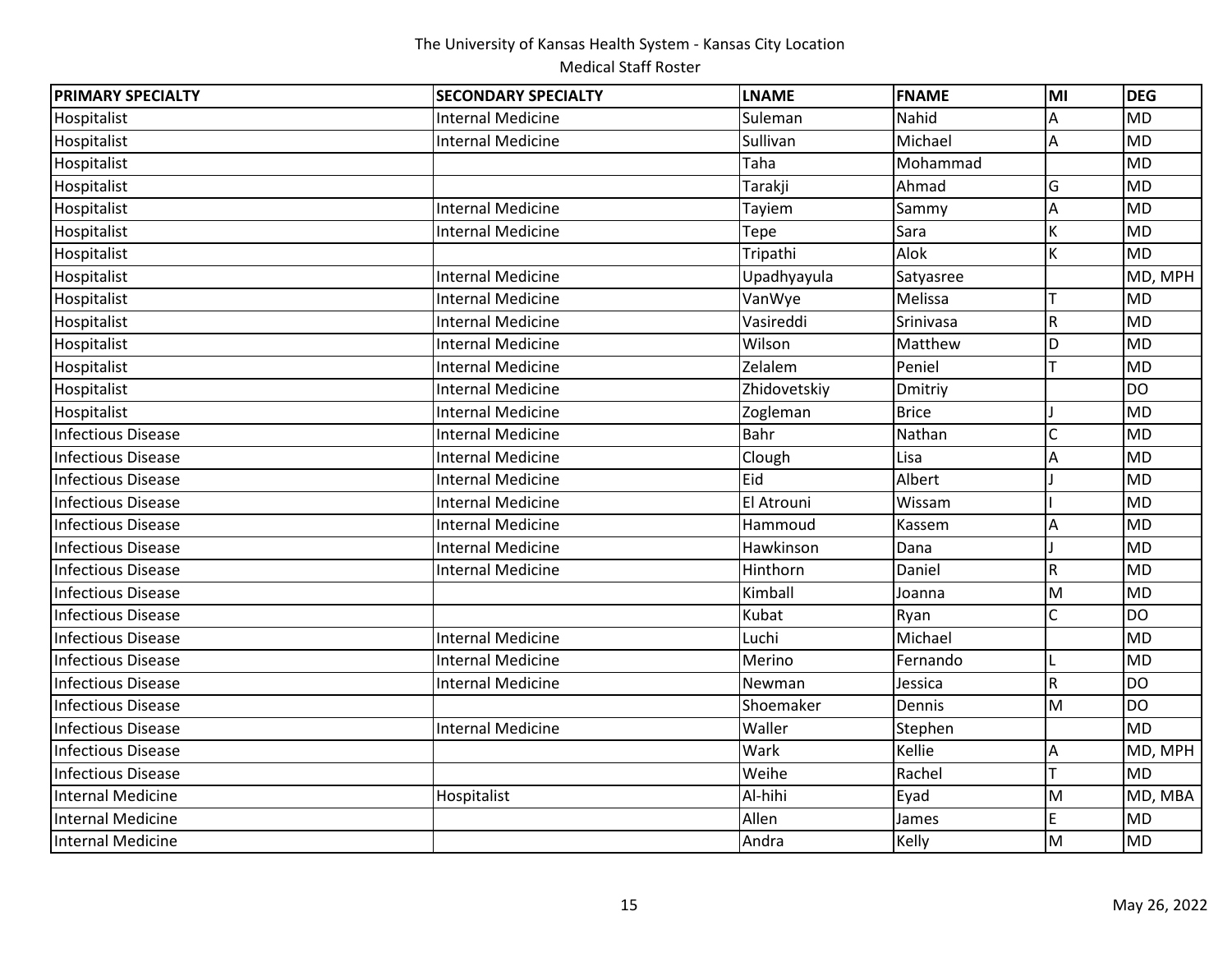| <b>PRIMARY SPECIALTY</b> | <b>SECONDARY SPECIALTY</b> | <b>LNAME</b>     | <b>FNAME</b>   | MI           | DEG       |
|--------------------------|----------------------------|------------------|----------------|--------------|-----------|
| <b>Internal Medicine</b> |                            | Askew            | Ashley         | M            | <b>MD</b> |
| <b>Internal Medicine</b> |                            | Beaver           | Cathleen       | R            | <b>MD</b> |
| Internal Medicine        |                            | <b>Boulad</b>    | Nour           |              | <b>MD</b> |
| <b>Internal Medicine</b> |                            | <b>Brown</b>     | Colleen        | E            | <b>MD</b> |
| <b>Internal Medicine</b> |                            | Broxterman       | Jane           |              | <b>MD</b> |
| <b>Internal Medicine</b> |                            | <b>Brubacher</b> | Marie          | S            | <b>MD</b> |
| Internal Medicine        | Hospitalist                | Carlson          | Stacie         | B            | <b>MD</b> |
| Internal Medicine        |                            | Chandler         | Jonathan       | К            | <b>DO</b> |
| Internal Medicine        |                            | Comfort          | <b>Branden</b> | W            | <b>MD</b> |
| <b>Internal Medicine</b> |                            | Crenner          | Christopher    | W            | MD, PhD   |
| <b>Internal Medicine</b> |                            | Ellerbeck        | Edward         | F            | MD, MPH   |
| <b>Internal Medicine</b> | Hospitalist                | Frankl           | Luke           | $\mathsf{C}$ | MD)       |
| Internal Medicine        |                            | Fritzlen         | John           |              | <b>MD</b> |
| Internal Medicine        |                            | Giangreco        | Peter          | D            | <b>DO</b> |
| <b>Internal Medicine</b> |                            | Gillenwater      | Kristin        | S            | <b>DO</b> |
| <b>Internal Medicine</b> |                            | Gogireddy        | Thulasi Ram    |              | MD        |
| <b>Internal Medicine</b> |                            | Grantham         | Connor         |              | MD        |
| Internal Medicine        |                            | Gutovitz         | Cory           | B            | <b>MD</b> |
| <b>Internal Medicine</b> |                            | Hall             | Deborah        | M            | <b>MD</b> |
| <b>Internal Medicine</b> |                            | Herre            | Rochelle       | $\mathsf{M}$ | <b>MD</b> |
| <b>Internal Medicine</b> | Hospitalist                | Hildebrand       | Gregory        | К            | MD        |
| <b>Internal Medicine</b> |                            | Hiles            | Megan          | D            | <b>MD</b> |
| <b>Internal Medicine</b> |                            | Hyde             | Rita           | M            | <b>MD</b> |
| Internal Medicine        |                            | Jones            | Anne           |              | <b>MD</b> |
| <b>Internal Medicine</b> |                            | Khan             | Shahryar       |              | <b>MD</b> |
| <b>Internal Medicine</b> |                            | Langholz         | Janice         | K            | <b>MD</b> |
| <b>Internal Medicine</b> |                            | Lehr             | Carrie         | W            | <b>MD</b> |
| <b>Internal Medicine</b> | Hospitalist                | Logan            | John           | W            | <b>MD</b> |
| Internal Medicine        | Hospitalist                | Lowry            | <b>Becky</b>   | N            | <b>MD</b> |
| <b>Internal Medicine</b> |                            | Maruthanal       | Ancy           |              | <b>MD</b> |
| <b>Internal Medicine</b> |                            | McGreevy         | Sheila         | M            | <b>MD</b> |
| <b>Internal Medicine</b> |                            | McRae            | Jennifer       | A            | <b>MD</b> |
| <b>Internal Medicine</b> |                            | Moriarty         | Patrick        | M            | MD        |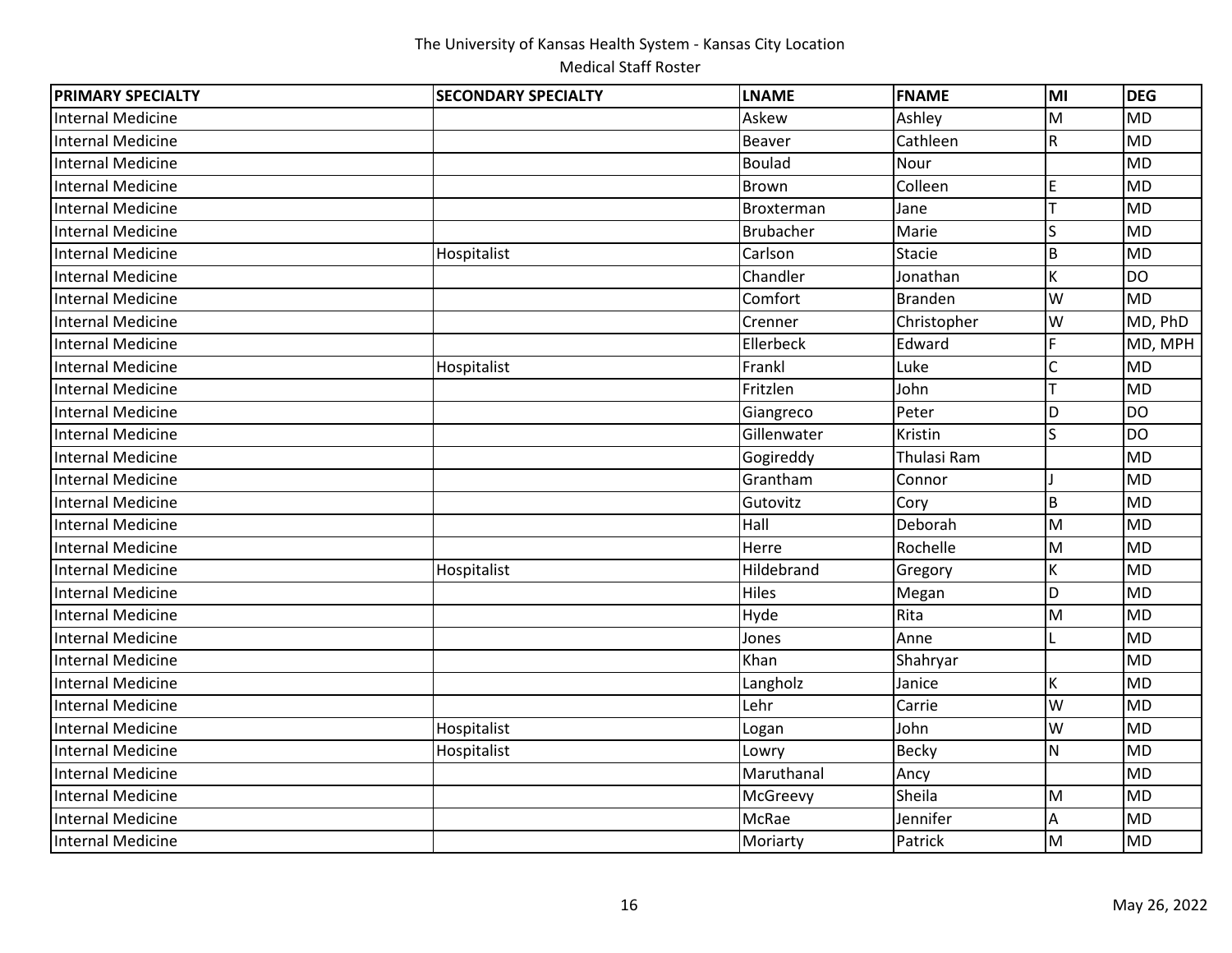| <b>PRIMARY SPECIALTY</b>         | <b>SECONDARY SPECIALTY</b> | <b>LNAME</b>  | <b>FNAME</b> | MI             | DEG       |
|----------------------------------|----------------------------|---------------|--------------|----------------|-----------|
| <b>Internal Medicine</b>         |                            | Naylor        | David        | G              | <b>MD</b> |
| <b>Internal Medicine</b>         |                            | Niewald       | Amber        | E              | <b>MD</b> |
| <b>Internal Medicine</b>         |                            | Nulton        | Carnie       | $\overline{C}$ | <b>MD</b> |
| <b>Internal Medicine</b>         | Hospitalist                | Opole         | Rebecca      | W              | <b>MD</b> |
| <b>Internal Medicine</b>         | Hospitalist                | Parimi        | Nikhil       | K              | <b>MD</b> |
| <b>Internal Medicine</b>         |                            | Pena          | Paul         | P              | <b>MD</b> |
| <b>Internal Medicine</b>         |                            | Peterson      | JoHanna      | S              | <b>MD</b> |
| Internal Medicine                |                            | Polsak        | Micholee     | B              | <b>DO</b> |
| Internal Medicine                |                            | Quick         | Benjamin     | W              | <b>MD</b> |
| <b>Internal Medicine</b>         | Hospitalist                | Quinn         | Mark         | D              | <b>MD</b> |
| <b>Internal Medicine</b>         |                            | Rhudy         | Courtney     | S              | <b>MD</b> |
| <b>Internal Medicine</b>         |                            | Richardson    | Kimberly     |                | MD        |
| <b>Internal Medicine</b>         |                            | Safder        | Sabina       | B              | <b>MD</b> |
| <b>Internal Medicine</b>         |                            | Salvaggio     | Bruce        | H              | <b>MD</b> |
| <b>Internal Medicine</b>         |                            | Scharf        | Shivani      | $\mathsf R$    | <b>DO</b> |
| <b>Internal Medicine</b>         | Hospitalist                | Schmidt       | Gillian      | N              | <b>MD</b> |
| <b>Internal Medicine</b>         |                            | Slimmer       | Stephanie    | R              | <b>MD</b> |
| <b>Internal Medicine</b>         |                            | Stebbins      | Danielle     | R              | <b>MD</b> |
| <b>Internal Medicine</b>         | Hospitalist                | Stolte        | Sarah        | M              | <b>MD</b> |
| <b>Internal Medicine</b>         |                            | Stone         | Jessica      | A              | <b>MD</b> |
| <b>Internal Medicine</b>         |                            | Veluri        | Meena        |                | MD, MPH   |
| <b>Internal Medicine</b>         |                            | Weaver        | Victoria     | B              | <b>DO</b> |
| <b>Internal Medicine</b>         |                            | Weidling      | Robert       | W              | <b>MD</b> |
| <b>Internal Medicine</b>         |                            | Weinhold      | Pamela       | M              | <b>MD</b> |
| <b>Internal Medicine</b>         | Hospitalist                | Werner        | Jerrica      |                | <b>MD</b> |
| <b>Internal Medicine</b>         |                            | Wetzel        | Mark         | D              | <b>MD</b> |
| <b>Interventional Cardiology</b> |                            | Gunasekaran   | Prasad       | C              | <b>MD</b> |
| <b>Interventional Cardiology</b> | Cardiovascular Disease     | Gupta         | Kamal        |                | <b>MD</b> |
| Interventional Cardiology        | Cardiovascular Disease     | Hajj          | Georges      | P              | <b>MD</b> |
| <b>Interventional Cardiology</b> | Cardiovascular Disease     | Hockstad      | Eric         | S              | <b>MD</b> |
| <b>Interventional Cardiology</b> | Cardiovascular Disease     | Mehta         | Ashwani      |                | <b>MD</b> |
| <b>Interventional Cardiology</b> | Cardiovascular Disease     | <b>Tadros</b> | Peter        | N              | <b>MD</b> |
| <b>Interventional Cardiology</b> | Cardiovascular Disease     | Wiley         | Mark         | Α              | MD        |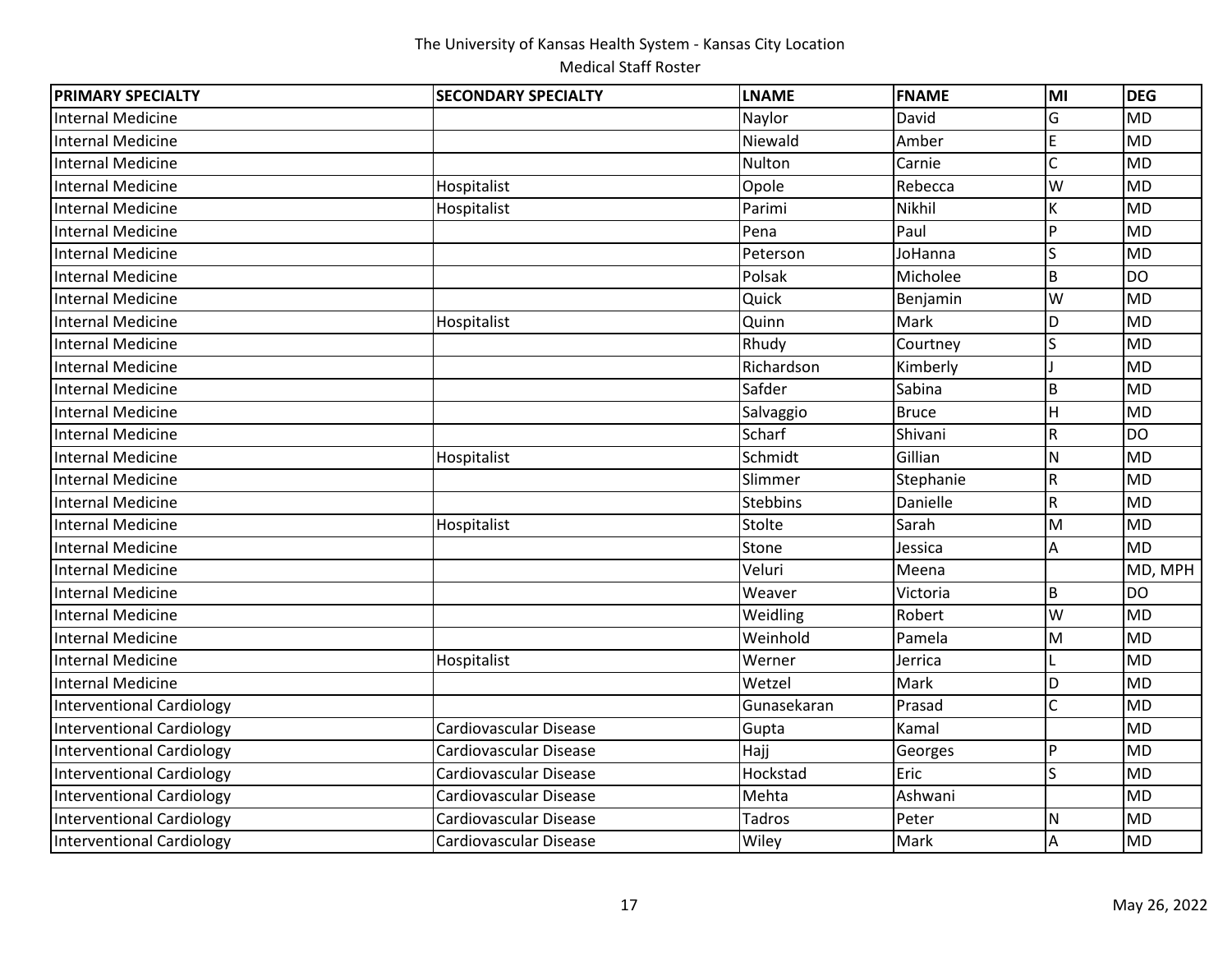| <b>PRIMARY SPECIALTY</b>           | <b>SECONDARY SPECIALTY</b>         | <b>LNAME</b>       | <b>FNAME</b> | MI           | <b>DEG</b> |
|------------------------------------|------------------------------------|--------------------|--------------|--------------|------------|
| Maternal and Fetal Medicine        | <b>Obstetrics &amp; Gynecology</b> | <b>Brost</b>       | <b>Brian</b> | C            | <b>MD</b>  |
| Maternal and Fetal Medicine        | Gynecology                         | Gibbs              | Charles      | W            | <b>MD</b>  |
| <b>Maternal and Fetal Medicine</b> | <b>Obstetrics &amp; Gynecology</b> | Lee                | Gene         |              | <b>MD</b>  |
| <b>Maternal and Fetal Medicine</b> | <b>Obstetrics &amp; Gynecology</b> | Martin             | Angela       | S            | <b>MD</b>  |
| <b>Maternal and Fetal Medicine</b> | <b>Obstetrics &amp; Gynecology</b> | Parrish            | Marc         | R            | <b>DO</b>  |
| <b>Maternal and Fetal Medicine</b> | <b>Obstetrics &amp; Gynecology</b> | Thomas             | Megan        | M            | <b>MD</b>  |
| <b>Medical Oncology</b>            |                                    | Abbasi             | Saqib        | H            | <b>MD</b>  |
| <b>Medical Oncology</b>            | Hematology, Internal Medicine      | Allen              | Marci        | $\mathsf R$  | <b>DO</b>  |
| <b>Medical Oncology</b>            | <b>Internal Medicine</b>           | Al-Rajabi          | Raed         | ${\sf M}$    | <b>MD</b>  |
| <b>Medical Oncology</b>            |                                    | Baranda            | Joaquina     | $\mathsf{C}$ | <b>MD</b>  |
| <b>Medical Oncology</b>            | Hematology, Internal Medicine      | <b>Beeki</b>       | Venkatadri   | $\mathsf C$  | <b>MD</b>  |
| <b>Medical Oncology</b>            | Hematology, Internal Medicine      | Chintala           | Lakshmi      |              | <b>MD</b>  |
| <b>Medical Oncology</b>            | Hematology, Internal Medicine      | Chuda              | Ravindra     | R            | <b>MD</b>  |
| <b>Medical Oncology</b>            | Hematology, Internal Medicine      | Crane              | Gregory      |              | <b>MD</b>  |
| <b>Medical Oncology</b>            | Hematology, Internal Medicine      | Diab               | Osama        | M            | <b>MD</b>  |
| <b>Medical Oncology</b>            | <b>Internal Medicine</b>           | Doolittle          | Gary         | $\mathsf C$  | <b>MD</b>  |
| <b>Medical Oncology</b>            |                                    | Elia               | Manana       |              | <b>MD</b>  |
| <b>Medical Oncology</b>            | Hematology, Internal Medicine      | Ernst              | David        |              | <b>DO</b>  |
| <b>Medical Oncology</b>            | <b>Internal Medicine</b>           | Fabian             | Carol        |              | <b>MD</b>  |
| <b>Medical Oncology</b>            | Hematology, Internal Medicine      | Flanagan           | Jeremy       | ${\sf R}$    | <b>MD</b>  |
| <b>Medical Oncology</b>            | Hematology, Internal Medicine      | Hinton             | Stuart       | W            | <b>MD</b>  |
| <b>Medical Oncology</b>            | <b>Internal Medicine</b>           | Huang              | Chao         | H            | <b>MD</b>  |
| <b>Medical Oncology</b>            | Hematology, Internal Medicine      | Kasi Loknath Kumar | Anup K       |              | MD, MPH    |
| <b>Medical Oncology</b>            | <b>Internal Medicine</b>           | Khan               | Qamar        |              | <b>MD</b>  |
| <b>Medical Oncology</b>            | Hematology, Internal Medicine      | Lekkala            | Manidhar     | ${\sf R}$    | <b>MD</b>  |
| <b>Medical Oncology</b>            |                                    | Lin                | Tara         |              | <b>MD</b>  |
| <b>Medical Oncology</b>            | Hematology, Internal Medicine      | <b>McGuirk</b>     | Joseph       | P            | <b>DO</b>  |
| <b>Medical Oncology</b>            |                                    | McKittrick         | Richard      |              | <b>MD</b>  |
| <b>Medical Oncology</b>            | <b>Internal Medicine</b>           | Neupane            | Prakash      | C            | <b>MD</b>  |
| <b>Medical Oncology</b>            | Hematology, Internal Medicine      | Ng                 | Elizabeth    | W            | <b>MD</b>  |
| <b>Medical Oncology</b>            | <b>Internal Medicine</b>           | Nye                | Lauren       | E            | <b>MD</b>  |
| <b>Medical Oncology</b>            | Hematology, Internal Medicine      | O'Dea              | Anne         | P            | <b>MD</b>  |
| <b>Medical Oncology</b>            | Hematology, Internal Medicine      | Osgood             | <b>Brian</b> | M            | MD         |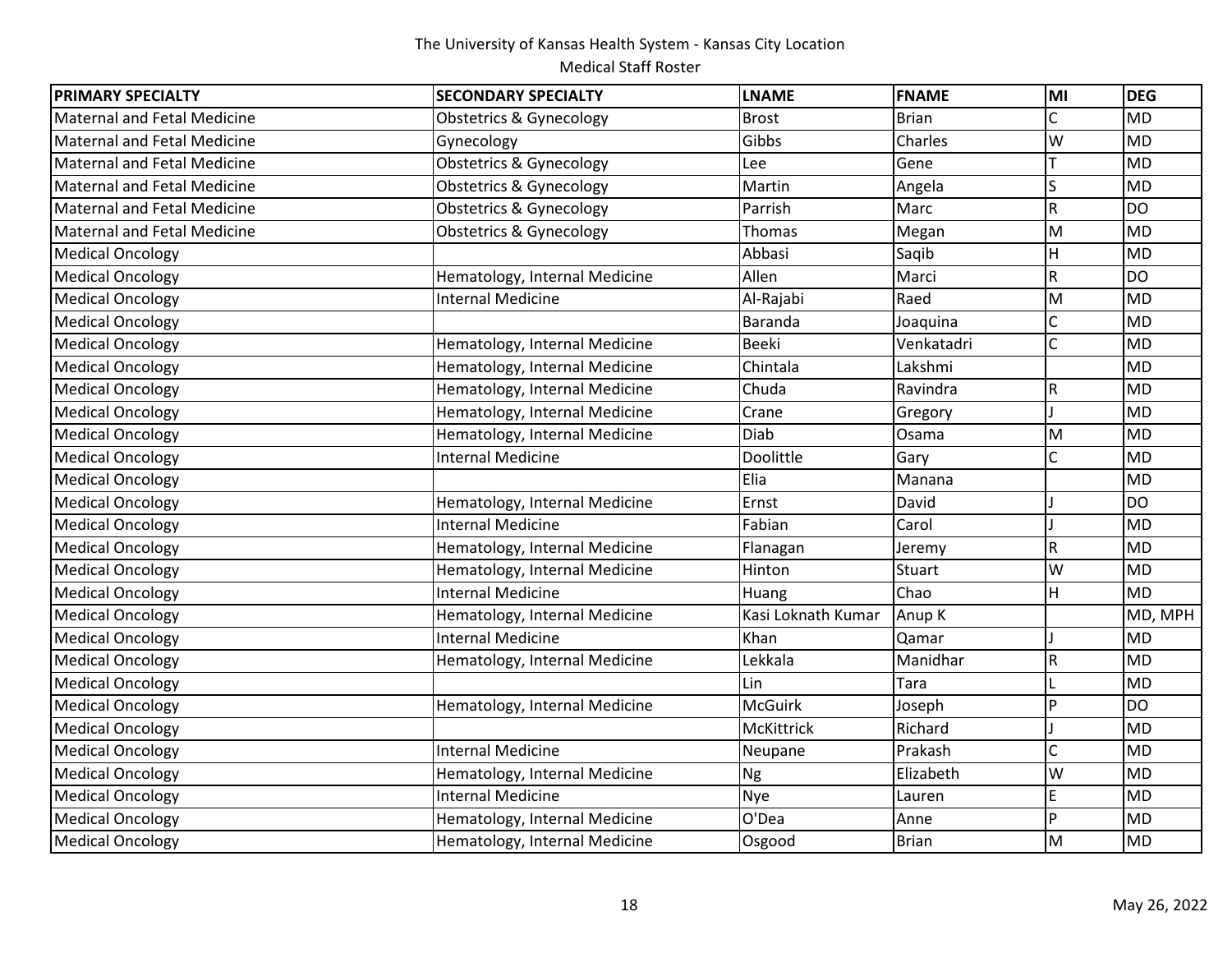| <b>PRIMARY SPECIALTY</b>           | <b>SECONDARY SPECIALTY</b>                                   | <b>LNAME</b>      | <b>FNAME</b> | MI | <b>DEG</b> |
|------------------------------------|--------------------------------------------------------------|-------------------|--------------|----|------------|
| <b>Medical Oncology</b>            |                                                              | Parikh            | Rahul        | Α  | MD, PhD    |
| <b>Medical Oncology</b>            | Hematology, Internal Medicine                                | Pluenneke         | Robert       | Ė  | <b>MD</b>  |
| <b>Medical Oncology</b>            | Hematology, Internal Medicine                                | Powers            | Benjamin     | Ċ  | MD         |
| <b>Medical Oncology</b>            | Hematology, Internal Medicine                                | Raja              | Vinay        |    | <b>MD</b>  |
| <b>Medical Oncology</b>            | Hematology, Internal Medicine                                | Saeed             | Anwaar       | M  | <b>MD</b>  |
| <b>Medical Oncology</b>            | Hematology, Internal Medicine                                | Satelli           | Deepti       |    | <b>MD</b>  |
| <b>Medical Oncology</b>            | Hematology, Internal Medicine                                | Sharma            | Priyanka     |    | ∣MD        |
| <b>Medical Oncology</b>            | Hematology, Internal Medicine                                | Sheehan           | Maureen      | Η  | <b>MD</b>  |
| <b>Medical Oncology</b>            | Hematology, Internal Medicine                                | Sirridge          | Christopher  | Ë  | <b>MD</b>  |
| <b>Medical Oncology</b>            | <b>Internal Medicine</b>                                     | Sun               | Weijing      |    | <b>MD</b>  |
| <b>Medical Oncology</b>            | Hospice and Palliative Medicine, Internal M Wulff-Burchfield |                   | Elizabeth    | M  | MD         |
| <b>Medical Oncology</b>            | Hematology, Internal Medicine                                | Yacoub            | Abdulraheem  |    | <b>MD</b>  |
| <b>Medical Oncology</b>            | <b>Internal Medicine</b>                                     | Zhang             | Jun          |    | MD, PhD    |
| <b>Molecular Genetic Pathology</b> | <b>Clinical Pathology</b>                                    | Farrell           | Daniel       |    | <b>MD</b>  |
| Neonatal-Perinatal Medicine        |                                                              | Akangire          | Gangaram     | G  | <b>MD</b>  |
| Neonatal-Perinatal Medicine        |                                                              | <b>Brunkhorst</b> | Jessica      |    | <b>MD</b>  |
| Neonatal-Perinatal Medicine        |                                                              | Cuna              | Alain        | C  | <b>MD</b>  |
| Neonatal-Perinatal Medicine        |                                                              | Daniel            | John         | M  | <b>MD</b>  |
| Neonatal-Perinatal Medicine        | Pediatrics                                                   | Dummula           | Krishna      |    | MD, MPH    |
| Neonatal-Perinatal Medicine        |                                                              | George            | Lovya        |    | <b>MD</b>  |
| Neonatal-Perinatal Medicine        |                                                              | Kilbride          | Howard       | W  | <b>MD</b>  |
| Neonatal-Perinatal Medicine        |                                                              | Mahajan           | Chaitali     | Ν  | <b>MD</b>  |
| Neonatal-Perinatal Medicine        |                                                              | Nitkin            | Christopher  | R  | <b>MD</b>  |
| Neonatal-Perinatal Medicine        |                                                              | Nyp               | Michael      | E  | <b>DO</b>  |
| Neonatal-Perinatal Medicine        |                                                              | Olsen             | Steven       |    | <b>MD</b>  |
| Neonatal-Perinatal Medicine        | Pediatrics                                                   | Pandey            | Vishal       |    | <b>MD</b>  |
| Neonatal-Perinatal Medicine        |                                                              | Patel             | Ekta         |    | <b>DO</b>  |
| Neonatal-Perinatal Medicine        |                                                              | Theodoro          | Mariana      | Ė  | <b>MD</b>  |
| Nephrology                         | <b>Internal Medicine</b>                                     | Chonko            | Arnold       | M  | <b>MD</b>  |
| Nephrology                         |                                                              | Cibrik            | Diane        | M  | <b>MD</b>  |
| Nephrology                         | <b>Internal Medicine</b>                                     | Gupta             | Aditi        |    | <b>MD</b>  |
| Nephrology                         | <b>Internal Medicine</b>                                     | Gupta             | Mallika      |    | <b>MD</b>  |
| Nephrology                         | <b>Pediatric Nephrology</b>                                  | Herrera           | Nicholas     | S  | MD         |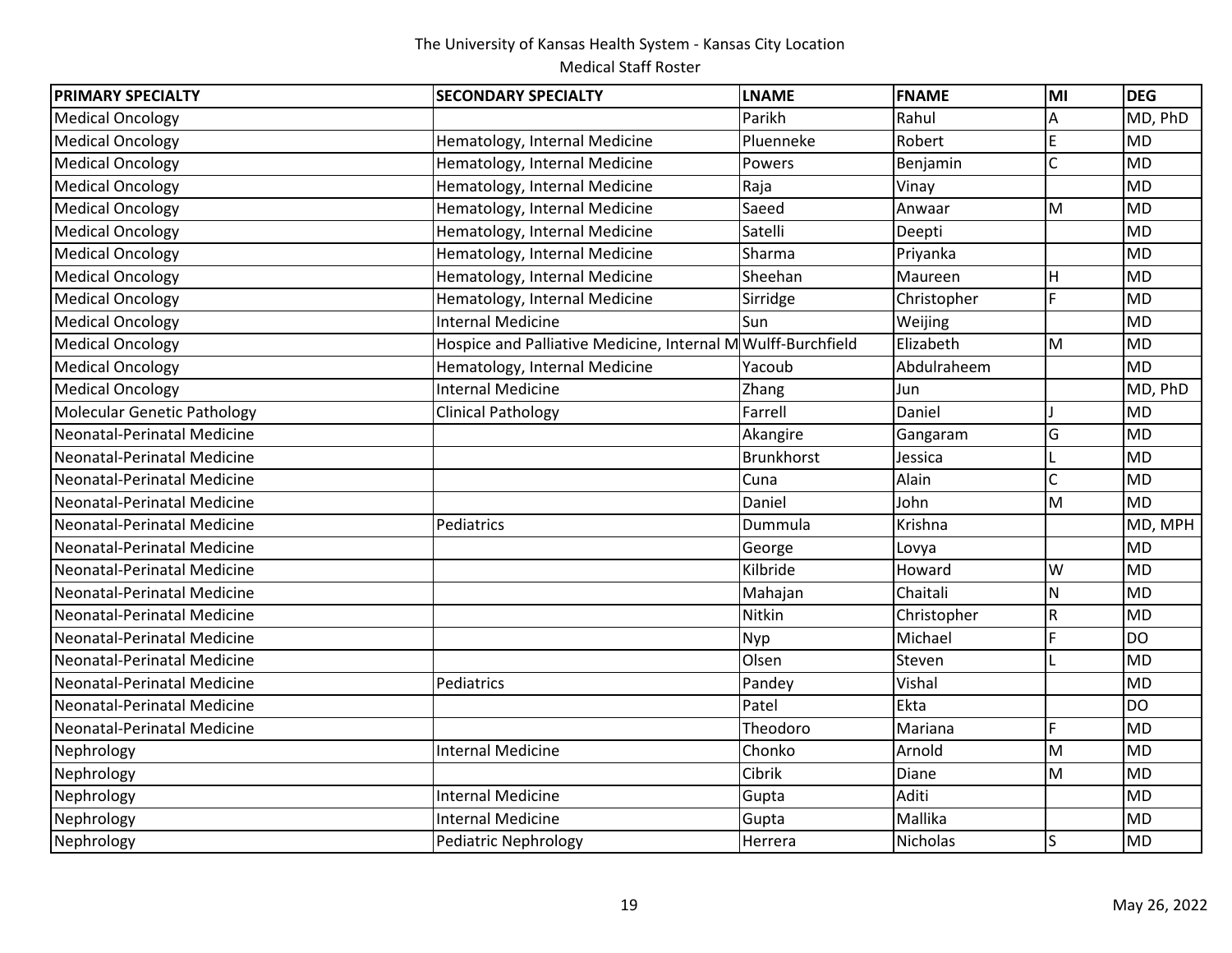| <b>PRIMARY SPECIALTY</b>    | <b>SECONDARY SPECIALTY</b>          | <b>LNAME</b> | <b>FNAME</b> | MI             | <b>DEG</b> |
|-----------------------------|-------------------------------------|--------------|--------------|----------------|------------|
| Nephrology                  |                                     | Jansson      | Kyle         | p              | MD, PhD    |
| Nephrology                  | <b>Internal Medicine</b>            | Kimber       | Cassandra    | Α              | <b>DO</b>  |
| Nephrology                  | <b>Internal Medicine</b>            | Klein        | Jeffrey      | Α              | <b>MD</b>  |
| Nephrology                  |                                     | Liang        | Kelly        | V              | <b>MD</b>  |
| Nephrology                  | <b>Internal Medicine</b>            | McCarthy     | Ellen        |                | <b>MD</b>  |
| Nephrology                  | <b>Internal Medicine</b>            | McGreal      | Kerri        | Α              | <b>MD</b>  |
| Nephrology                  | <b>Internal Medicine</b>            | Mustafa      | Reem         | Α              | <b>MD</b>  |
| Nephrology                  |                                     | Ojo          | Akinlolu     | $\overline{O}$ | <b>MD</b>  |
| Nephrology                  |                                     | Owoyemi      | Itunu        | O              | <b>MD</b>  |
| Nephrology                  | <b>Internal Medicine</b>            | Stubbs       | Jason        | R              | <b>MD</b>  |
| Nephrology                  | <b>Internal Medicine</b>            | Tuffaha      | Ahmad        | M              | <b>MD</b>  |
| Nephrology                  | <b>Internal Medicine</b>            | Winklhofer   | Franz        |                | <b>MD</b>  |
| Nephrology                  | <b>Internal Medicine</b>            | Yarlagadda   | Sri          | G              | <b>MD</b>  |
| Nephrology                  | <b>Internal Medicine</b>            | Yu           | Alan         | S              | <b>MD</b>  |
| Neurological Surgery        |                                     | Camarata     | Paul         |                | <b>MD</b>  |
| Neurological Surgery        |                                     | Chamoun      | Roukoz       | B              | <b>MD</b>  |
| Neurological Surgery        |                                     | Cheng        | Jennifer     |                | <b>MD</b>  |
| <b>Neurological Surgery</b> |                                     | Davis        | Justin       |                | <b>MD</b>  |
| <b>Neurological Surgery</b> | Neuroradiology                      | Ebersole     | Koji         | $\mathsf{C}$   | <b>MD</b>  |
| Neurological Surgery        |                                     | Garcia       | David        | M              | <b>MD</b>  |
| <b>Neurological Surgery</b> |                                     | Grabb        | Paul         | A              | <b>MD</b>  |
| <b>Neurological Surgery</b> |                                     | Kaufman      | Christian    | B              | <b>MD</b>  |
| Neurological Surgery        |                                     | Kinsman      | Michael      |                | <b>MD</b>  |
| Neurological Surgery        |                                     | Milligan     | <b>Brian</b> | D              | <b>MD</b>  |
| <b>Neurological Surgery</b> |                                     | Nazzaro      | Jules        | M              | <b>MD</b>  |
| <b>Neurological Surgery</b> |                                     | Ohiorhenuan  | Ifije        | E              | MD, PhD    |
| Neurological Surgery        |                                     | Partington   | Michael      | D              | <b>MD</b>  |
| Neurological Surgery        | Vascular & Interventional Radiology | Peterson     | Jeremy       | $\mathsf{C}$   | <b>MD</b>  |
| <b>Neurological Surgery</b> |                                     | Stepp        | Timothy      | E              | <b>MD</b>  |
| Neurology                   | Neuroradiology                      | Abraham      | Michael      | G              | <b>MD</b>  |
| Neurology                   | <b>Clinical Neurophysiology</b>     | Aggarwal     | Dipika       |                | <b>MD</b>  |
| Neurology                   |                                     | Au           | Ka Loong     | К              | <b>MD</b>  |
| Neurology                   |                                     | Baumgardner  | Megan        | M              | DO         |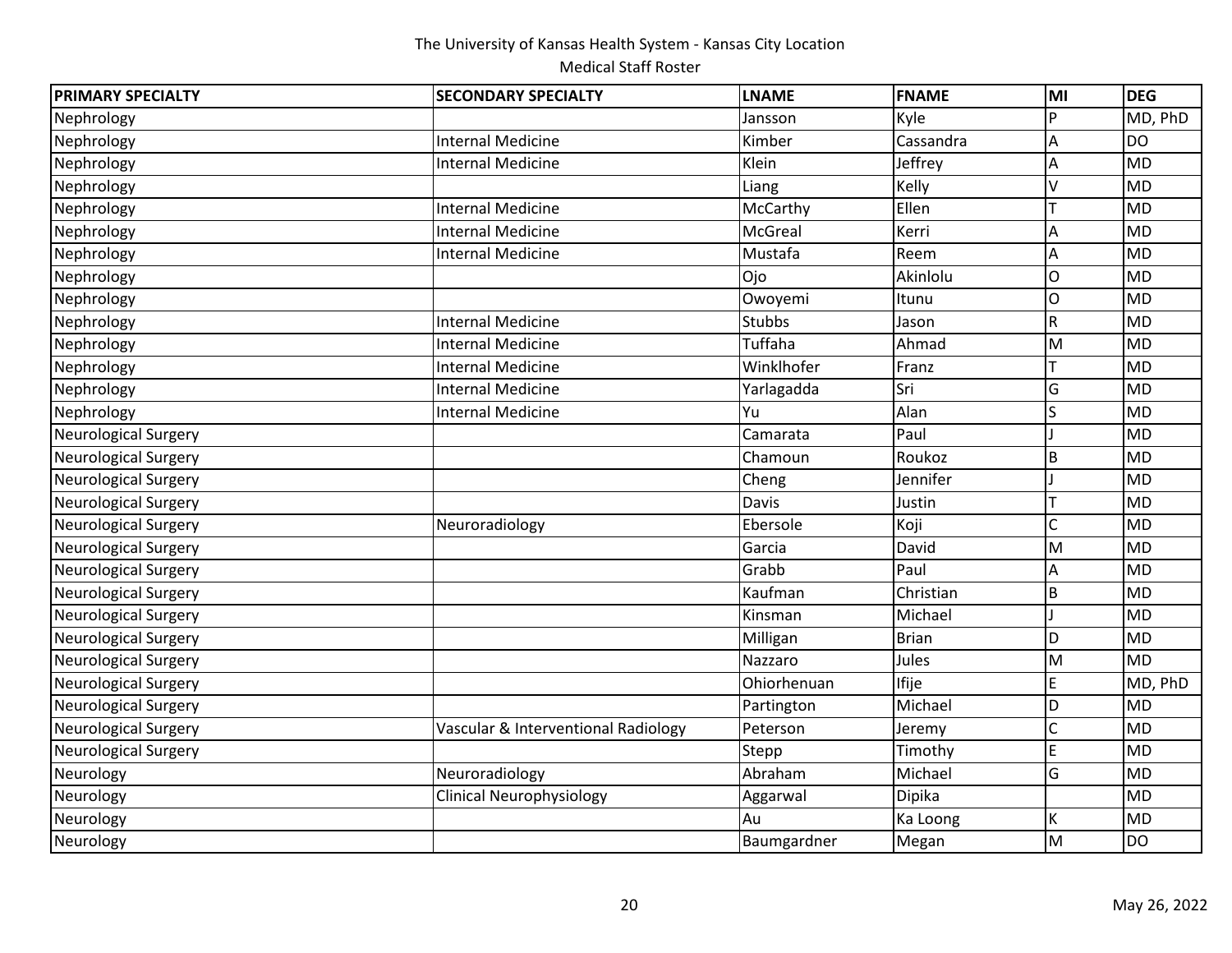| <b>PRIMARY SPECIALTY</b> | <b>SECONDARY SPECIALTY</b> | <b>LNAME</b>    | <b>FNAME</b>        | MI           | DEG       |
|--------------------------|----------------------------|-----------------|---------------------|--------------|-----------|
| Neurology                |                            | <b>Bittel</b>   | Brennen             |              | <b>DO</b> |
| Neurology                |                            | <b>Burka</b>    | Tekalign            | А            | <b>MD</b> |
| Neurology                |                            | <b>Burns</b>    | Jeffrey             | M            | MD        |
| Neurology                |                            | Carpenter       | Kyle                | G            | <b>DO</b> |
| Neurology                |                            | Chandrashekhar  | Swathy              |              | <b>MD</b> |
| Neurology                | Neuromuscular Medicine     | Dimachkie       | Mazen               | M            | <b>MD</b> |
| Neurology                |                            | Dubinsky        | Richard             | M            | <b>MD</b> |
| Neurology                |                            | Eswaradass      | Prasanna Venkatesan |              | <b>MD</b> |
| Neurology                | Neuromuscular Medicine     | Farmakidis      | Constantine         |              | <b>MD</b> |
| Neurology                |                            | Ford            | Deetra              | Υ            | <b>MD</b> |
| Neurology                |                            | Gronseth        | Gary                | S            | <b>MD</b> |
| Neurology                |                            | Hairston        | Vernita             | D            | MD        |
| Neurology                |                            | Hammond         | Nancy               | E            | MD        |
| Neurology                |                            | Hon             | Sarah               |              | <b>DO</b> |
| Neurology                | <b>Neurocritical Care</b>  | Husmann         | Kathrin             | R            | <b>MD</b> |
| Neurology                | Neuromuscular Medicine     | Jabari          | Duaa                |              | MD        |
| Neurology                | Neuromuscular Medicine     | Jawdat          | Omar                | н            | <b>MD</b> |
| Neurology                |                            | Kawano-Castillo | Jorge               | F            | MD        |
| Neurology                |                            | Khan            | Murtaza             | S            | <b>MD</b> |
| Neurology                |                            | Landazuri       | Patrick             | X            | MD        |
| Neurology                |                            | Lynch           | Sharon              | G            | <b>MD</b> |
| Neurology                | <b>Vascular Neurology</b>  | Maali           | Laith               | N            | <b>MD</b> |
| Neurology                | <b>Neurocritical Care</b>  | Mangat          | Halinder            | S            | <b>MD</b> |
| Neurology                |                            | Massey          | Brenton             | $\mathsf{C}$ | <b>DO</b> |
| Neurology                |                            | Nashatizadeh    | Muhammad            | M            | <b>MD</b> |
| Neurology                |                            | Pahwa           | Rajesh              |              | <b>MD</b> |
| Neurology                |                            | Pasnoor         | Mamatha             |              | <b>MD</b> |
| Neurology                |                            | Patel           | Arpan               |              | MD        |
| Neurology                |                            | Pleen           | Joseph              |              | <b>DO</b> |
| Neurology                | <b>Vascular Neurology</b>  | Qureshi         | Abid                | Υ            | <b>MD</b> |
| Neurology                | <b>Vascular Neurology</b>  | Rippee          | Michael             | Α            | <b>MD</b> |
| Neurology                | <b>Vascular Neurology</b>  | Rosterman       | Lee                 | R            | <b>DO</b> |
| Neurology                |                            | Sachen          | Fred                |              | MD        |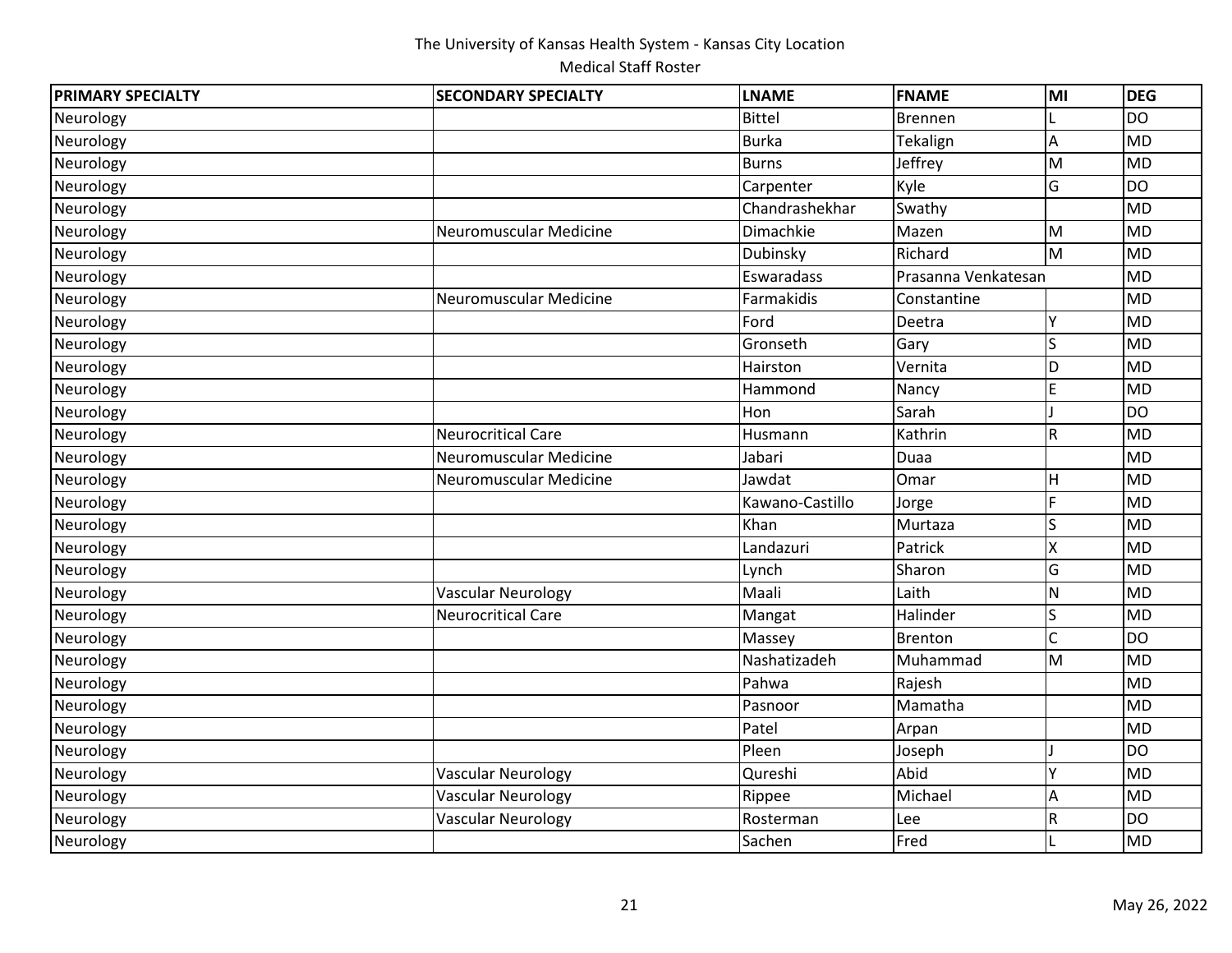| <b>PRIMARY SPECIALTY</b>                                                        | <b>SECONDARY SPECIALTY</b>      | <b>LNAME</b>   | <b>FNAME</b>  | MI           | <b>DEG</b> |
|---------------------------------------------------------------------------------|---------------------------------|----------------|---------------|--------------|------------|
| Neurology                                                                       |                                 | Shah           | Vishal        | B            | <b>MD</b>  |
| Neurology                                                                       |                                 | Sharma         | Vibhash       | D            | <b>MD</b>  |
| Neurology                                                                       |                                 | Southwell      | James         |              | <b>DO</b>  |
| Neurology                                                                       |                                 | Statland       | Jeffrey       | M            | <b>MD</b>  |
| Neurology                                                                       |                                 | Swerdlow       | Russell       | H            | <b>MD</b>  |
| Neurology                                                                       |                                 | Thuringer      | Amanda        |              | <b>DO</b>  |
| Neurology                                                                       |                                 | Townley        | Ryan          | Α            | <b>MD</b>  |
| Neurology                                                                       |                                 | Ulloa          | Carol         | M            | <b>MD</b>  |
| Neurology                                                                       | <b>Clinical Neurophysiology</b> | Uysal          | Utku          |              | <b>MD</b>  |
| Neurology                                                                       | <b>Vascular Neurology</b>       | Vanguru        | Husitha Reddy |              | <b>MD</b>  |
| Neurology                                                                       |                                 | Varon          | Matthew       | $\mathsf{C}$ | <b>MD</b>  |
| Neurology                                                                       |                                 | Wang           | Yunxia        |              | MD         |
| Neurology with Special Qualifications in Child Neurolo Clinical Neurophysiology |                                 | Abdelmoity     | Ahmed         |              | <b>MD</b>  |
| Neurology with Special Qualifications in Child Neurology                        |                                 | Allison        | Tyler         |              | <b>MD</b>  |
| Neurology with Special Qualifications in Child Neurology                        |                                 | Baig           | Mirza Waseem  | M            | <b>MD</b>  |
| Neurology with Special Qualifications in Child Neurology                        |                                 | <b>Bansal</b>  | Lalit         | R            | <b>MD</b>  |
| Neurology with Special Qualifications in Child Neurology                        |                                 | Coffman        | Keith         | Α            | <b>MD</b>  |
| Neurology with Special Qualifications in Child Neurology                        |                                 | Files          | Marcie        | G            | <b>MD</b>  |
| Neurology with Special Qualifications in Child Neurology                        |                                 | Fitzgerald     | Keely         | $\mathsf{M}$ | <b>DO</b>  |
| Neurology with Special Qualifications in Child Neurology                        |                                 | Gelineau-Morel | Rose          | N            | <b>MD</b>  |
| Neurology with Special Qualifications in Child Neurology                        |                                 | Hall           | Ara           | S            | <b>MD</b>  |
| Neurology with Special Qualifications in Child Neurology                        |                                 | Ilyas          | Mohammed      |              | MD         |
| Neurology with Special Qualifications in Child Neurology                        |                                 | Jones          | Gina          |              | <b>DO</b>  |
| Neurology with Special Qualifications in Child Neurology                        |                                 | Khalid         | Roha          |              | <b>MD</b>  |
| Neurology with Special Qualifications in Child Neurology                        |                                 | Le Pichon      | Jean-Baptiste |              | MD, PhD    |
| Neurology with Special Qualifications in Child Neurology                        |                                 | Pawar          | Kailash       |              | MD         |
| Neurology with Special Qualifications in Child Neurology                        |                                 | Vargas Collado | Lines         | M            | <b>MD</b>  |
| Neuro-oncology                                                                  | <b>Medical Oncology</b>         | Tuncer         | Tolga         | Η            | <b>MD</b>  |
| Neuropathology                                                                  | <b>Anatomic Pathology</b>       | Lakis          | Nelli         | S            | <b>MD</b>  |
| Neuroradiology                                                                  | <b>Diagnostic Radiology</b>     | Johnson        | Philip        |              | <b>MD</b>  |
| Neuroradiology                                                                  | <b>Diagnostic Radiology</b>     | Reeves         | Alan          | $\mathsf R$  | <b>MD</b>  |
| Obstetrics & Gynecology                                                         |                                 | Ault           | Kevin         | Α            | <b>MD</b>  |
| Obstetrics & Gynecology                                                         |                                 | Chettiar       | Tara          | N            | MD         |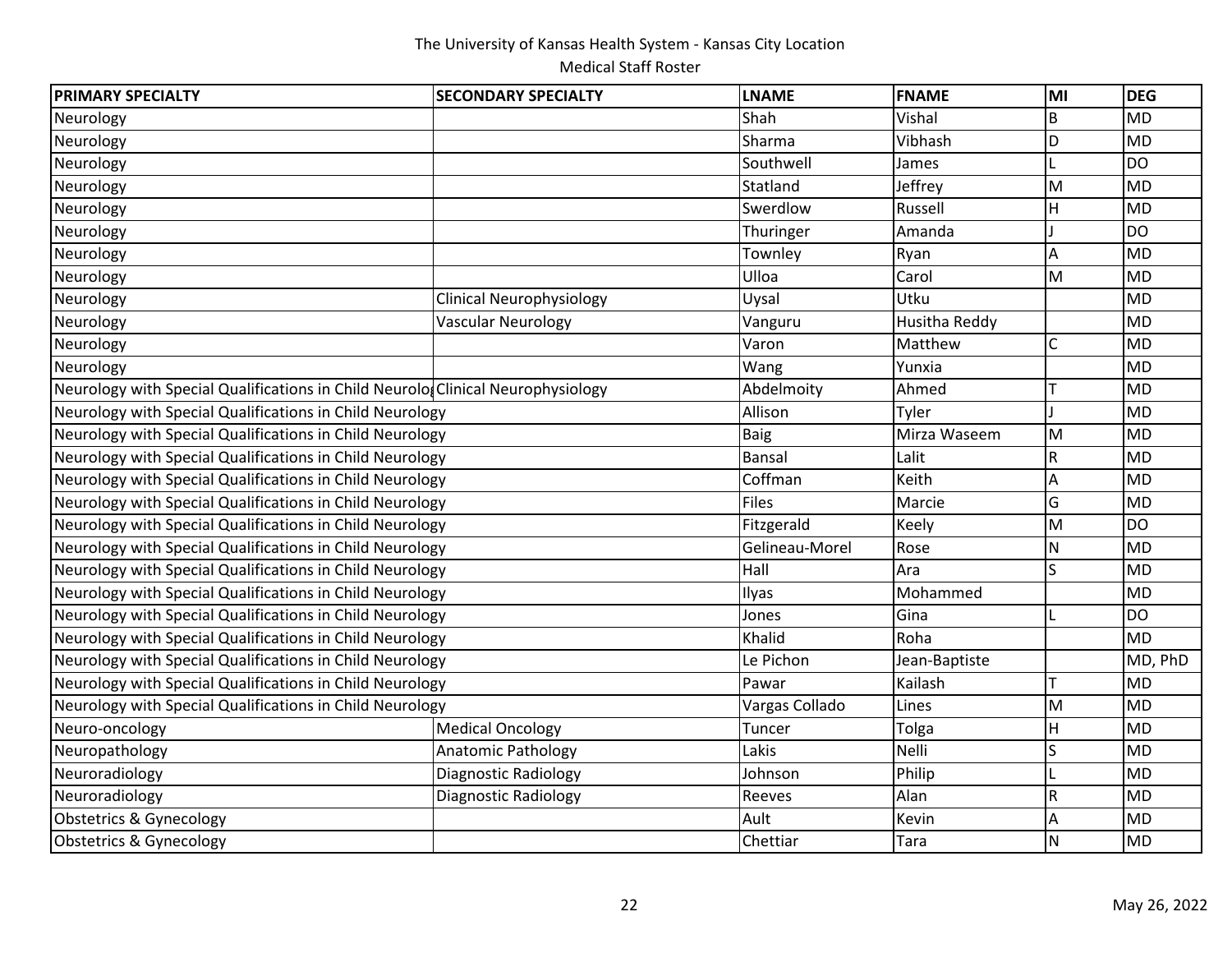| <b>PRIMARY SPECIALTY</b>           | <b>SECONDARY SPECIALTY</b>                          | <b>LNAME</b>             | <b>FNAME</b> | MI | <b>DEG</b> |
|------------------------------------|-----------------------------------------------------|--------------------------|--------------|----|------------|
| Obstetrics & Gynecology            |                                                     | <b>DiTeresi</b>          | Rachel       | M  | <b>MD</b>  |
| <b>Obstetrics &amp; Gynecology</b> |                                                     | French                   | Valerie      | Α  | <b>MD</b>  |
| Obstetrics & Gynecology            |                                                     | Gray                     | Meredith     | K  | <b>MD</b>  |
| Obstetrics & Gynecology            |                                                     | Green                    | Beena        |    | MD         |
| <b>Obstetrics &amp; Gynecology</b> |                                                     | Hecker                   | Erin         | N  | <b>MD</b>  |
| <b>Obstetrics &amp; Gynecology</b> |                                                     | Krase                    | Kelli        | E  | <b>MD</b>  |
| <b>Obstetrics &amp; Gynecology</b> |                                                     | Linscheid                | Caitlin      | R  | MD, PhD    |
| Obstetrics & Gynecology            |                                                     | Mancillas                | Annabel      |    | lmd        |
| Obstetrics & Gynecology            |                                                     | Nordwald                 | Lindsay      | R  | <b>MD</b>  |
| Obstetrics & Gynecology            |                                                     | Pierson                  | Genie        | M  | <b>MD</b>  |
| Obstetrics & Gynecology            |                                                     | Reddy                    | Madhuri      | G  | <b>MD</b>  |
| <b>Obstetrics &amp; Gynecology</b> | Hospice and Palliative Medicine, Obstetrics Spoozak |                          | Lori         | Α  | MD         |
| Obstetrics & Gynecology            |                                                     | Staecker                 | Danielle     | E  | MD         |
| Obstetrics & Gynecology            |                                                     | Wieneke Broghamme Carrie |              |    | MD         |
| <b>Occupational Medicine</b>       |                                                     | <b>Mullins</b>           | Jessica      | H  | <b>DO</b>  |
| <b>Office Based Primary Care</b>   |                                                     | Brown                    | Robert       |    | <b>MD</b>  |
| <b>Office Based Primary Care</b>   |                                                     | Markese                  | Sabrina      |    | MD         |
| <b>Office Based Primary Care</b>   |                                                     | Nickel                   | Graig        |    | MD         |
| <b>Office Based Primary Care</b>   |                                                     | Saripalli                | Pavika       | S  | MD         |
| Ophthalmology                      | Retina Specialist                                   | Ajlan                    | Radwan       | S  | <b>MD</b>  |
| Ophthalmology                      |                                                     | Atkinson                 | Charles      | S. | <b>MD</b>  |
| Ophthalmology                      | Glaucoma Specialist                                 | <b>Bray</b>              | William      | Η  | MD         |
| Ophthalmology                      | Retina Specialist                                   | Champion                 | Mary         |    | lmd        |
| Ophthalmology                      | Uveitis and Ocular Inflammatory Disease             | Godfrey                  | William      | Α  | <b>MD</b>  |
| Ophthalmology                      | Cornea and External Diseases Specialist             | Goins                    | Kenneth      | M  | <b>MD</b>  |
| Ophthalmology                      |                                                     | Khan                     | Jemshed      | Α  | MD         |
| Ophthalmology                      |                                                     | Plummer                  | Laura        | S  | MD         |
| Ophthalmology                      |                                                     | Quick                    | Anjulie      | Α  | <b>MD</b>  |
| Ophthalmology                      | Ophthalmic Plastic and Reconstructive Surg Sokol    |                          | Jason        | Α  | <b>MD</b>  |
| Ophthalmology                      | Cornea and External Diseases Specialist             | Sutphin                  | John         | E  | <b>MD</b>  |
| Ophthalmology                      |                                                     | Warren                   | Keith        | A  | MD         |
| Ophthalmology                      |                                                     | White                    | William      | Α  | MD         |
| Ophthalmology                      | Neuro-ophthalmology                                 | Whittaker                | Thomas       |    | MD, JD     |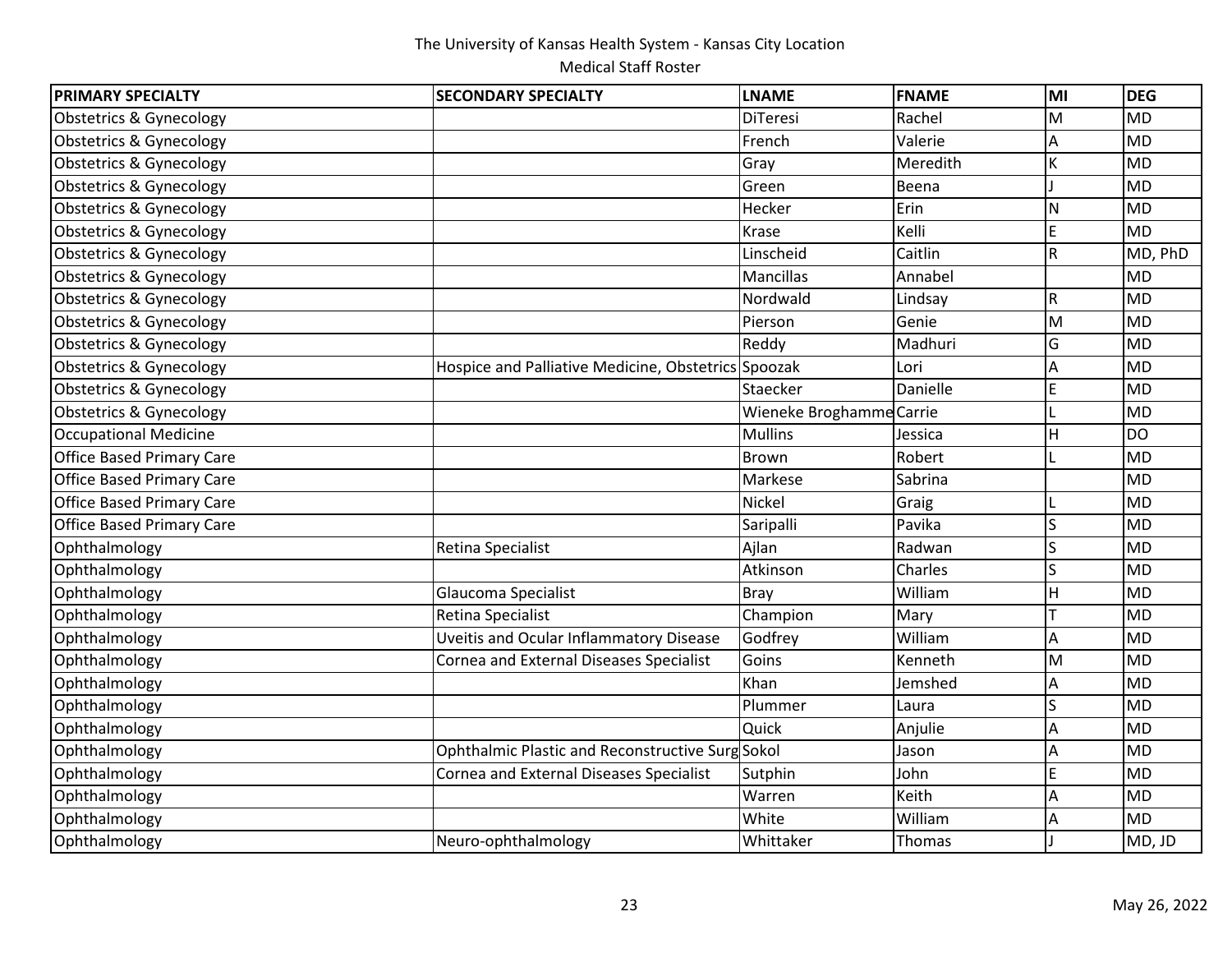| <b>PRIMARY SPECIALTY</b>                        | <b>SECONDARY SPECIALTY</b>     | <b>LNAME</b>  | <b>FNAME</b> | MI           | <b>DEG</b> |
|-------------------------------------------------|--------------------------------|---------------|--------------|--------------|------------|
| Ophthalmology                                   |                                | Wishna        | Anne         | B            | <b>MD</b>  |
| <b>Orthodontics and Dentofacial Orthopedics</b> |                                | Walburn       | Jenna        | B            | <b>DMD</b> |
| Orthopedic Trauma                               | Surgery, Orthopedic            | Heddings      | Archie       | Α            | <b>MD</b>  |
| Orthopedic Trauma                               | Surgery, Orthopedic            | Sojka         | John         | $\mathsf{M}$ | <b>MD</b>  |
| Orthopedic Trauma                               | Surgery, Orthopedic            | Wise          | <b>Brent</b> |              | <b>MD</b>  |
| Otolaryngology                                  | <b>Otology and Neurotology</b> | Ator          | Gregory      | Α            | <b>MD</b>  |
| Otolaryngology                                  |                                | Beahm         | Donald       | D            | <b>MD</b>  |
| Otolaryngology                                  |                                | <b>Bhalla</b> | Vidur        |              | <b>MD</b>  |
| Otolaryngology                                  |                                | <b>Bond</b>   | Justin       | R            | <b>MD</b>  |
| Otolaryngology                                  |                                | Bruegger      | Daniel       | E            | <b>MD</b>  |
| Otolaryngology                                  |                                | <b>Bur</b>    | Andres       | M            | <b>MD</b>  |
| Otolaryngology                                  |                                | Chiu          | Alexander    | G            | <b>MD</b>  |
| Otolaryngology                                  |                                | Dunn          | Brandyn      | S            | <b>MD</b>  |
| Otolaryngology                                  |                                | Garnett       |              | David        | <b>MD</b>  |
| Otolaryngology                                  |                                | Gessert       | Thomas       | G            | <b>MD</b>  |
| Otolaryngology                                  |                                | Girod         | Douglas      | Α            | <b>MD</b>  |
| Otolaryngology                                  |                                | Hoover        | Larry        | Α            | <b>MD</b>  |
| Otolaryngology                                  |                                | Kakarala      | Kiran        |              | <b>MD</b>  |
| Otolaryngology                                  |                                | Kraft         | Shannon      | M            | <b>MD</b>  |
| Otolaryngology                                  |                                | Larsen        | Christopher  | G            | <b>MD</b>  |
| Otolaryngology                                  | <b>Otology and Neurotology</b> | Lin           | James        |              | <b>MD</b>  |
| Otolaryngology                                  |                                | McEwan        | Abigail      | C            | <b>MD</b>  |
| Otolaryngology                                  |                                | Robinson      | Ann Marie    | B            | <b>MD</b>  |
| Otolaryngology                                  |                                | Roh           | Lynn         | Н            | <b>MD</b>  |
| Otolaryngology                                  |                                | Rouse         | David        |              | <b>MD</b>  |
| Otolaryngology                                  |                                | Sale          | Keith        | A            | <b>MD</b>  |
| Otolaryngology                                  |                                | Shnayder      | Yelizaveta   |              | <b>MD</b>  |
| Otolaryngology                                  | <b>Otology and Neurotology</b> | Staecker      | Hinrich      |              | MD, PhD    |
| Otolaryngology                                  |                                | <b>Tsue</b>   | Terance      | т            | <b>MD</b>  |
| Otolaryngology                                  |                                | Villwock      | Jennifer     | A            | <b>MD</b>  |
| Otolaryngology                                  |                                | Waxman        | Joel         | E            | <b>MD</b>  |
| Otolaryngology                                  |                                | Wood          | Valerie      | Α            | <b>MD</b>  |
| Otolaryngology: Facial Plastic Surgery          | Otolaryngology                 | Humphrey      | Clinton      | D            | <b>MD</b>  |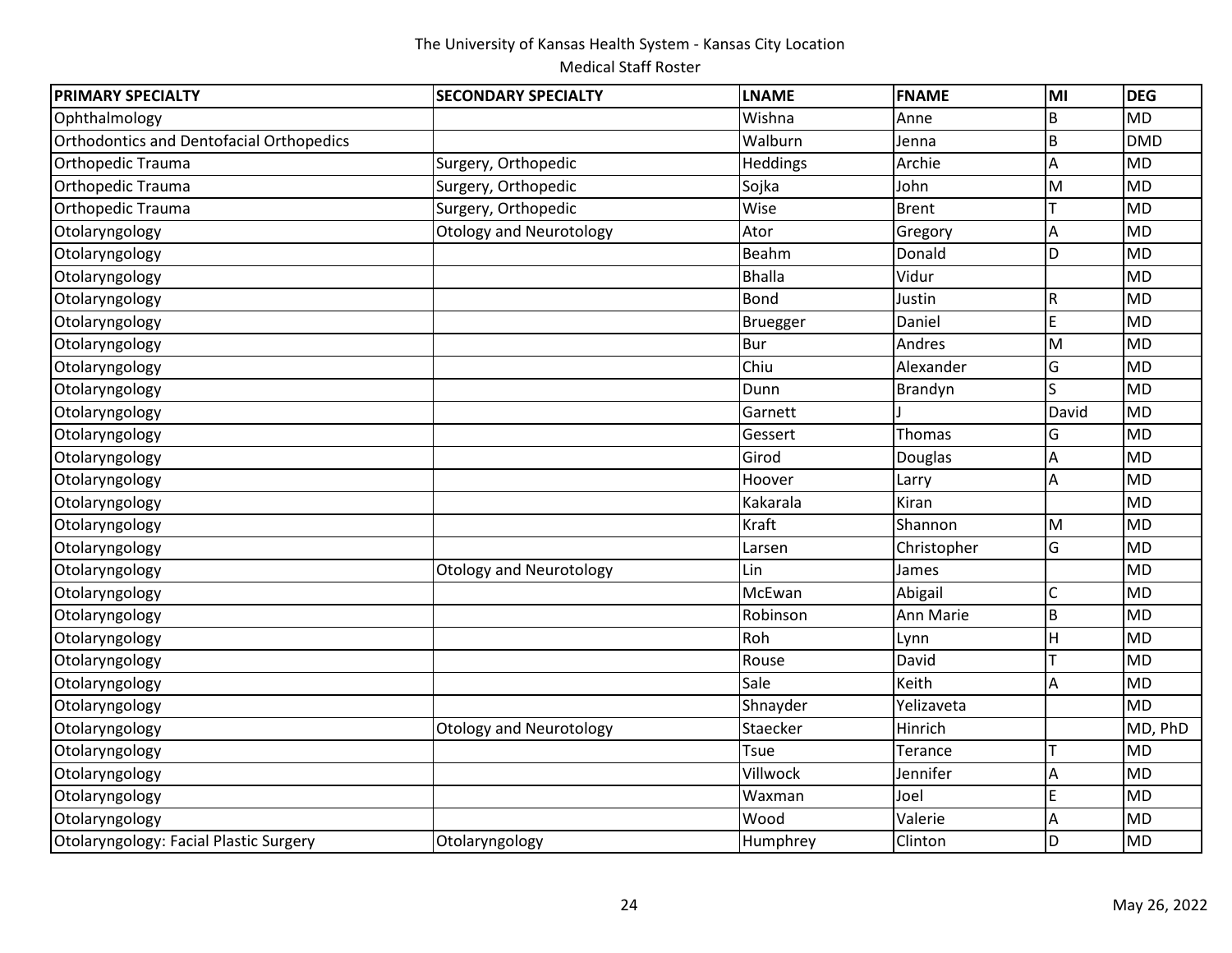| <b>PRIMARY SPECIALTY</b>                | <b>SECONDARY SPECIALTY</b> | <b>LNAME</b>    | <b>FNAME</b>  | MI | <b>DEG</b> |
|-----------------------------------------|----------------------------|-----------------|---------------|----|------------|
| Otolaryngology: Facial Plastic Surgery  | Otolaryngology             | Kriet           | J. David      |    | <b>MD</b>  |
| Pathology, Dermatopathology             |                            | Hocker          | Thomas        |    | MD         |
| <b>Pediatric Cardiology</b>             |                            | Farra           | Hassan        |    | <b>MD</b>  |
| <b>Pediatric Cardiology</b>             |                            | Forsha          | Daniel        | E  | MD         |
| <b>Pediatric Cardiology</b>             |                            | Gelatt          | Mark          | C  | <b>MD</b>  |
| <b>Pediatric Cardiology</b>             | Pediatrics                 | Goertz          | Kenneth       | K  | <b>MD</b>  |
| <b>Pediatric Cardiology</b>             |                            | Kaine           | Stephen       | Ë  | <b>MD</b>  |
| <b>Pediatric Cardiology</b>             |                            | Kiaffas         | Maria         | G  | <b>MD</b>  |
| <b>Pediatric Cardiology</b>             |                            | Madan           | Nitin         |    | <b>MD</b>  |
| Pediatric Cardiology                    |                            | Malloy-Walton   | Lindsey       | E. | <b>DO</b>  |
| <b>Pediatric Cardiology</b>             |                            | McIntosh        | Amanda        | M  | <b>MD</b>  |
| <b>Pediatric Cardiology</b>             |                            | Moehlmann       | Matthew       |    | <b>DO</b>  |
| Pediatric Cardiology                    |                            | Raghuveer       | Geetha        |    | lmd        |
| <b>Pediatric Cardiology</b>             |                            | Romans          | Ryan          | Α  | <b>MD</b>  |
| <b>Pediatric Cardiology</b>             |                            | Schroeder       | Valerie       | Α  | <b>MD</b>  |
| <b>Pediatric Cardiology</b>             |                            | Shah            | Sanket        | S  | <b>MD</b>  |
| <b>Pediatric Cardiology</b>             |                            | Waitman         | Luisa         | E. | <b>MD</b>  |
| Pediatric Critical Care Medicine        |                            | Ganatra         | Hammad        | Α  | <b>MD</b>  |
| Pediatric Critical Care Medicine        |                            | Langner         | <b>Travis</b> | R  | <b>MD</b>  |
| Pediatric Critical Care Medicine        |                            | Perez Marques   | Francesca     |    | MD         |
| <b>Pediatric Critical Care Medicine</b> |                            | Sood            | Shawn         | B  | <b>MD</b>  |
| Pediatric Endocrinology                 |                            | Cernich         | Joseph        |    | <b>MD</b>  |
| Pediatric Endocrinology                 |                            | De Luca         | Francesco     |    | <b>MD</b>  |
| Pediatric Endocrinology                 |                            | Dileepan        | Kavitha       |    | MD, MPH    |
| Pediatric Endocrinology                 |                            | McDonough       | Ryan          |    | <b>DO</b>  |
| Pediatric Endocrinology                 |                            | Rana            | Pratibha      |    | <b>MD</b>  |
| Pediatric Endocrinology                 |                            | Ravi            | Sonalee       |    | <b>MD</b>  |
| Pediatric Gastroenterology              |                            | Abdelhadi       | Ruba          | А  | <b>MD</b>  |
| Pediatric Gastroenterology              |                            | <b>Bass</b>     | Julie         | A  | <b>DO</b>  |
| Pediatric Gastroenterology              |                            | Cocjin          | Jose          |    | <b>MD</b>  |
| Pediatric Gastroenterology              |                            | Colombo         | Jennifer      | M  | <b>MD</b>  |
| Pediatric Gastroenterology              |                            | Edwards         | Sarah         |    | <b>DO</b>  |
| Pediatric Gastroenterology              |                            | <b>El Tawil</b> | Dalya         | Α  | MD         |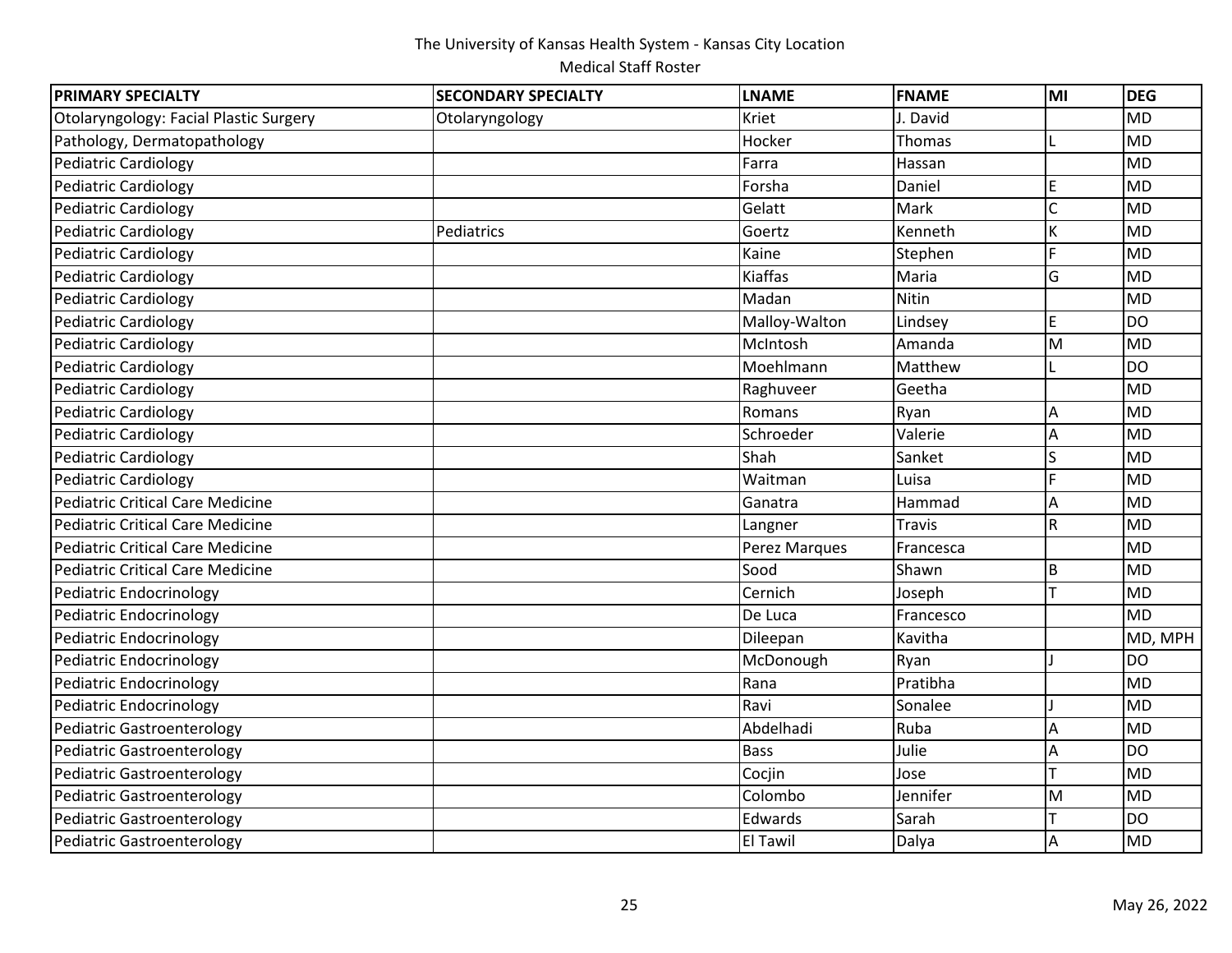| <b>PRIMARY SPECIALTY</b>                          | <b>SECONDARY SPECIALTY</b> | <b>LNAME</b> | <b>FNAME</b> | MI           | <b>DEG</b> |
|---------------------------------------------------|----------------------------|--------------|--------------|--------------|------------|
| <b>Pediatric Gastroenterology</b>                 |                            | Fischer      | Ryan         |              | <b>MD</b>  |
| <b>Pediatric Gastroenterology</b>                 |                            | Friesen      | Craig        | Α            | <b>MD</b>  |
| <b>Pediatric Gastroenterology</b>                 |                            | Har          | Aileen       | E            | <b>MD</b>  |
| <b>Pediatric Gastroenterology</b>                 |                            | Ibrahimi     | Nadia        |              | <b>MD</b>  |
| <b>Pediatric Gastroenterology</b>                 |                            | Krasaelap    | Amornluck    |              | <b>MD</b>  |
| <b>Pediatric Gastroenterology</b>                 |                            | Li           | Ding-You     |              | <b>MD</b>  |
| <b>Pediatric Gastroenterology</b>                 |                            | Rosen        | John         | M            | <b>MD</b>  |
| <b>Pediatric Gastroenterology</b>                 |                            | San Pablo    | William      | $\mathsf{O}$ | <b>MD</b>  |
| <b>Pediatric Gastroenterology</b>                 |                            | Zapata       | Fernando     |              | <b>MD</b>  |
| Pediatric Hematology-Oncology                     |                            | Carpenter    | Shannon      |              | <b>MD</b>  |
| Pediatric Hematology-Oncology                     |                            | Fulbright    | Joy          | M            | <b>MD</b>  |
| Pediatric Hematology-Oncology                     |                            | Hays         | Julia        | A            | <b>MD</b>  |
| Pediatric Hematology-Oncology                     |                            | Loew         | Thomas       | W            | <b>MD</b>  |
| Pediatric Hematology-Oncology                     | Pediatrics                 | Panicker     | Jyoti        |              | <b>MD</b>  |
| <b>Pediatric Infectious Diseases</b>              |                            | El Feghaly   | Rana         | E            | <b>MD</b>  |
| <b>Pediatric Infectious Diseases</b>              |                            | <b>Myers</b> | Angela       |              | MD, MPH    |
| <b>Pediatric Infectious Diseases</b>              |                            | Swanson      | Douglas      | S            | <b>MD</b>  |
| <b>Pediatric Nephrology</b>                       |                            | <b>Beins</b> | Nathan       |              | <b>MD</b>  |
| <b>Pediatric Nephrology</b>                       |                            | Chadha       | Vimal        |              | <b>MD</b>  |
| <b>Pediatric Nephrology</b>                       |                            | Morgans      | Heather      | A            | <b>DO</b>  |
| <b>Pediatric Nephrology</b>                       | Pediatrics                 | Riar         | Sandeep      | K            | <b>MD</b>  |
| <b>Pediatric Nephrology</b>                       |                            | Singh        | <b>Nisha</b> | S            | <b>MD</b>  |
| <b>Pediatric Nephrology</b>                       |                            | Srivastava   | <b>Tarak</b> |              | <b>MD</b>  |
| <b>Pediatric Nephrology</b>                       |                            | VanSickle    | Judith       | S            | <b>MD</b>  |
| <b>Pediatric Nephrology</b>                       | Pediatrics                 | Weidemann    | Darcy        | K            | <b>MD</b>  |
| <b>Pediatric Nephrology</b>                       | Pediatrics                 | Willig       | Laurel       | К            | <b>MD</b>  |
| Pediatric Ophthalmology and Strabismus Specialist |                            | Broxterman   | Emily        | C            | <b>MD</b>  |
| Pediatric Ophthalmology and Strabismus Specialist |                            | Sarlo        | Danielle     | N            | DO         |
| Pediatric Otolaryngology                          |                            | Francis      | Carrie       |              | <b>MD</b>  |
| Pediatric Pulmonology                             |                            | Khan         | Erin         | K            | <b>MD</b>  |
| Pediatric Pulmonology                             |                            | Mokhallati   | Nadine       |              | <b>MD</b>  |
| Pediatric Pulmonology                             |                            | Oermann      | Christopher  | M            | <b>MD</b>  |
| Pediatric Rheumatology                            |                            | Cooper       | Ashley       | M            | <b>MD</b>  |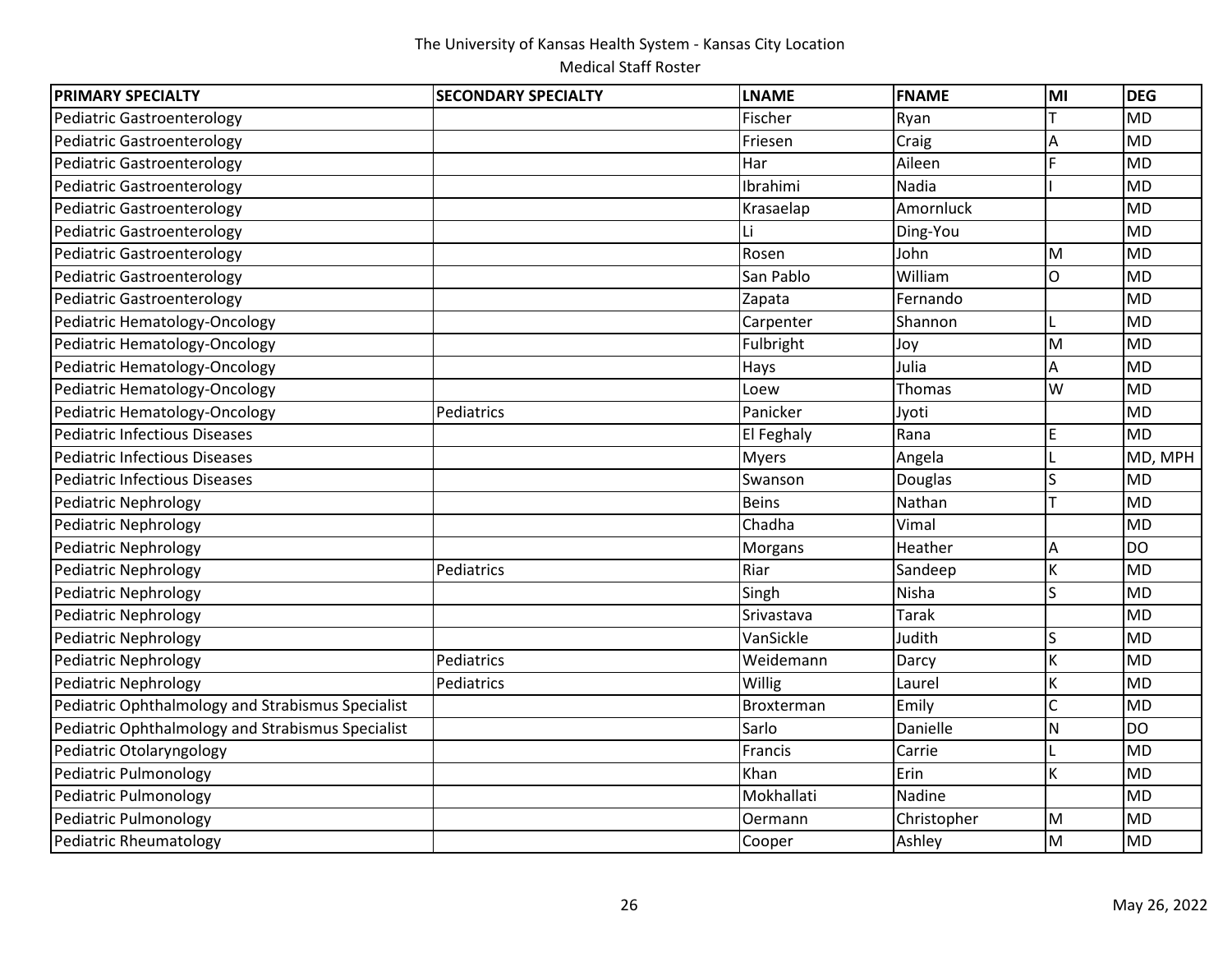| <b>PRIMARY SPECIALTY</b>      | <b>SECONDARY SPECIALTY</b>    | <b>LNAME</b> | <b>FNAME</b> | MI        | DEG       |
|-------------------------------|-------------------------------|--------------|--------------|-----------|-----------|
| Pediatric Rheumatology        |                               | Favier       | Leslie       | Α         | <b>MD</b> |
| <b>Pediatric Rheumatology</b> |                               | Fox          | Emily        |           | MD        |
| Pediatric Rheumatology        |                               | Harris       | Julia        | G         | <b>MD</b> |
| Pediatric Rheumatology        |                               | Hoffart      | Cara         | M         | <b>DO</b> |
| Pediatric Rheumatology        |                               | Holland      | Michael      |           | <b>MD</b> |
| <b>Pediatric Rheumatology</b> |                               | Ibarra       | Maria        | F         | <b>MD</b> |
| <b>Pediatric Rheumatology</b> |                               | Jones        | Jordan       |           | <b>DO</b> |
| <b>Pediatric Surgery</b>      | Surgery                       | Aguayo       | Pablo        |           | MD        |
| <b>Pediatric Surgery</b>      |                               | Juang        | David        |           | <b>MD</b> |
| <b>Pediatric Surgery</b>      | Surgery                       | Schropp      | Kurt         | P         | <b>MD</b> |
| Pediatrics                    |                               | Alani        | Huda         | H         | <b>MD</b> |
| Pediatrics                    |                               | Bettinger    | Kourtney     | ${\sf R}$ | MD        |
| Pediatrics                    |                               | Blasi        | Laura        | M         | <b>MD</b> |
| Pediatrics                    |                               | Brouillette  | Grace        | Α         | <b>DO</b> |
| Pediatrics                    |                               | Dioszeghy    | Jennifer     | S         | <b>MD</b> |
| Pediatrics                    |                               | Gilmer       | Lisa         | S         | MD        |
| Pediatrics                    | <b>Pediatric Cardiology</b>   | Hancock      | Hayley       | S         | <b>MD</b> |
| Pediatrics                    |                               | Jones        | Tracy        | Α         | <b>DO</b> |
| Pediatrics                    |                               | Kreisler     | Kelly        | D         | MD, MPH   |
| Pediatrics                    |                               | Lauer        | Stephen      |           | MD, PhD   |
| Pediatrics                    |                               | Lewis        | Michael      |           | <b>MD</b> |
| Pediatrics                    |                               | Maalouf      | Kayla        | D         | <b>MD</b> |
| Pediatrics                    |                               | Mohiuddin    | Rozina       | Α         | <b>MD</b> |
| Pediatrics                    | <b>Pediatric Rheumatology</b> | Nelson       | Michael      | B         | MD, MPH   |
| Pediatrics                    |                               | Nelson       | Loretta      | ${\sf R}$ | <b>MD</b> |
| Pediatrics                    |                               | Olinger      | Amanda       |           | <b>DO</b> |
| Pediatrics                    |                               | Petelin      | Kathryn      |           | <b>DO</b> |
| Pediatrics                    |                               | Pillai       | Shaji        |           | MD        |
| Pediatrics                    |                               | Pitts        | Elizabeth    | Α         | MD        |
| Pediatrics                    |                               | Pressler     | Whitney      | К         | <b>MD</b> |
| Pediatrics                    |                               | Shastri      | Punam        | P         | <b>DO</b> |
| Pediatrics                    |                               | Shaw         | Pamela       | К         | <b>MD</b> |
| Pediatrics                    |                               | Simpson      | Elizabeth    | Α         | MD        |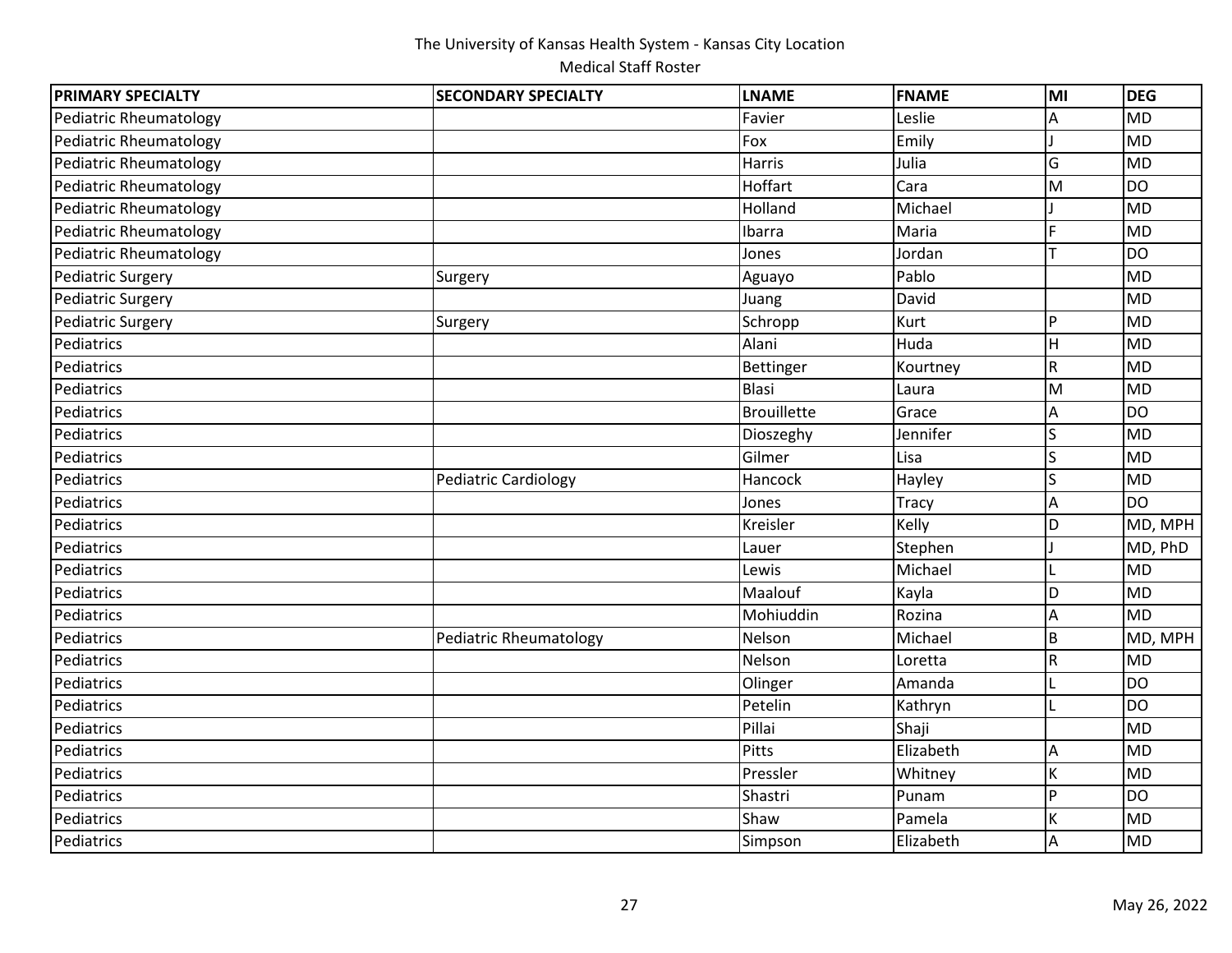| <b>PRIMARY SPECIALTY</b>             | <b>SECONDARY SPECIALTY</b>                       | <b>LNAME</b>   | <b>FNAME</b> | MI           | <b>DEG</b>      |
|--------------------------------------|--------------------------------------------------|----------------|--------------|--------------|-----------------|
| Pediatrics                           |                                                  | Smith          | Timothy      | ${\sf R}$    | MD              |
| Pediatrics                           |                                                  | Streiler       | Kristin      | L            | MD)             |
| Pediatrics                           |                                                  | Von Bevern     | Heather      | M            | MD)             |
| Pediatrics                           |                                                  | Wise           | Kimberly     | A            | MD              |
| Pediatrics                           |                                                  | Zuk            | Sarah        | $\mathsf{C}$ | MD              |
| Physical Medicine and Rehabilitation |                                                  | Alm            | John         | $\mathsf{C}$ | DO              |
| Physical Medicine and Rehabilitation |                                                  | Arickx         | Alexandra    | N            | MD              |
| Physical Medicine and Rehabilitation |                                                  | Carroll        | Michael      | $\mathsf{C}$ | MD!             |
| Physical Medicine and Rehabilitation |                                                  | Clark          | Megan        | E            | MD              |
| Physical Medicine and Rehabilitation |                                                  | Eickmeyer      | Sarah        | M            | lmd             |
| Physical Medicine and Rehabilitation |                                                  | Frederick      | Jason        | S            | MD              |
| Physical Medicine and Rehabilitation |                                                  | Herman         | Gregory      | M            | MD              |
| Physical Medicine and Rehabilitation | Pain Medicine, Physical Medicine and Rehal Mitra |                | Rajorshi     |              | MD!             |
| Physical Medicine and Rehabilitation |                                                  | Panchang       | Preeti       |              | MD              |
| Physical Medicine and Rehabilitation |                                                  | Raut           | Namrata      | A            | MD              |
| Physical Medicine and Rehabilitation |                                                  | Segal          | <b>Neil</b>  | A            | MD              |
| Physical Medicine and Rehabilitation |                                                  | Smith          | McCasey      | R            | MD              |
| <b>Plastic Surgery</b>               |                                                  | <b>Bhavsar</b> | Dhaval       |              | MD!             |
| <b>Plastic Surgery</b>               |                                                  | Butterworth    | James        | A            | MD              |
| <b>Plastic Surgery</b>               |                                                  | Collins        | Meredith     | S            | MD              |
| <b>Plastic Surgery</b>               |                                                  | De Souza       | Michelle     | M            | MD              |
| <b>Plastic Surgery</b>               |                                                  | Farmer         | Rebecca      |              | MD              |
| <b>Plastic Surgery</b>               |                                                  | Garg           | Ravi         | К            | MD <sup> </sup> |
| <b>Plastic Surgery</b>               |                                                  | Holding        | Julie        | $\mathsf{C}$ | MD!             |
| <b>Plastic Surgery</b>               |                                                  | Korentager     | Richard      | A            | MD              |
| <b>Plastic Surgery</b>               |                                                  | Lai            | Eric         | $\mathsf{C}$ | MD!             |
| <b>Plastic Surgery</b>               |                                                  | Lypka          | Michael      | A            | MD              |
| <b>Plastic Surgery</b>               |                                                  | McClure        | Kelsey       | E            | MD              |
| <b>Plastic Surgery</b>               | Surgery of the Hand, Plastic Surgery             | Megee          | David        | M            | lmd             |
| <b>Plastic Surgery</b>               |                                                  | Nickerson      | Duncan       | A            | MD!             |
| <b>Plastic Surgery</b>               |                                                  | Ponnuru        | Satish       |              | MD              |
| Psychiatry                           |                                                  | Akhtar         | Eeman        |              | MD              |
| Psychiatry                           |                                                  | <b>Bider</b>   | Erin         | N            | MD              |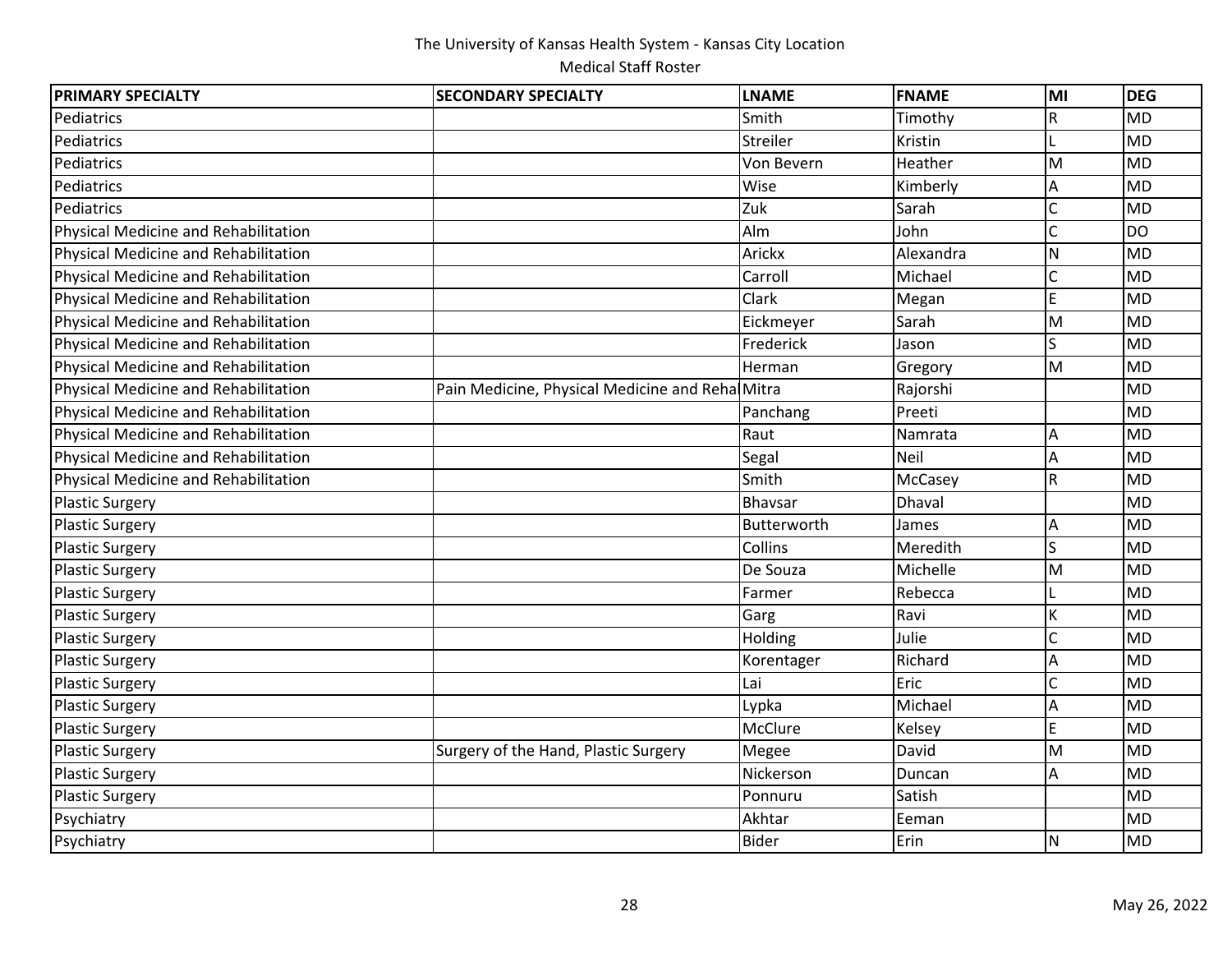| <b>PRIMARY SPECIALTY</b> | <b>SECONDARY SPECIALTY</b>                              | <b>LNAME</b>      | <b>FNAME</b> | MI          | DEG     |
|--------------------------|---------------------------------------------------------|-------------------|--------------|-------------|---------|
| Psychiatry               | Child and Adolescent Psychiatry                         | <b>Bisel</b>      | Kelly        | Α           | DO      |
| Psychiatry               | <b>Addiction Psychiatry</b>                             | Campbell          | Jan          |             | MD      |
| Psychiatry               |                                                         | Clements          | Emily        | ${\sf R}$   | MD      |
| Psychiatry               |                                                         | Collison          | Joan         | M.T.        | MD      |
| Psychiatry               | Child and Adolescent Psychiatry                         | Dhanens-Wolverton | Karen        |             | MD      |
| Psychiatry               | <b>Internal Medicine</b>                                | Gabrielli         | William      | F           | MD      |
| Psychiatry               | Child and Adolescent Psychiatry                         | Gertsema          | Kayla        | A           | MD      |
| Psychiatry               |                                                         | Glenn             | Christine    | R. D.       | DO      |
| Psychiatry               | <b>Internal Medicine</b>                                | Heckert           | Laura        | $\mathsf H$ | MD      |
| Psychiatry               | Child and Adolescent Psychiatry                         | Khanzada          | Naveen       | S           | MD      |
| Psychiatry               | <b>Internal Medicine</b>                                | Kjorvestad        | Tyler        | $\mathsf R$ | MD      |
| Psychiatry               |                                                         | Klass             | Amanda       |             | DO      |
| Psychiatry               |                                                         | Liskow            | Barry        |             | MD      |
| Psychiatry               |                                                         | Long              | Teresa       | D           | MD      |
| Psychiatry               | <b>Clinical Genetics (MD)</b>                           | Maher             | Ahmed        | M           | MD      |
| Psychiatry               | <b>Internal Medicine</b>                                | Mayorga May       | Angela       | К           | MD      |
| Psychiatry               |                                                         | Mokhtari          | Payam        |             | MD      |
| Psychiatry               | <b>Addiction Psychiatry</b>                             | Sethi             | Roopa        |             | MD      |
| Psychiatry               | <b>Internal Medicine</b>                                | Shenkman          | Lisa         | A           | lmd     |
| Psychiatry               | <b>Internal Medicine</b>                                | Vernikov          | David        |             | MD      |
| Psychiatry               |                                                         | Winder            | Caitlin      | M           | DO      |
| <b>Pulmonary Disease</b> | <b>Internal Medicine</b>                                | Barkman           | H. William   |             | MD      |
| <b>Pulmonary Disease</b> | Critical Care Medicine (Intensivist), Internal Bengtson |                   | Charles      | D           | MD      |
| <b>Pulmonary Disease</b> | <b>Internal Medicine</b>                                | <b>Brownback</b>  | Kyle         | ${\sf R}$   | lmd     |
| <b>Pulmonary Disease</b> | Critical Care Medicine (Intensivist), Internal Castro   |                   | Mario        |             | MD, MPH |
| <b>Pulmonary Disease</b> | <b>Internal Medicine</b>                                | Chia              | Jessica      | Υ           | MD      |
| <b>Pulmonary Disease</b> | <b>Internal Medicine</b>                                | Crosser           | Michael      | S           | MD      |
| <b>Pulmonary Disease</b> | <b>Internal Medicine</b>                                | Diederich         | Emily        | ${\sf R}$   | MD      |
| <b>Pulmonary Disease</b> | <b>Internal Medicine</b>                                | Dwyer             | Timothy      |             | MD!     |
| <b>Pulmonary Disease</b> | <b>Internal Medicine</b>                                | Hall              | Chase        | S           | MD      |
| <b>Pulmonary Disease</b> | <b>Internal Medicine</b>                                | Hamblin           | Mark         |             | MD      |
| <b>Pulmonary Disease</b> | <b>Internal Medicine</b>                                | Latham            | Heath        | E           | MD      |
| <b>Pulmonary Disease</b> | Critical Care Medicine (Intensivist), Internal Matson   |                   | Scott        | M           | MD      |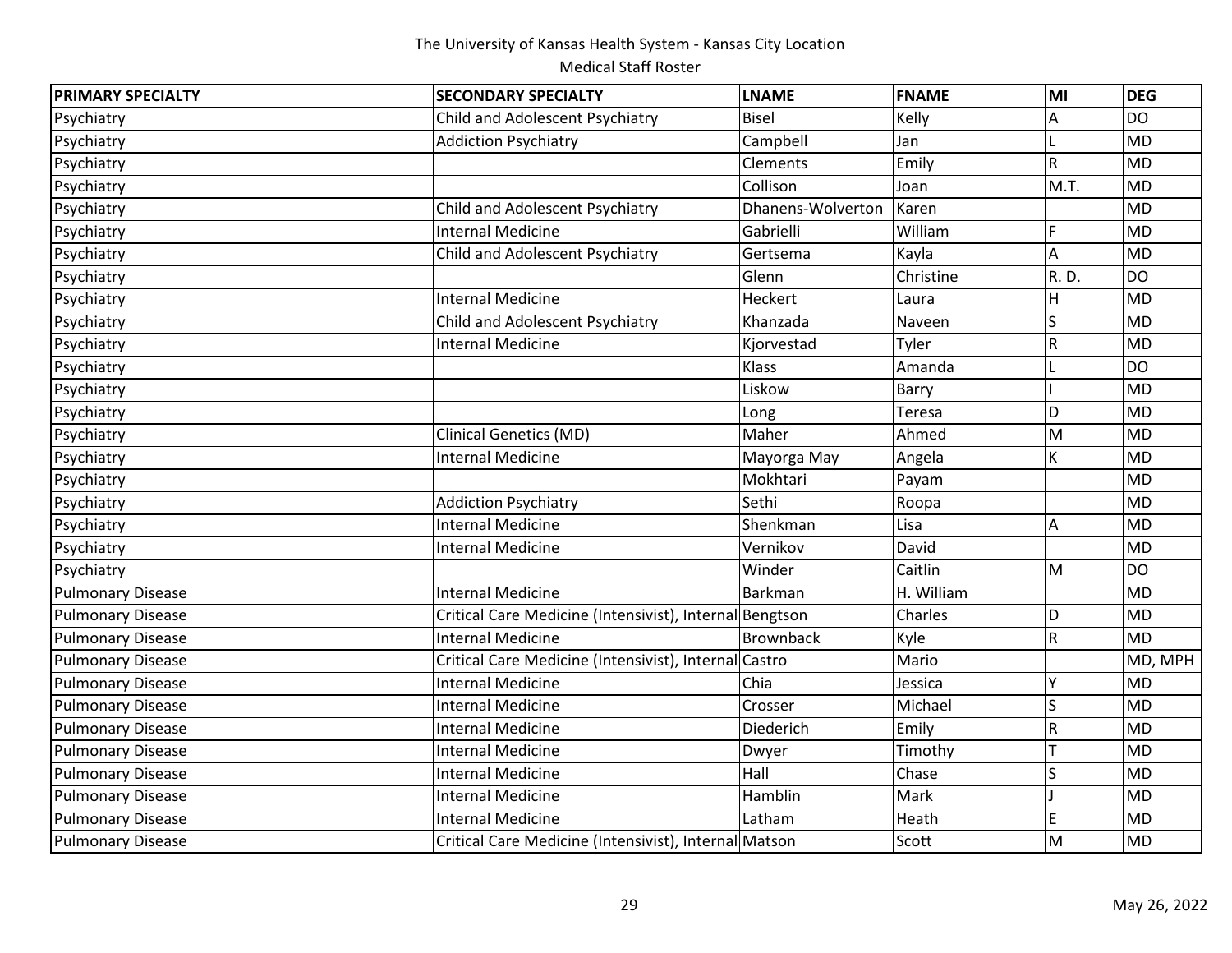| <b>PRIMARY SPECIALTY</b>  | <b>SECONDARY SPECIALTY</b>                                     | <b>LNAME</b>    | <b>FNAME</b> | MI           | <b>DEG</b> |
|---------------------------|----------------------------------------------------------------|-----------------|--------------|--------------|------------|
| <b>Pulmonary Disease</b>  | <b>Internal Medicine</b>                                       | Mermis          | Joel         | D            | <b>MD</b>  |
| <b>Pulmonary Disease</b>  | <b>Internal Medicine</b>                                       | Mourad          | Mohamed      | R.           | <b>MD</b>  |
| <b>Pulmonary Disease</b>  | <b>Internal Medicine</b>                                       | Nazir           | Usman        |              | <b>MD</b>  |
| <b>Pulmonary Disease</b>  |                                                                | Oio             | Tammy        | $\mathsf{C}$ | <b>MD</b>  |
| <b>Pulmonary Disease</b>  | Critical Care Medicine (Intensivist), Internal Pandya          |                 | Sahil        | M            | <b>MD</b>  |
| <b>Pulmonary Disease</b>  | Critical Care Medicine (Intensivist), Internal Pitts           |                 | Lucas        | R            | <b>MD</b>  |
| <b>Pulmonary Disease</b>  | <b>Internal Medicine</b>                                       | Polineni        | Deepika      |              | <b>MD</b>  |
| <b>Pulmonary Disease</b>  | <b>Internal Medicine</b>                                       | Postigo Jasahui | Maykol       | R            | <b>MD</b>  |
| <b>Pulmonary Disease</b>  | <b>Internal Medicine</b>                                       | Quijano         | Franklin     | $\mathsf R$  | <b>MD</b>  |
| <b>Pulmonary Disease</b>  | Critical Care Medicine (Intensivist), Internal Rabascall Ayoub |                 | Carlos       | X            | <b>MD</b>  |
| <b>Pulmonary Disease</b>  | <b>Internal Medicine</b>                                       | Salathe         | Matthias     | A            | <b>MD</b>  |
| <b>Pulmonary Disease</b>  | <b>Internal Medicine</b>                                       | Satterwhite     | Lewis        | G            | <b>MD</b>  |
| <b>Pulmonary Disease</b>  | <b>Internal Medicine</b>                                       | Schmid          | Andreas      |              | <b>MD</b>  |
| <b>Pulmonary Disease</b>  | <b>Internal Medicine</b>                                       | Sharpe          | Matthew      | $\sf R$      | <b>MD</b>  |
| <b>Pulmonary Disease</b>  | <b>Internal Medicine</b>                                       | Simpson         | Steven       | Q            | <b>MD</b>  |
| <b>Pulmonary Disease</b>  | <b>Internal Medicine</b>                                       | <b>Spikes</b>   | Leslie       | Α            | <b>MD</b>  |
| <b>Pulmonary Disease</b>  | <b>Internal Medicine</b>                                       | Stites          | Steven       | W            | <b>MD</b>  |
| <b>Pulmonary Disease</b>  | <b>Internal Medicine</b>                                       | Thomas          | Laura        | Α            | <b>MD</b>  |
| <b>Pulmonary Disease</b>  | <b>Internal Medicine</b>                                       | Williamson      | Timothy      |              | <b>MD</b>  |
| <b>Radiation Oncology</b> |                                                                | Akhavan         | David        |              | <b>MD</b>  |
| <b>Radiation Oncology</b> |                                                                | Boersma         | Melisa       | G            | <b>MD</b>  |
| <b>Radiation Oncology</b> |                                                                | Chen            | Ronald       | $\mathsf{C}$ | MD, MPH    |
| <b>Radiation Oncology</b> |                                                                | Coster          | James        | R            | <b>MD</b>  |
| <b>Radiation Oncology</b> |                                                                | Elledge         | Christen     | R            | <b>MD</b>  |
| <b>Radiation Oncology</b> |                                                                | Gan             | Gregory      | N            | MD, PhD    |
| <b>Radiation Oncology</b> |                                                                | Gupta-Burt      | Shalina      | D            | <b>MD</b>  |
| <b>Radiation Oncology</b> |                                                                | Hoover          | Andrew       | $\mathsf C$  | <b>MD</b>  |
| <b>Radiation Oncology</b> |                                                                | Keleti          | Daniel       |              | <b>MD</b>  |
| <b>Radiation Oncology</b> |                                                                | Lindstrom       | Lorraine     | Α            | <b>MD</b>  |
| <b>Radiation Oncology</b> |                                                                | Lominska        | Christopher  | E            | <b>MD</b>  |
| <b>Radiation Oncology</b> |                                                                | Reddy           | Krishna      |              | <b>MD</b>  |
| <b>Radiation Oncology</b> |                                                                | Rotondo         | Ronny        |              | <b>MD</b>  |
| <b>Radiation Oncology</b> |                                                                | Savioz          | Carolyn      | К            | MD         |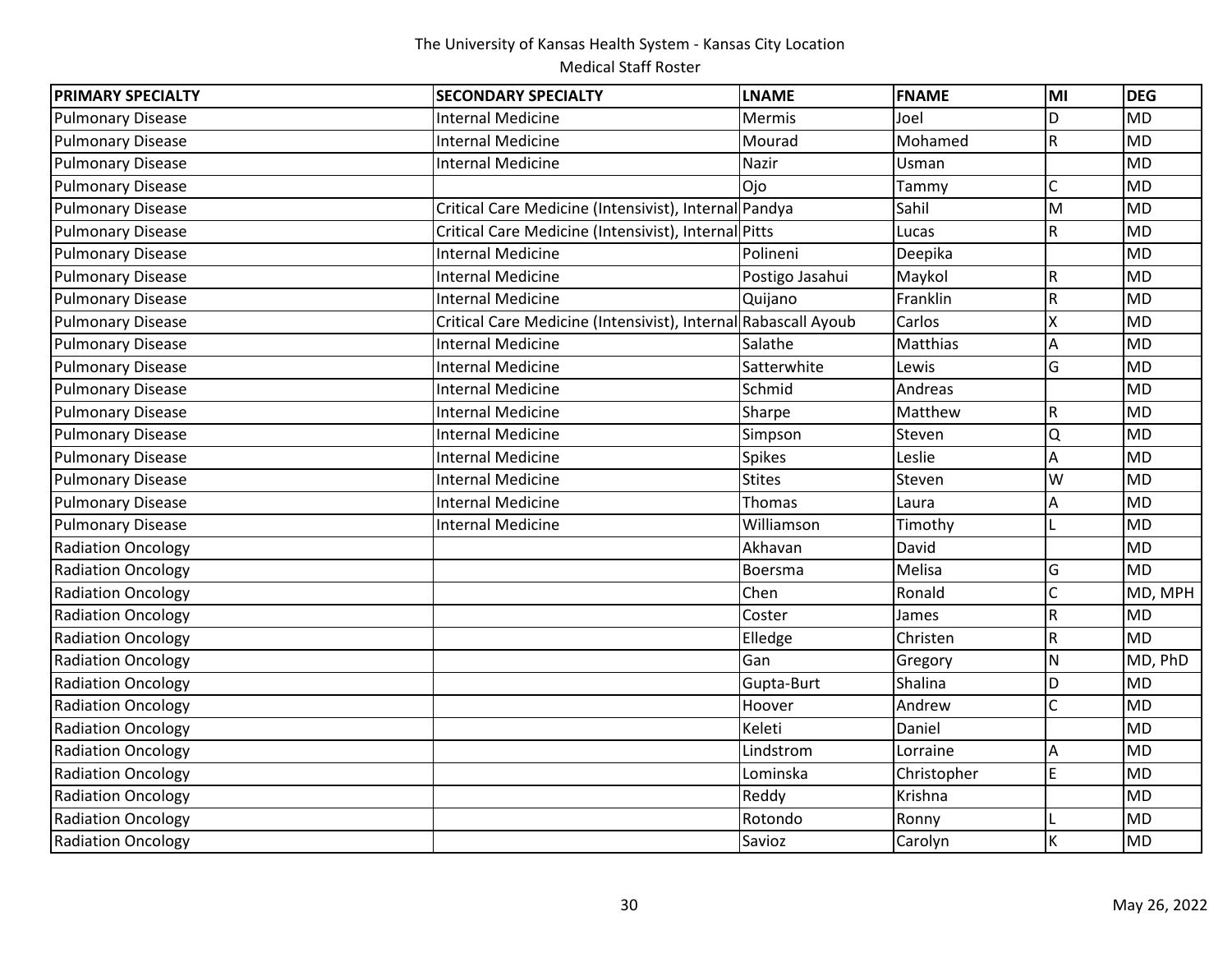| <b>PRIMARY SPECIALTY</b>            | <b>SECONDARY SPECIALTY</b>                             | <b>LNAME</b>   | <b>FNAME</b>  | MI           | <b>DEG</b> |
|-------------------------------------|--------------------------------------------------------|----------------|---------------|--------------|------------|
| <b>Radiation Oncology</b>           |                                                        | Shen           | Xinglei       |              | <b>MD</b>  |
| <b>Radiation Oncology</b>           |                                                        | Stecklein      | Shane         | R            | MD, PhD    |
| <b>Radiation Oncology</b>           |                                                        | Tejwani        | Ajay          |              | MD, MPH    |
| <b>Radiation Oncology</b>           |                                                        | Wang           | Fen           |              | MD, PhD    |
| Reproductive Endocrinology          | Gynecology                                             | Holoch         | Kristin       |              | <b>MD</b>  |
| Reproductive Endocrinology          | Gynecology                                             | Lydic          | Michael       |              | <b>MD</b>  |
| Reproductive Endocrinology          | <b>Obstetrics &amp; Gynecology</b>                     | Marsh          | Courtney      | А            | MD, MPH    |
| Rheumatology                        |                                                        | <b>Bath</b>    | Amrita        |              | <b>MD</b>  |
| Rheumatology                        |                                                        | Bhadbhade      | Pooja         |              | DO         |
| Rheumatology                        | <b>Internal Medicine</b>                               | Krause         | Megan         |              | <b>MD</b>  |
| Rheumatology                        |                                                        | Liang          | Kimberly      | P            | <b>MD</b>  |
| Rheumatology                        |                                                        | Lopker         | Michael       |              | <b>MD</b>  |
| Rheumatology                        | Allergy & Immunology, Internal Medicine                | Martinez       | John          | D            | <b>MD</b>  |
| Rheumatology                        |                                                        | Maz            | Mehrdad       |              | <b>MD</b>  |
| Rheumatology                        |                                                        | Noaiseh        | Ghaith        |              | <b>MD</b>  |
| Rheumatology                        |                                                        | Schmidt        | Paul          | S            | <b>MD</b>  |
| Sleep Medicine                      | <b>Pulmonary Disease</b>                               | Duthuluru      | Sowjanya      |              | <b>MD</b>  |
| <b>Sleep Medicine</b>               | Neurology                                              | Liebenthal     | Jennifer      | Α            | <b>MD</b>  |
| Sleep Medicine                      |                                                        | Luthra         | Saurav        |              | <b>MD</b>  |
| Sleep Medicine                      | <b>Internal Medicine</b>                               | <b>Stevens</b> | Damien        | R            | <b>MD</b>  |
| Sleep Medicine                      | Critical Care Medicine (Intensivist), Internal Stewart |                | Nancy         | $\vee$       | <b>DO</b>  |
| Sports Medicine, Family Medicine    |                                                        | Darche         | Jean-Philippe | E            | <b>MD</b>  |
| Sports Medicine, Family Medicine    |                                                        | Harrall        | Jarrod        | M            | <b>DO</b>  |
| Sports Medicine, Family Medicine    |                                                        | Salazar        | Luis          | D            | <b>MD</b>  |
| Sports Medicine, Family Medicine    | <b>Family Medicine</b>                                 | Smith          | David         | M            | <b>MD</b>  |
| Sports Medicine, Family Medicine    | <b>Family Medicine</b>                                 | Thompson       | Lucas         | D            | <b>MD</b>  |
| Sports Medicine, Family Medicine    | <b>Family Medicine</b>                                 | Yedlinsky      | Nicole        |              | <b>MD</b>  |
| Sports Medicine, Orthopedic Surgery |                                                        | Henkelman      | Erik          | S            | <b>MD</b>  |
| Sports Medicine, Orthopedic Surgery | Surgery, Orthopedic                                    | Mullen         | Scott         | $\mathsf{M}$ | <b>MD</b>  |
| Sports Medicine, Orthopedic Surgery |                                                        | Pro            | Stephan       |              | <b>MD</b>  |
| Sports Medicine, Orthopedic Surgery | Surgery, Orthopedic                                    | Randall        | Jeffrey       | $\mathsf{C}$ | <b>MD</b>  |
| Sports Medicine, Orthopedic Surgery | Surgery, Orthopedic                                    | Stull          | Douglass      | E            | <b>MD</b>  |
| Sports Medicine, Orthopedic Surgery | Surgery, Orthopedic                                    | Vopat          | Bryan         | G            | <b>MD</b>  |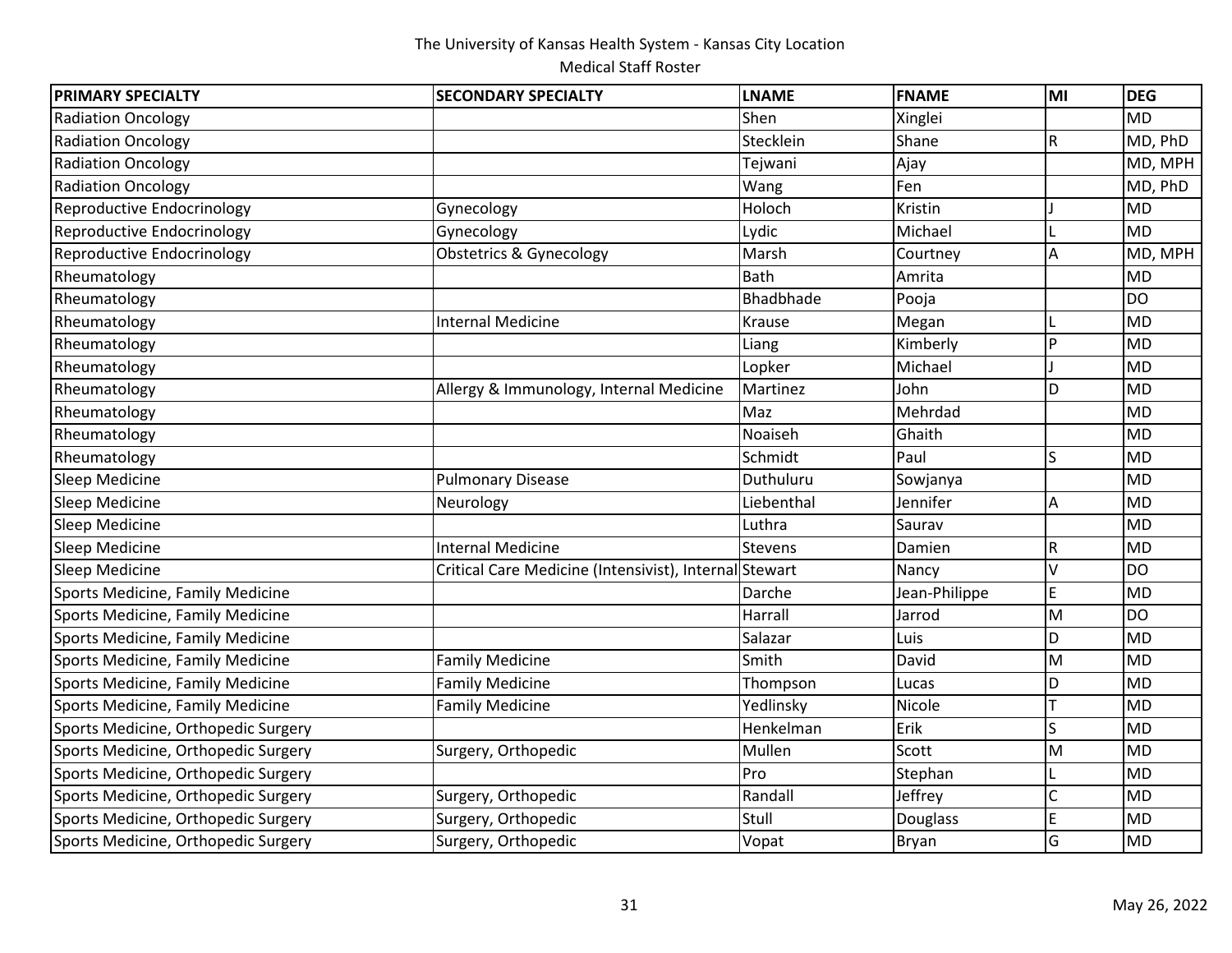| <b>PRIMARY SPECIALTY</b>            | <b>SECONDARY SPECIALTY</b>              | <b>LNAME</b>  | <b>FNAME</b>   | lмı       | <b>DEG</b> |
|-------------------------------------|-----------------------------------------|---------------|----------------|-----------|------------|
| Sports Medicine, Orthopedic Surgery |                                         | Vopat         | Lisa           | M         | <b>MD</b>  |
| Surgery                             | <b>Surgical Oncology</b>                | Al-Kasspooles | Mazin          | Ė         | <b>MD</b>  |
| Surgery                             |                                         | Alley         | John           | R         | <b>MD</b>  |
| Surgery                             |                                         | Balanoff      | Christa        | R         | MD         |
| Surgery                             |                                         | Berbel        | German         |           | <b>DO</b>  |
| Surgery                             |                                         | Berntsen      | Bernita        | M         | <b>MD</b>  |
| Surgery                             |                                         | Delcore       | Romano         |           | MD         |
| Surgery                             |                                         | Dunshee       | Carlyle        | M         | <b>MD</b>  |
| Surgery                             |                                         | Freund        | William        |           | <b>MD</b>  |
| Surgery                             |                                         | Hamilton      | James          |           | <b>MD</b>  |
| Surgery                             |                                         | Hu            | Sidney         | ٧         | MD         |
| Surgery                             |                                         | Kilgore       | Lyndsey        |           | MD         |
| Surgery                             |                                         | Larson        | Kelsey         | E         | MD         |
| Surgery                             |                                         | McAllaster    | Jennifer       | D         | <b>MD</b>  |
| Surgery                             | <b>Transplant Surgery</b>               | Reintjes      | Mark           | G         | MD         |
| Surgery                             |                                         | St. Peter     | Shawn          | D         | <b>MD</b>  |
| Surgery                             |                                         | Stone         | Benjamin       | H         | <b>MD</b>  |
| Surgery                             |                                         | VanderVelde   | Joel           | C         | <b>MD</b>  |
| Surgery                             |                                         | Wagner        | Jamie          |           | <b>DO</b>  |
| Surgery, Orthopedic                 | Orthopedic Surgery of the Spine         | <b>Bunch</b>  | Joshua         |           | <b>MD</b>  |
| Surgery, Orthopedic                 | Orthopedic Surgery of the Spine         | <b>Burton</b> | Douglas        | C         | <b>MD</b>  |
| Surgery, Orthopedic                 | Orthopedic Surgery of the Spine         | Carlson       | <b>Brandon</b> | B         | MD, MPH    |
| Surgery, Orthopedic                 |                                         | Cordell       | Larry          | D         | MD         |
| Surgery, Orthopedic                 | Surgery of the Hand, Plastic Surgery    | <b>Drake</b>  | Matthew        |           | <b>MD</b>  |
| Surgery, Orthopedic                 |                                         | Grote         | Caleb          | W         | <b>MD</b>  |
| Surgery, Orthopedic                 |                                         | Horton        | Greg           | Α         | <b>MD</b>  |
| Surgery, Orthopedic                 | Orthopedic Surgery of the Spine         | Jackson       | R. Sean        |           | MD         |
| Surgery, Orthopedic                 | Sports Medicine, Orthopedic Surgery     | Key           | Vincent        | H         | MD         |
| Surgery, Orthopedic                 |                                         | Perry         | Michael        | W         | <b>MD</b>  |
| Surgery, Orthopedic                 |                                         | Rosenthal     | Howard         | G         | <b>MD</b>  |
| Surgery, Orthopedic                 | Adult Reconstructive Orthopedic Surgery | Salava        | Jonathon       | K         | MD         |
| Surgery, Orthopedic                 | Sports Medicine, Orthopedic Surgery     | Schroeppel    | J. Paul        |           | MD         |
| Surgery, Orthopedic                 |                                         | Sweeney       | Kyle           | ${\sf R}$ | MD         |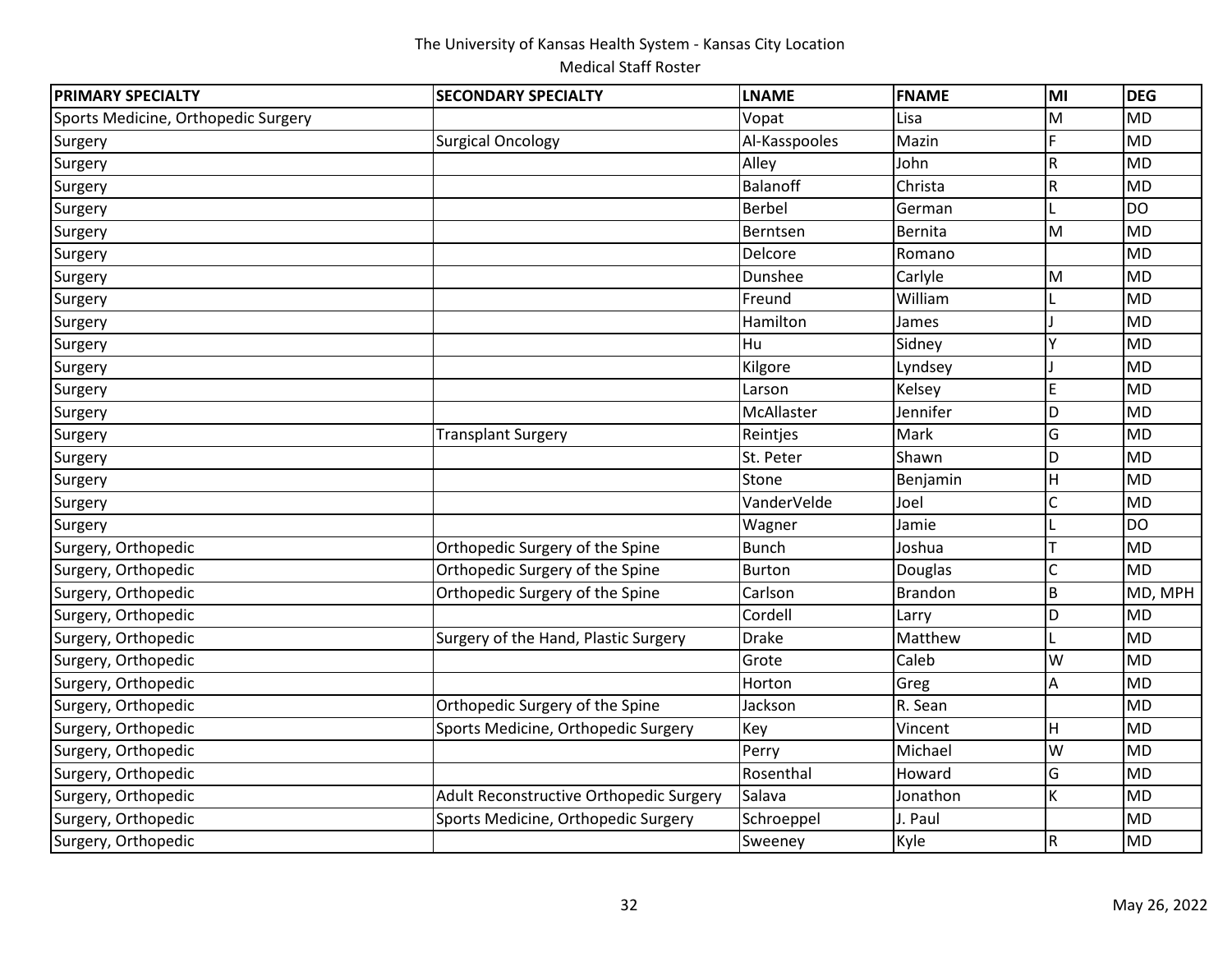| <b>PRIMARY SPECIALTY</b>      | <b>SECONDARY SPECIALTY</b>    | <b>LNAME</b>   | <b>FNAME</b>  | MI           | <b>DEG</b> |
|-------------------------------|-------------------------------|----------------|---------------|--------------|------------|
| Surgery, Orthopedic           |                               | Templeton      | Kimberly      |              | <b>MD</b>  |
| <b>Surgical Assistant</b>     |                               | Filardi        | Tanya         | Z            | <b>MD</b>  |
| <b>Surgical Critical Care</b> | <b>Trauma Surgery</b>         | Eaton          | Stephen       | ${\sf R}$    | <b>MD</b>  |
| <b>Surgical Critical Care</b> | <b>Trauma Surgery</b>         | Guidry         | Christopher   | Α            | <b>MD</b>  |
| <b>Surgical Critical Care</b> | Surgery                       | Hartwell       | Jennifer      |              | <b>MD</b>  |
| <b>Surgical Critical Care</b> | Surgery                       | McCoy          | Christopher   | C            | <b>MD</b>  |
| <b>Surgical Critical Care</b> | Surgery                       | Radding        | Sydney        |              | MD         |
| <b>Surgical Critical Care</b> | <b>Trauma Surgery</b>         | Turner         | Scott         | Α            | <b>MD</b>  |
| <b>Surgical Critical Care</b> | Surgery                       | Wessel         | Erich         | M            | <b>DO</b>  |
| <b>Surgical Critical Care</b> | <b>Trauma Surgery</b>         | Winfield       | Robert        | D            | <b>MD</b>  |
| <b>Surgical Oncology</b>      | Surgery                       | Selby          | Luke          | V            | <b>MD</b>  |
| <b>Thoracic Surgery</b>       |                               | Abicht         | <b>Travis</b> | O            | <b>MD</b>  |
| <b>Thoracic Surgery</b>       |                               | Almoghrabi     | Omar          | Α            | <b>MD</b>  |
| <b>Thoracic Surgery</b>       |                               | Ben-Or         | Sharon        |              | <b>MD</b>  |
| <b>Thoracic Surgery</b>       |                               | Danter         | Matthew       | R            | <b>MD</b>  |
| <b>Thoracic Surgery</b>       |                               | Daon           | Emmanuel      |              | <b>MD</b>  |
| <b>Thoracic Surgery</b>       |                               | Douglas        | William       |              | <b>MD</b>  |
| <b>Thoracic Surgery</b>       |                               | Downey         | Peter         | S            | <b>MD</b>  |
| <b>Thoracic Surgery</b>       |                               | Gibson         | William       |              | <b>DO</b>  |
| <b>Thoracic Surgery</b>       |                               | Kramer         | Jeffrey       | B            | <b>MD</b>  |
| <b>Thoracic Surgery</b>       |                               | Mann           | Ashley        | Α            | <b>MD</b>  |
| <b>Thoracic Surgery</b>       |                               | Muehlebach     | Gregory       | F            | <b>MD</b>  |
| <b>Thoracic Surgery</b>       |                               | Nagji          | Alykhan       | S            | <b>MD</b>  |
| <b>Thoracic Surgery</b>       |                               | O'Brien        | James         | E            | <b>MD</b>  |
| <b>Thoracic Surgery</b>       |                               | Veeramachaneni | Nirmal        | К            | <b>MD</b>  |
| <b>Thoracic Surgery</b>       |                               | Zorn           | George        |              | <b>MD</b>  |
| <b>Transplant Hepatology</b>  | <b>Internal Medicine</b>      | Olson          | Jody          | $\mathsf C$  | <b>MD</b>  |
| <b>Transplant Surgery</b>     | Surgery                       | Kumer          | Sean          | $\mathsf{C}$ | MD, PhD    |
| <b>Transplant Surgery</b>     | Surgery                       | Murillo        | Daniel        |              | <b>MD</b>  |
| <b>Transplant Surgery</b>     | Surgery                       | Nawabi         | Atta          | $\mathsf{M}$ | MD, MBA    |
| <b>Transplant Surgery</b>     | Surgery                       | Schmitt        | Timothy       | M            | <b>MD</b>  |
| <b>Trauma Surgery</b>         | <b>Surgical Critical Care</b> | <b>Berry</b>   | Stepheny      | D            | <b>MD</b>  |
| <b>Trauma Surgery</b>         | Surgery                       | Hunter         | Jocelyn       | E            | MD         |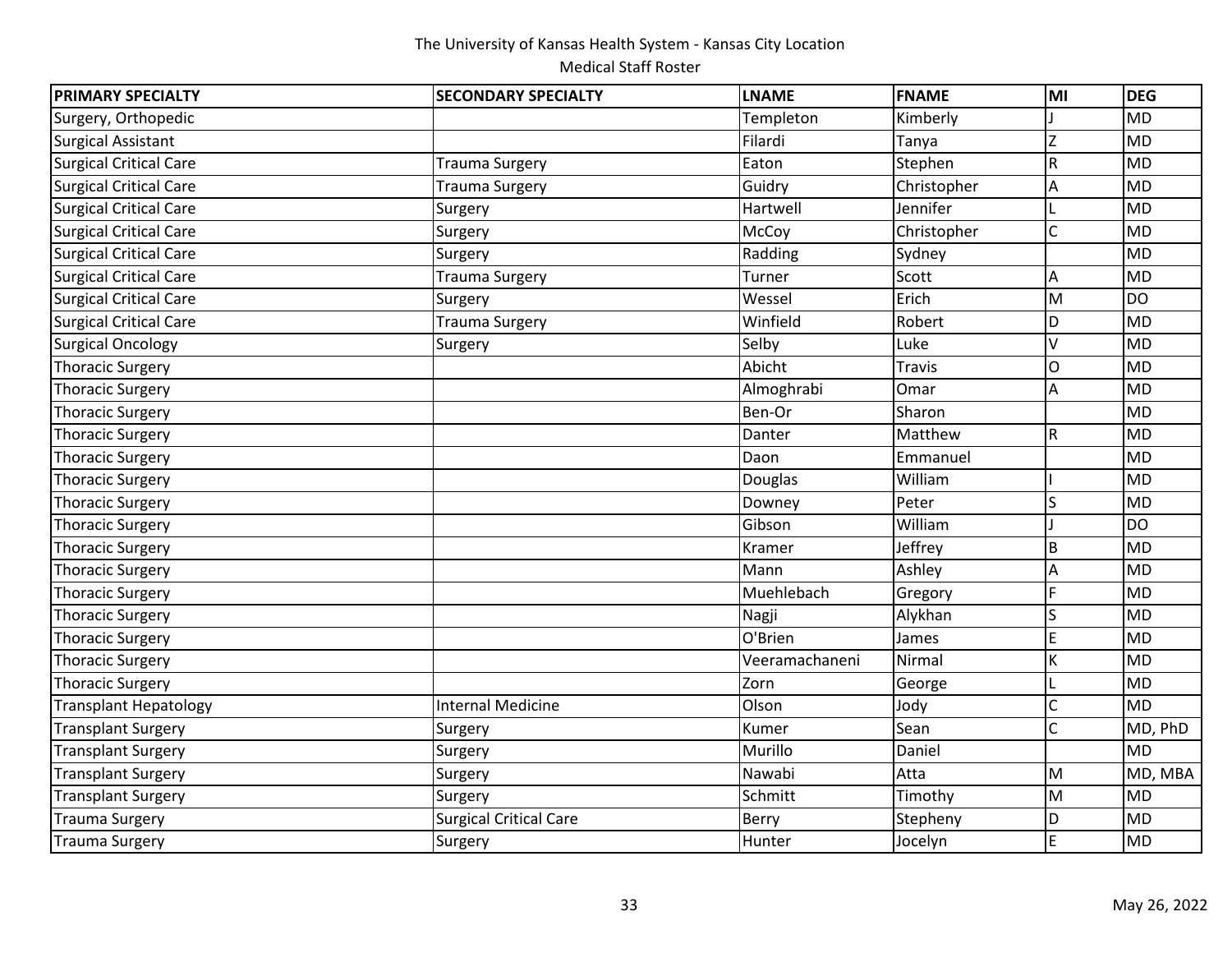| <b>PRIMARY SPECIALTY</b>                             | <b>SECONDARY SPECIALTY</b>                          | <b>LNAME</b>   | <b>FNAME</b>   | MI | <b>DEG</b> |
|------------------------------------------------------|-----------------------------------------------------|----------------|----------------|----|------------|
| Undersea and Hyperbaric Medicine, Emergency Medicine |                                                     | Bird           | Christopher    |    | <b>MD</b>  |
| Undersea and Hyperbaric Medicine, Emergency Medicine |                                                     | Orr            | Steven         | M  | <b>MD</b>  |
| Urology                                              |                                                     | Banti          | Matthew        | M  | <b>MD</b>  |
| Urology                                              |                                                     | Broghammer     | Joshua         | A  | <b>MD</b>  |
| Urology                                              |                                                     | Davis          | <b>Bradley</b> | E  | <b>MD</b>  |
| Urology                                              |                                                     | Duchene        | David          | Α  | <b>MD</b>  |
| Urology                                              |                                                     | Gatti          | John           | M  | <b>MD</b>  |
| Urology                                              | Female Pelvic Medicine and Reconstructive Griebling |                | Tomas          |    | MD, MPH    |
| Urology                                              |                                                     | Holzbeierlein  | Jeffrey        | M  | <b>MD</b>  |
| Urology                                              |                                                     | Jensen         | Derek          |    | <b>MD</b>  |
| Urology                                              | Urology, Pediatric Urology                          | Koenig         | Joel           | F  | <b>MD</b>  |
| Urology                                              | Female Pelvic Medicine and Reconstructive Kowalik   |                | Casey          | G  | <b>MD</b>  |
| Urology                                              |                                                     | Lee            | Eugene         | К  | <b>MD</b>  |
| Urology                                              |                                                     | May            | Danica         | N  | <b>MD</b>  |
| Urology                                              |                                                     | Mirza          | Moben          |    | <b>MD</b>  |
| Urology                                              |                                                     | Molina         | Wilson         | R  | <b>MD</b>  |
| Urology                                              |                                                     | Nangia         | Ajay           | К  | <b>MD</b>  |
| Urology                                              |                                                     | Neff           | Donald         | A  | <b>MD</b>  |
| Urology                                              |                                                     | Parker         | William        | P  | <b>MD</b>  |
| Urology                                              |                                                     | Redger         | Kirk           | D  | <b>MD</b>  |
| Urology                                              |                                                     | Taylor         | John           | Α  | <b>MD</b>  |
| Urology                                              |                                                     | Wyre           | Hadley         | W  | <b>MD</b>  |
| Urology, Pediatric Urology                           |                                                     | <b>Bowlin</b>  | Paul           | R  | <b>MD</b>  |
| Urology, Pediatric Urology                           |                                                     | Carrasco       | Alonso         |    | <b>MD</b>  |
| Vascular & Interventional Radiology                  | Diagnostic Radiology                                | Alli           | Adam           | S  | <b>MD</b>  |
| Vascular & Interventional Radiology                  | <b>Diagnostic Radiology</b>                         | Rohr           | Aaron          | M  | <b>MD</b>  |
| Vascular Neurology                                   |                                                     | <b>Barkley</b> | Tiffany        |    | <b>DO</b>  |
| <b>Vascular Neurology</b>                            | Neurology                                           | Lechtenberg    | Colleen        | G  | <b>MD</b>  |
| <b>Vascular Neurology</b>                            | Neurology                                           | Slavin         | Sabreena       |    | <b>MD</b>  |
| <b>Vascular Surgery</b>                              |                                                     | Arnspiger      | Richard        | C  | <b>MD</b>  |
| <b>Vascular Surgery</b>                              | Surgery                                             | Biggs          | Joedd          | H  | <b>MD</b>  |
| Vascular Surgery                                     |                                                     | Cho            | Jenny          | G  | <b>MD</b>  |
| <b>Vascular Surgery</b>                              |                                                     | DeCamp         | <b>Byron</b>   | S  | MD         |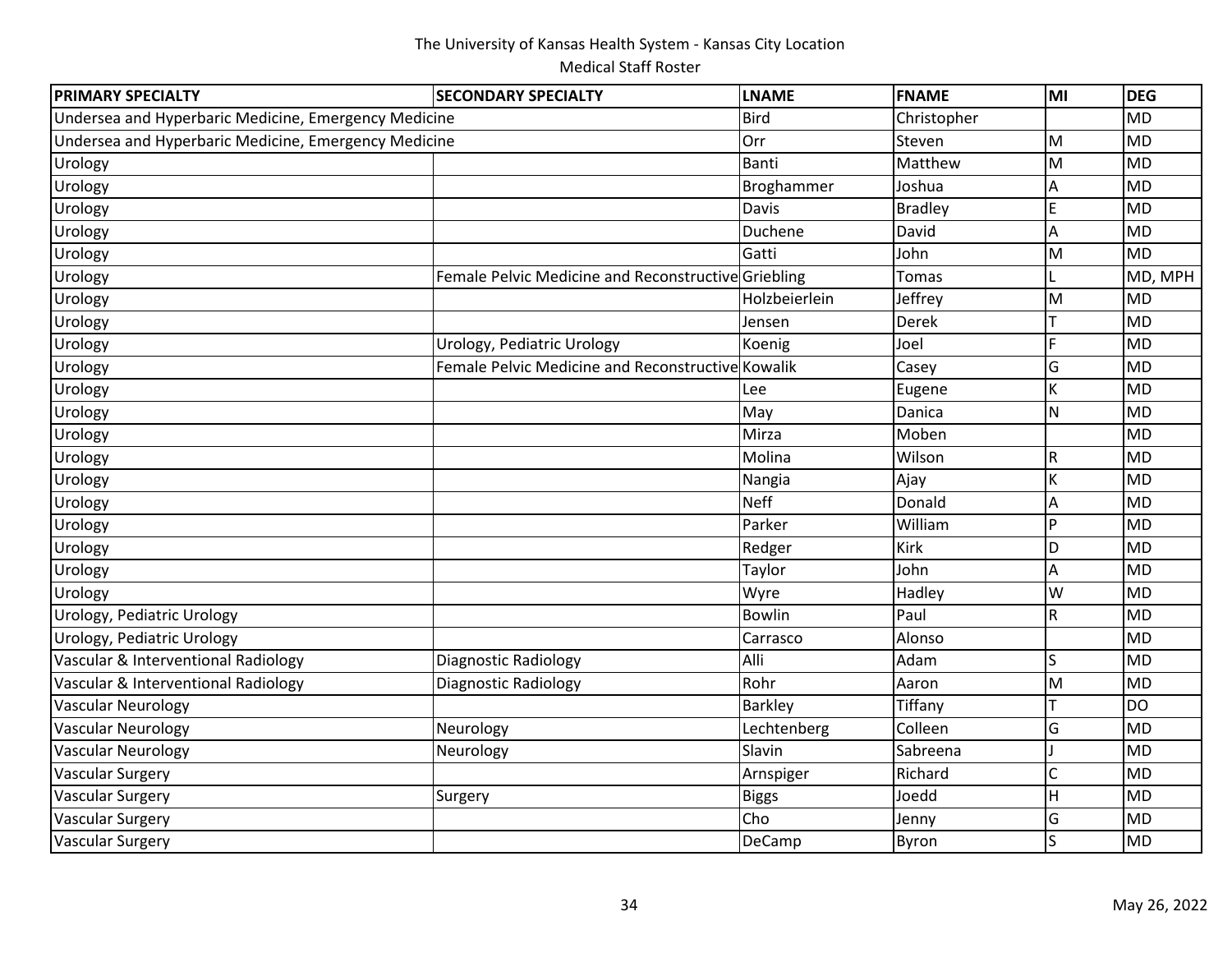| <b>IPRIMARY SPECIALTY</b> | <b>SECONDARY SPECIALTY</b> | <b>LNAME</b> | <b>FNAME</b> | MI | <b>IDEG</b> |
|---------------------------|----------------------------|--------------|--------------|----|-------------|
| <b>Vascular Surgery</b>   |                            | <b>Hance</b> | Kirk         |    | IMD         |
| <b>Vascular Surgery</b>   | Surgery                    | Hessel       | Kara         | M  | DO          |
| <b>Vascular Surgery</b>   |                            | Thors        | Axel         |    | IDO         |
|                           | <b>Pediatrics</b>          | <b>James</b> | IJeanne      | M  | MD          |
|                           | Internal Medicine          | Weatherman   | Elizabeth    |    | IDO         |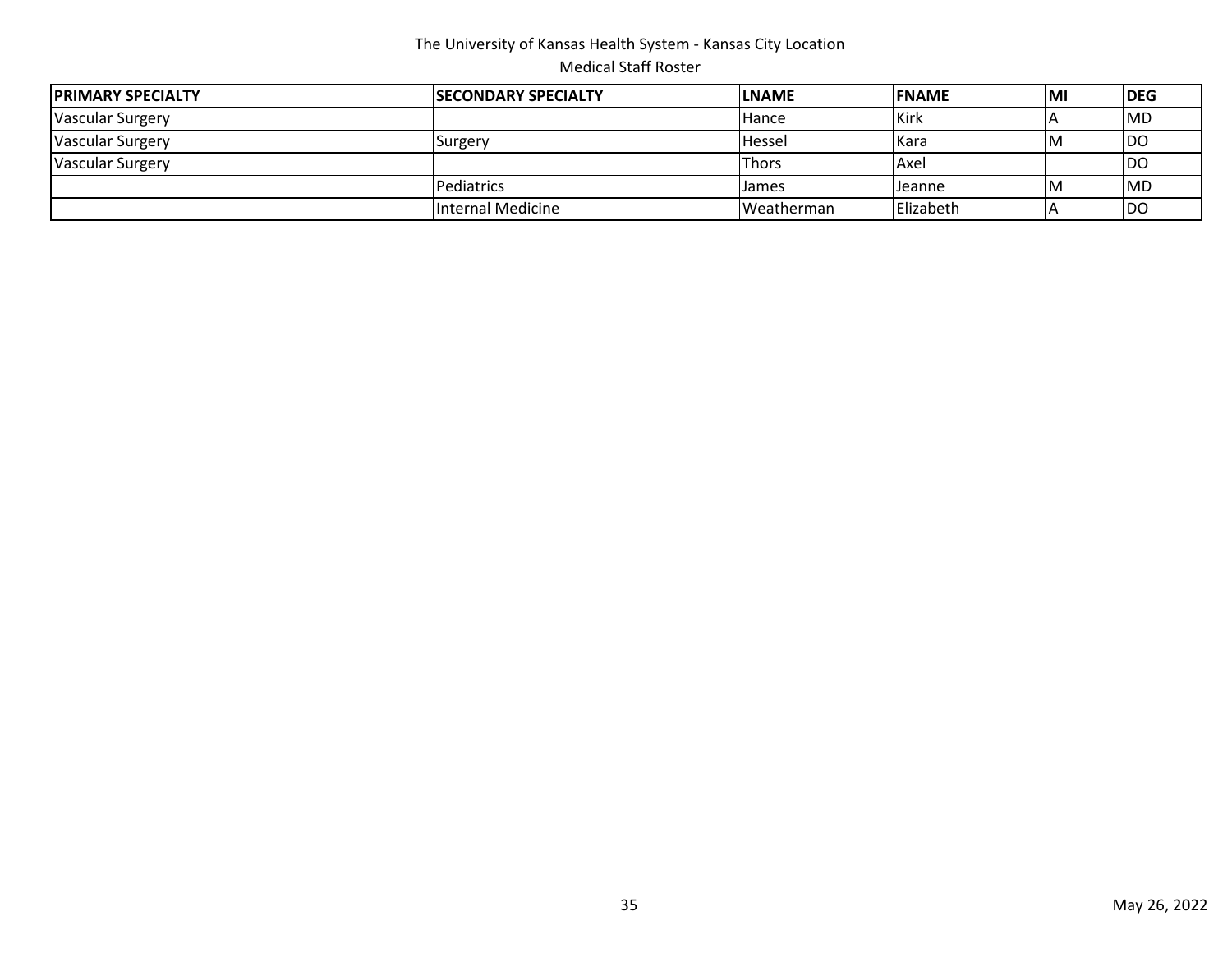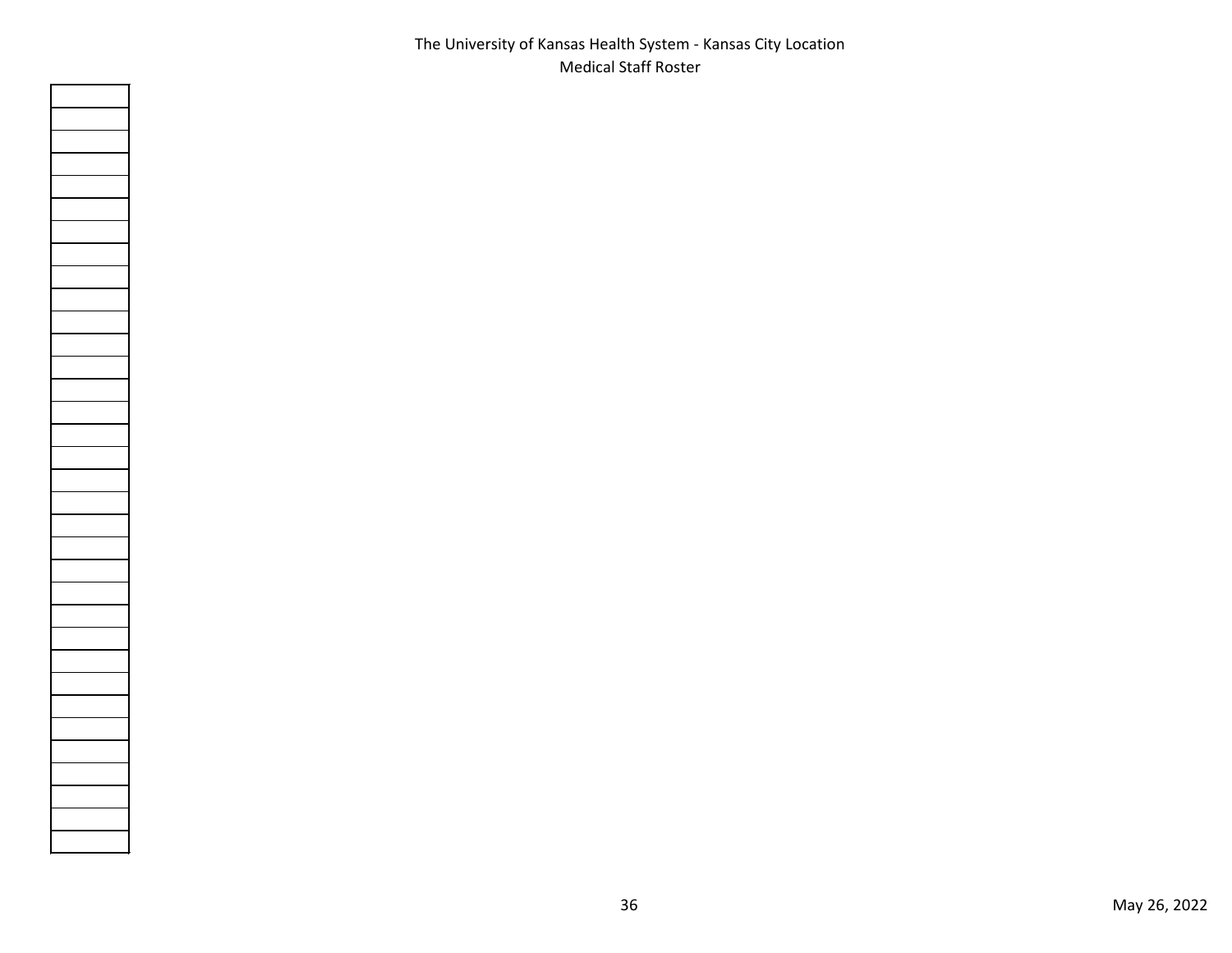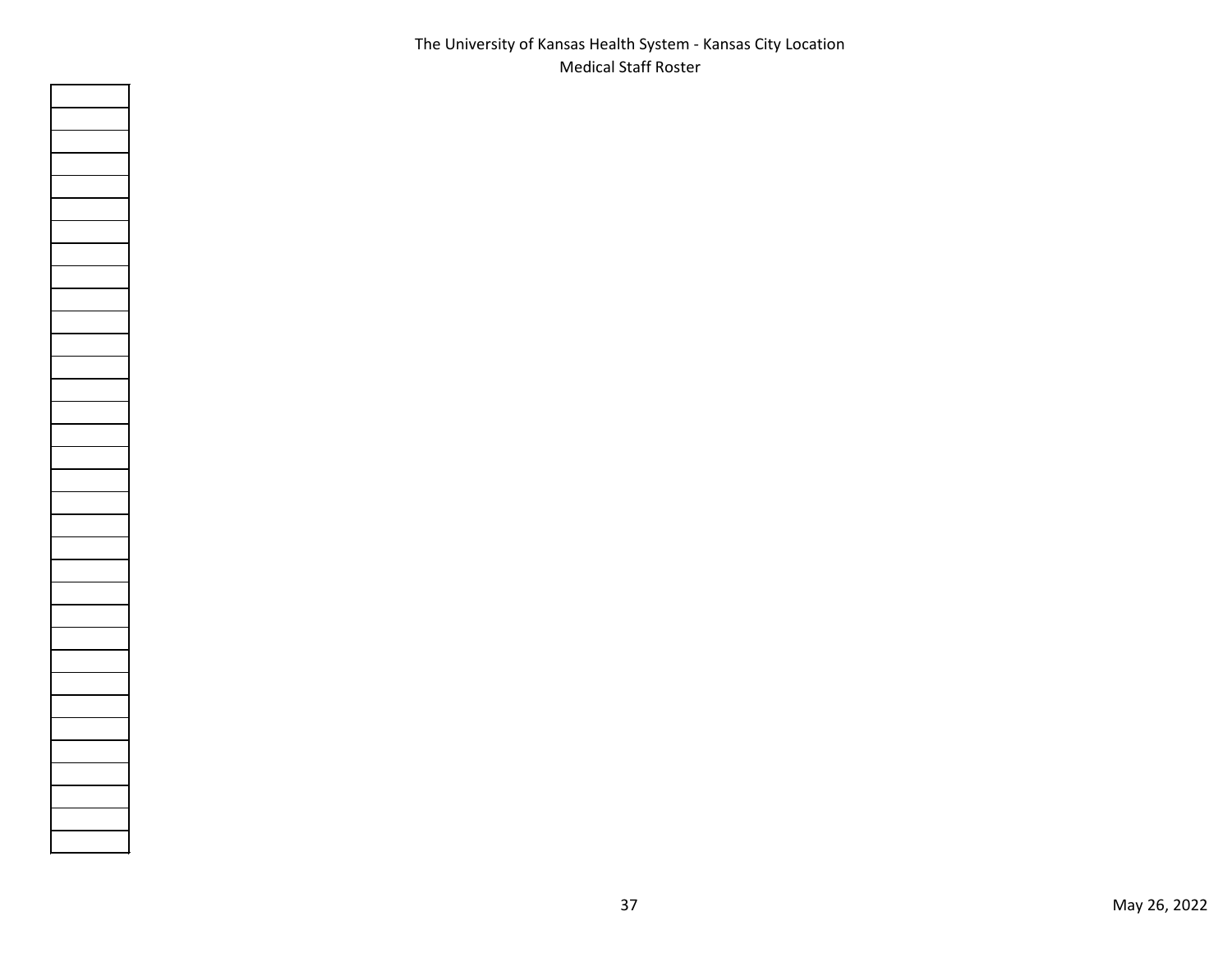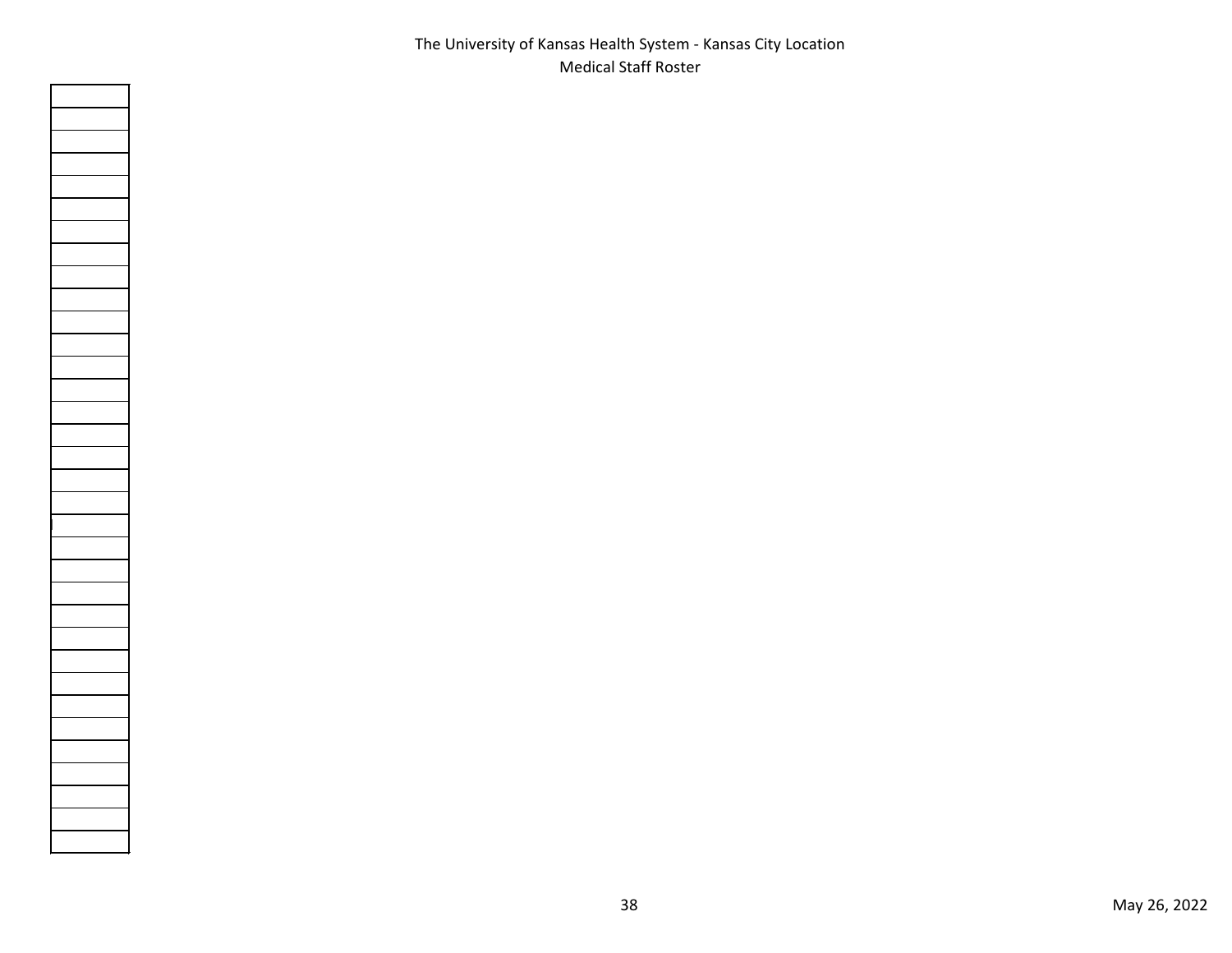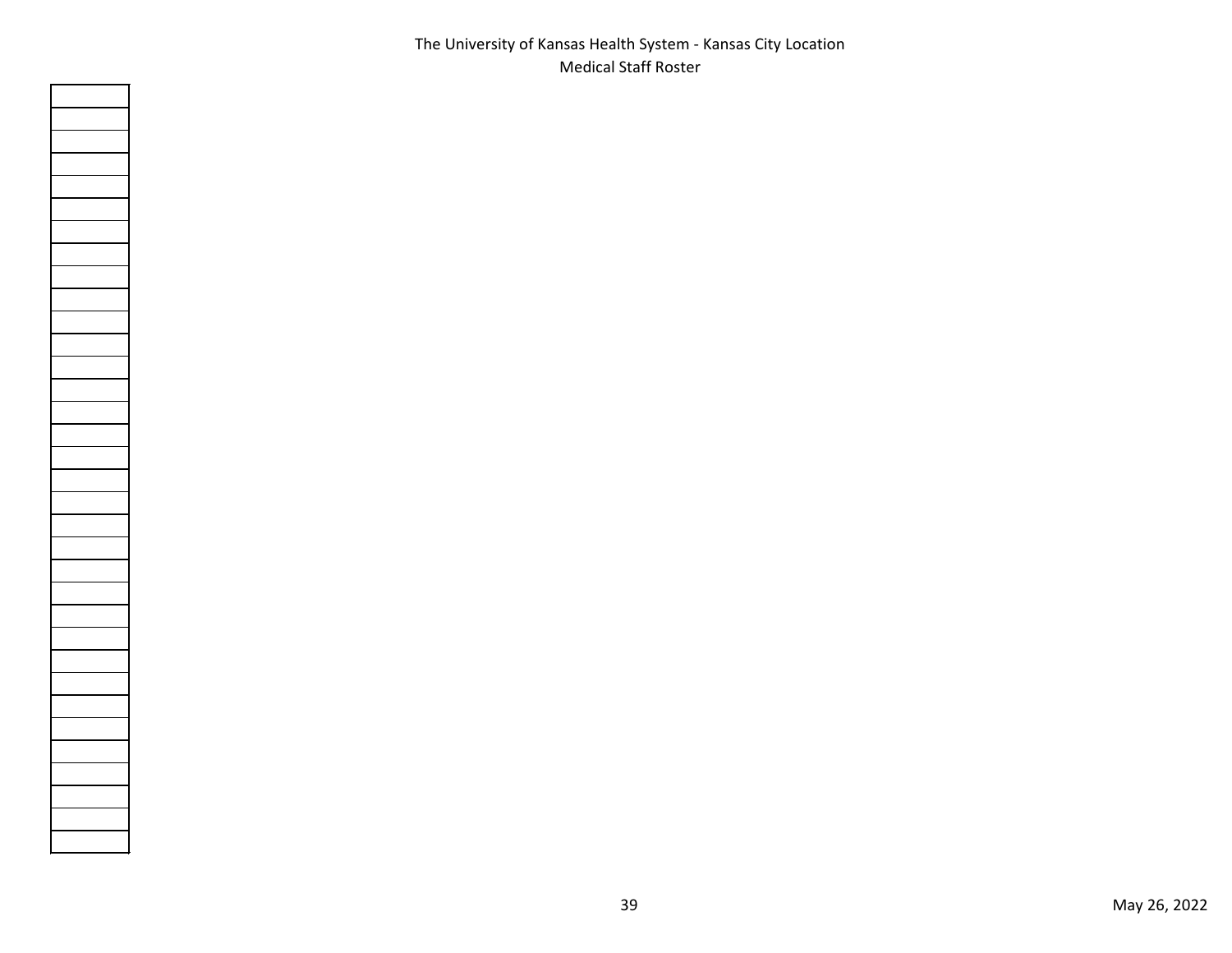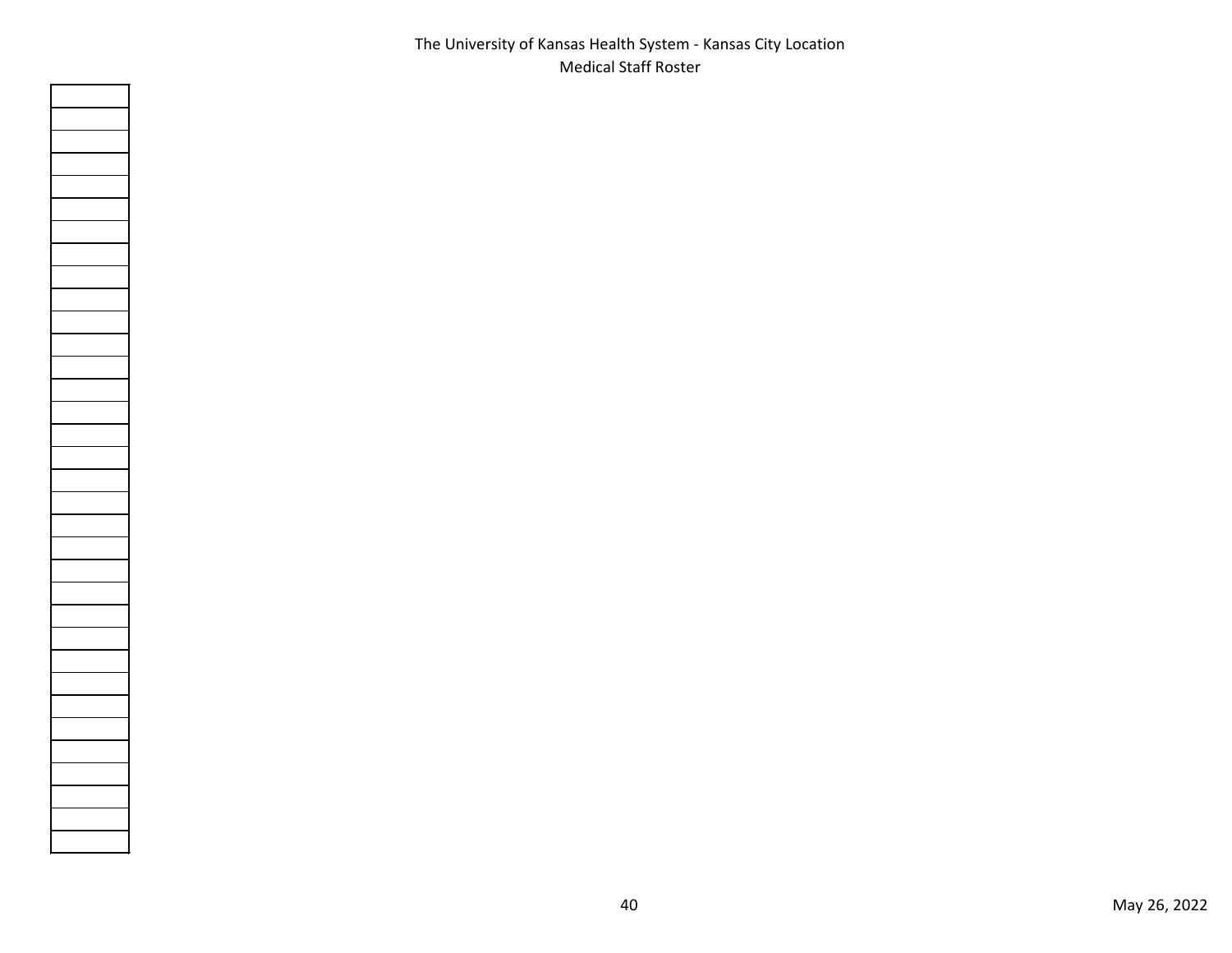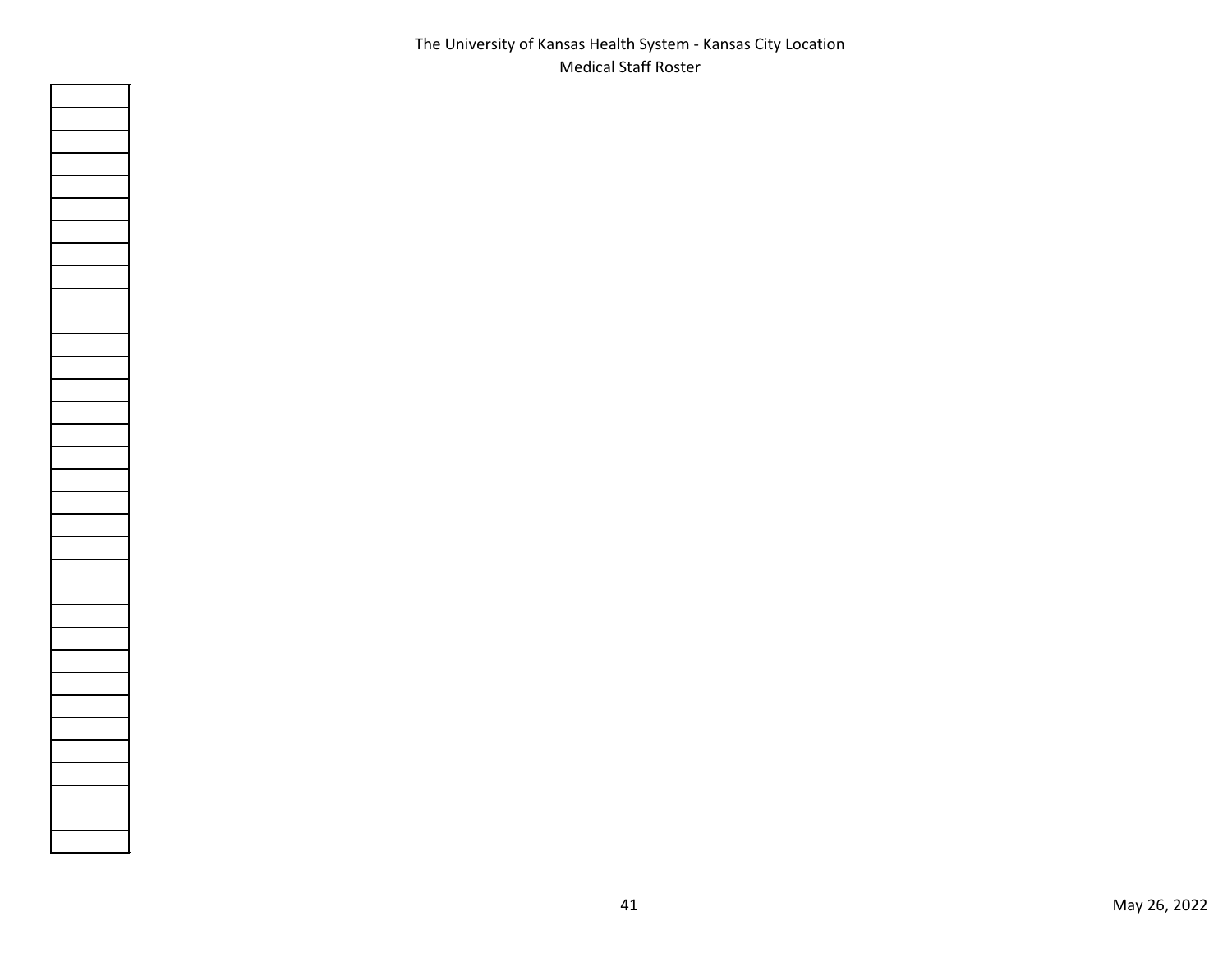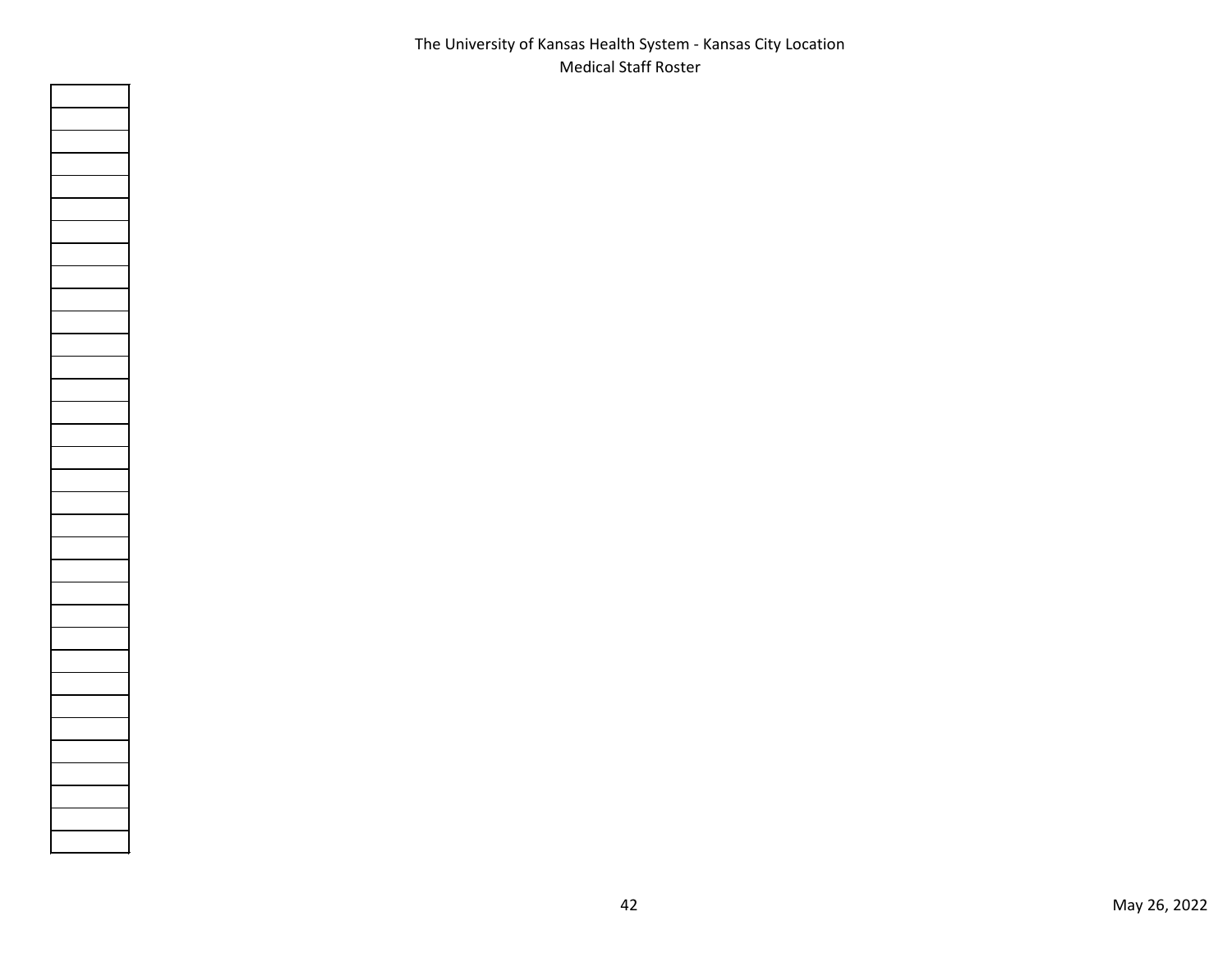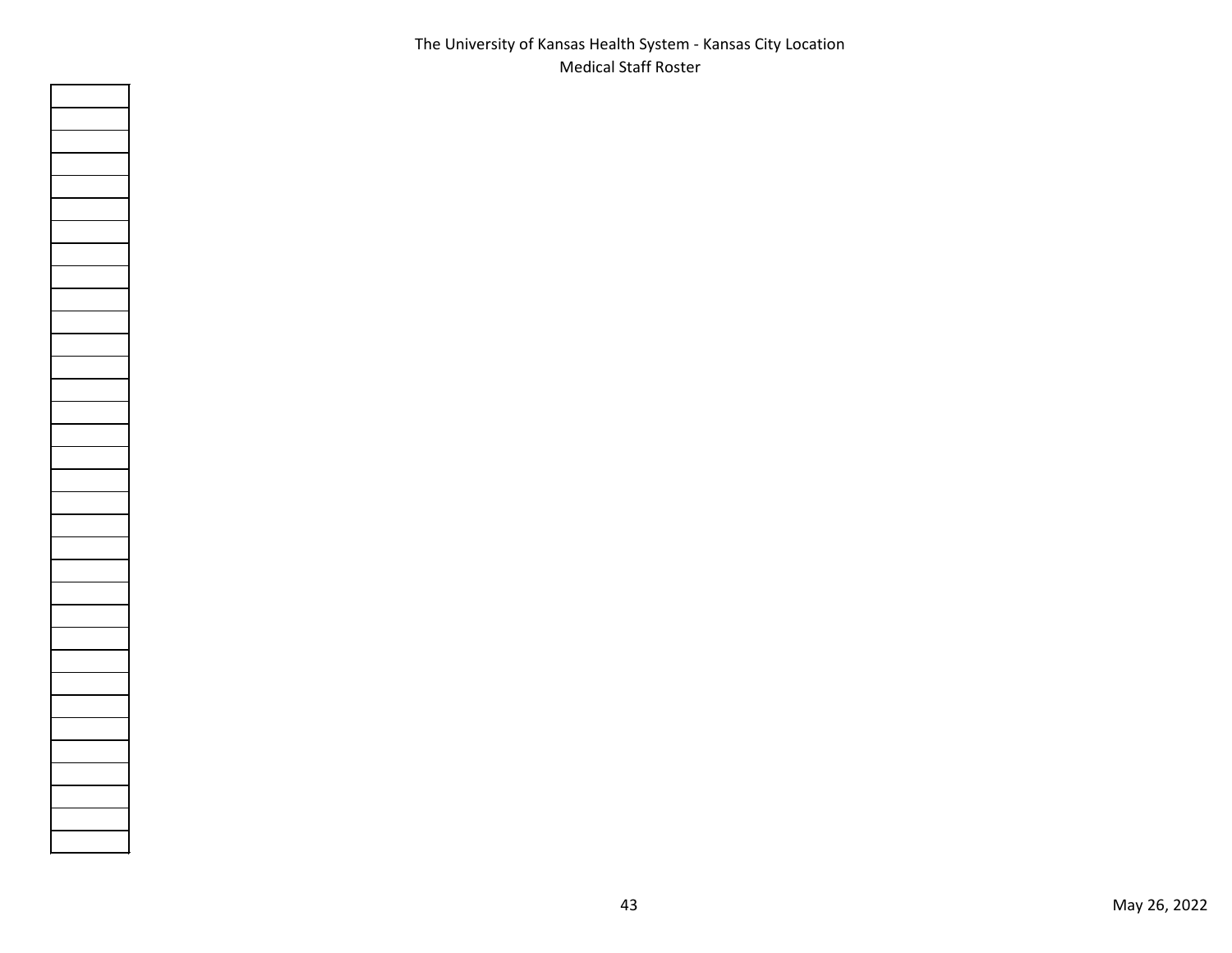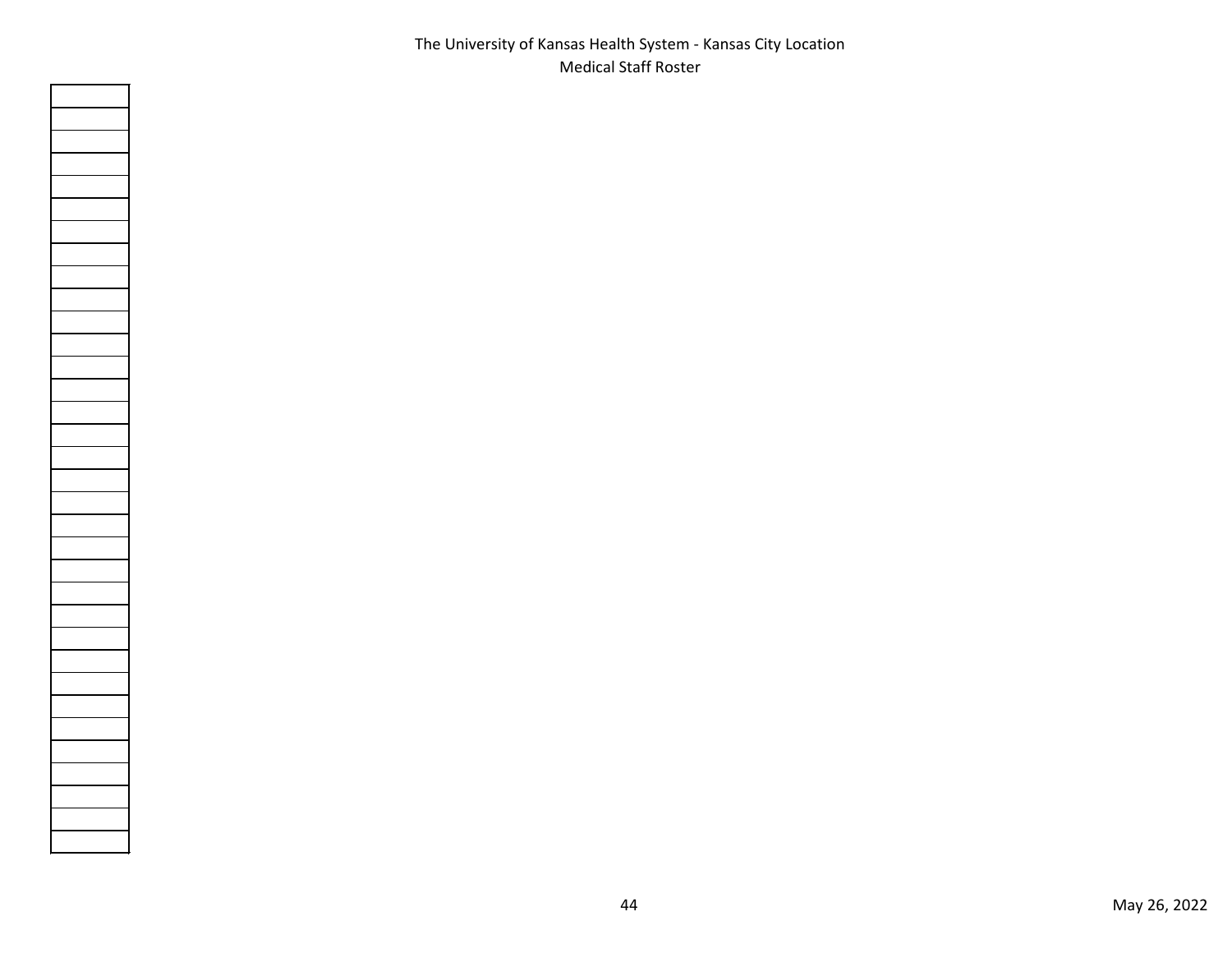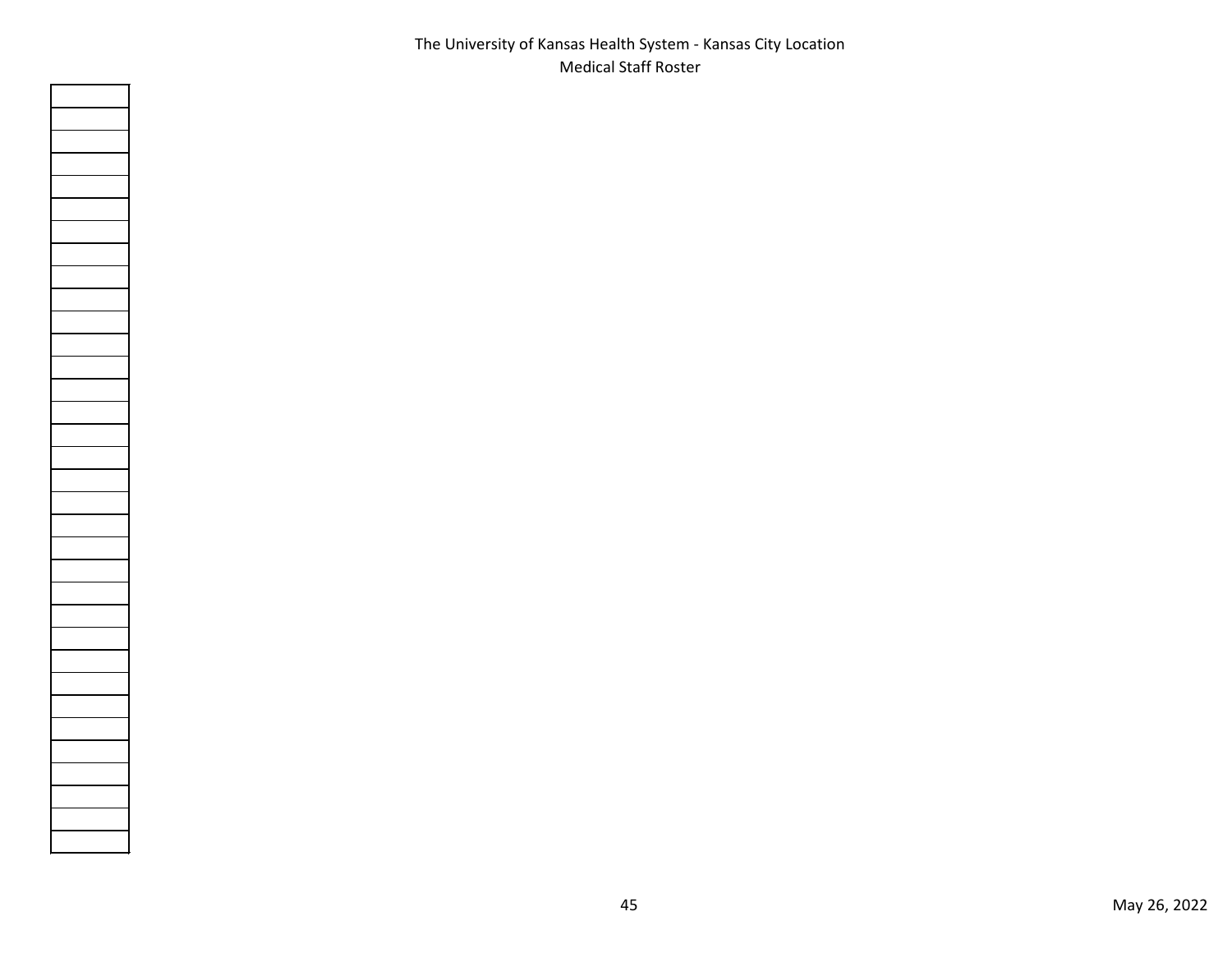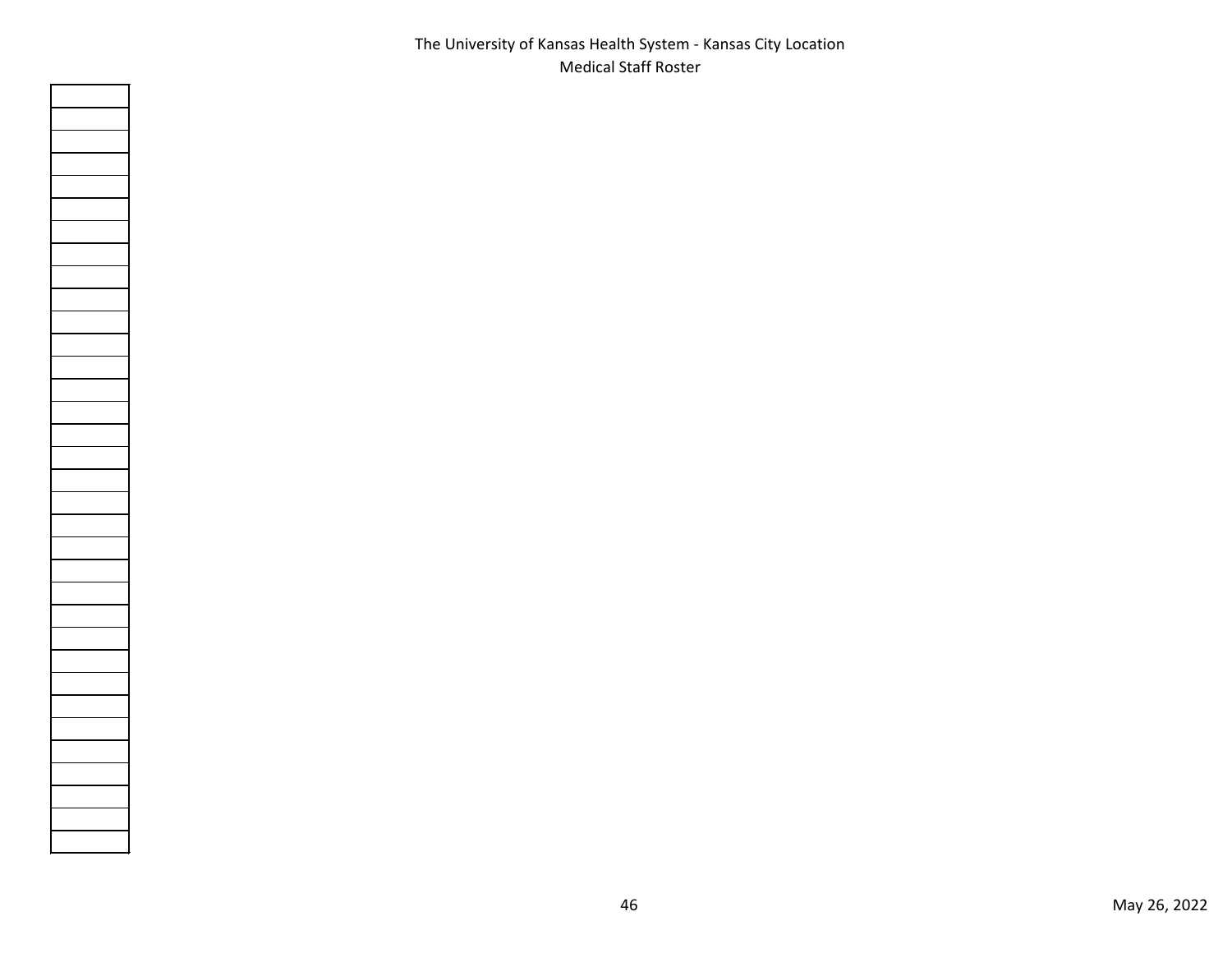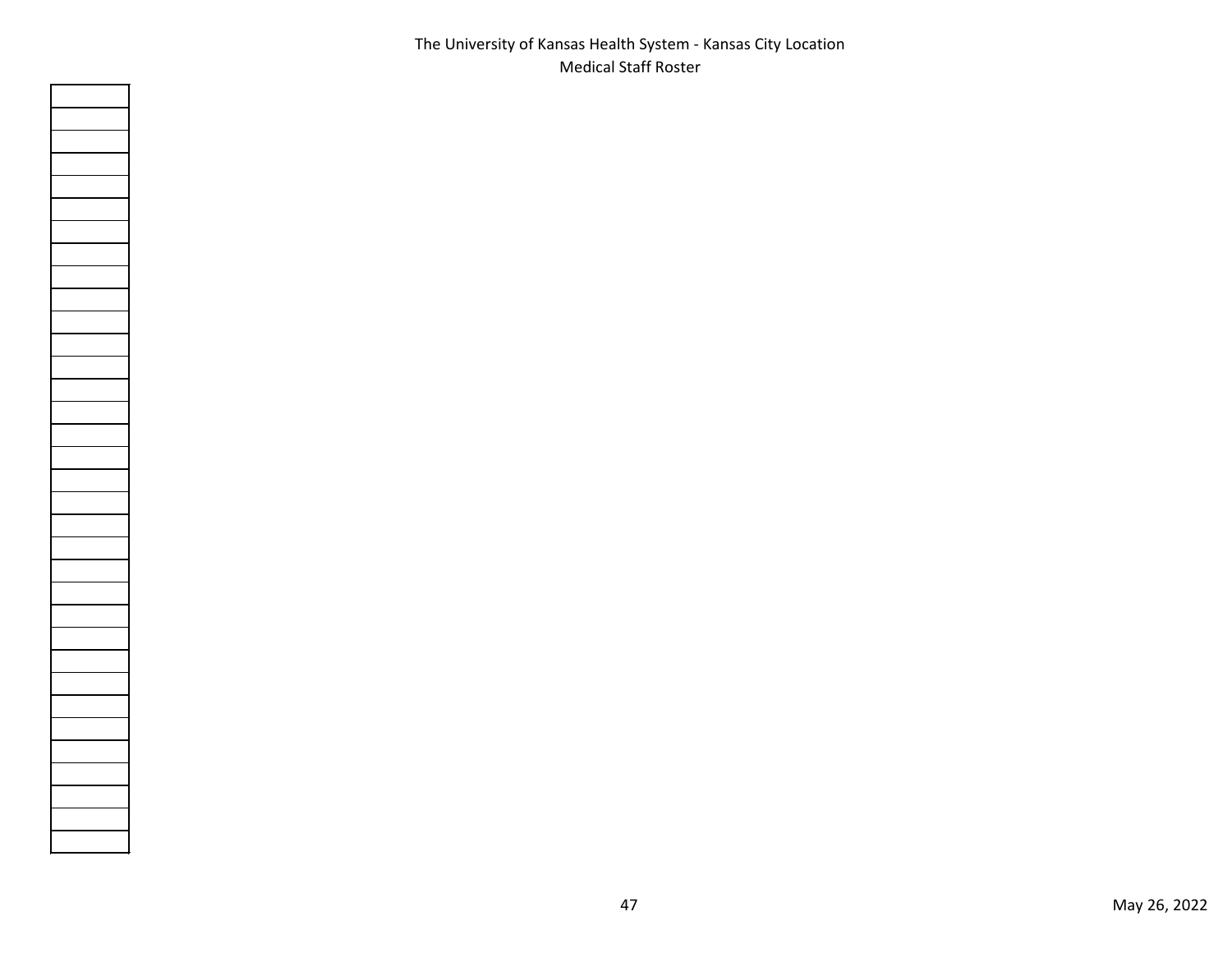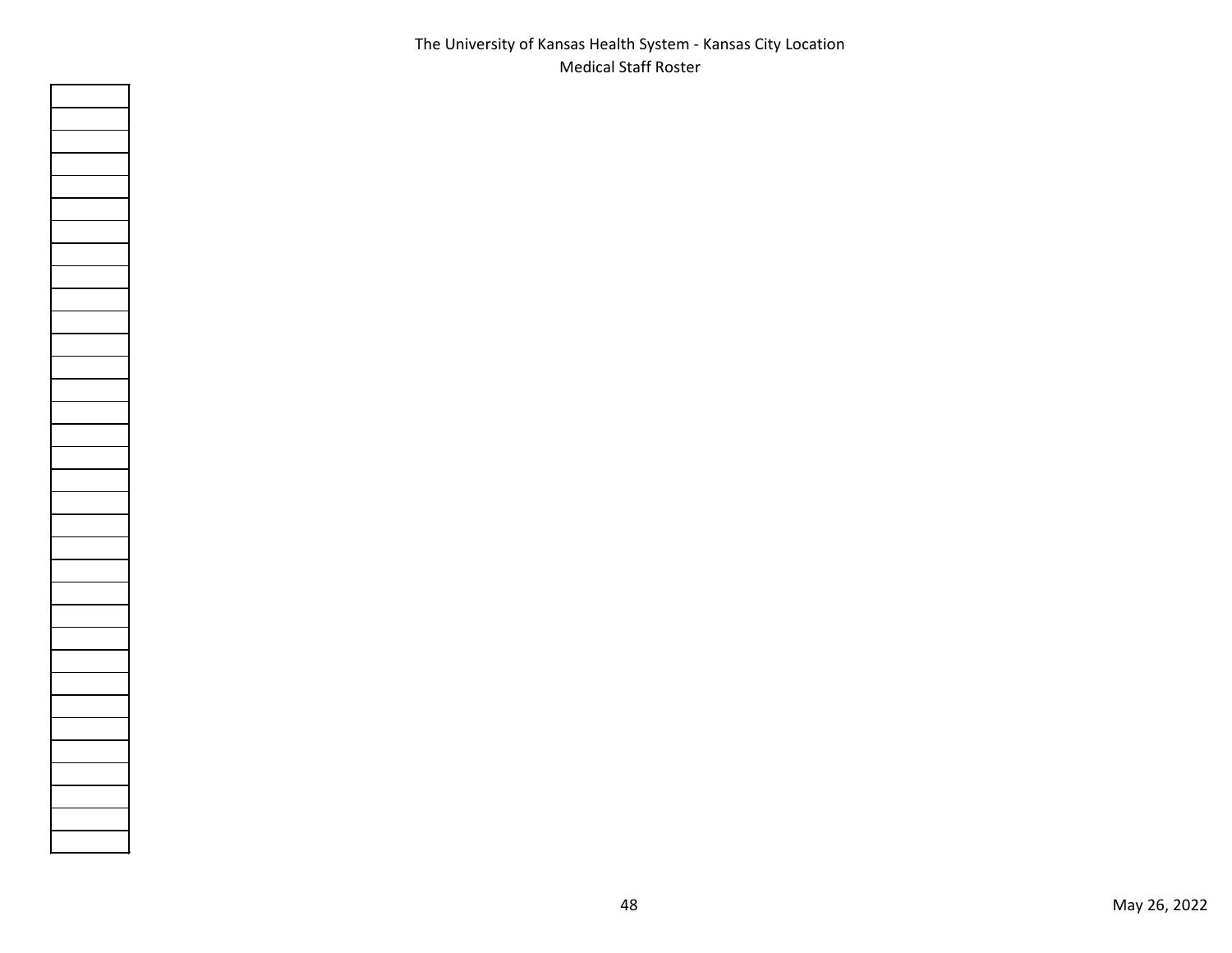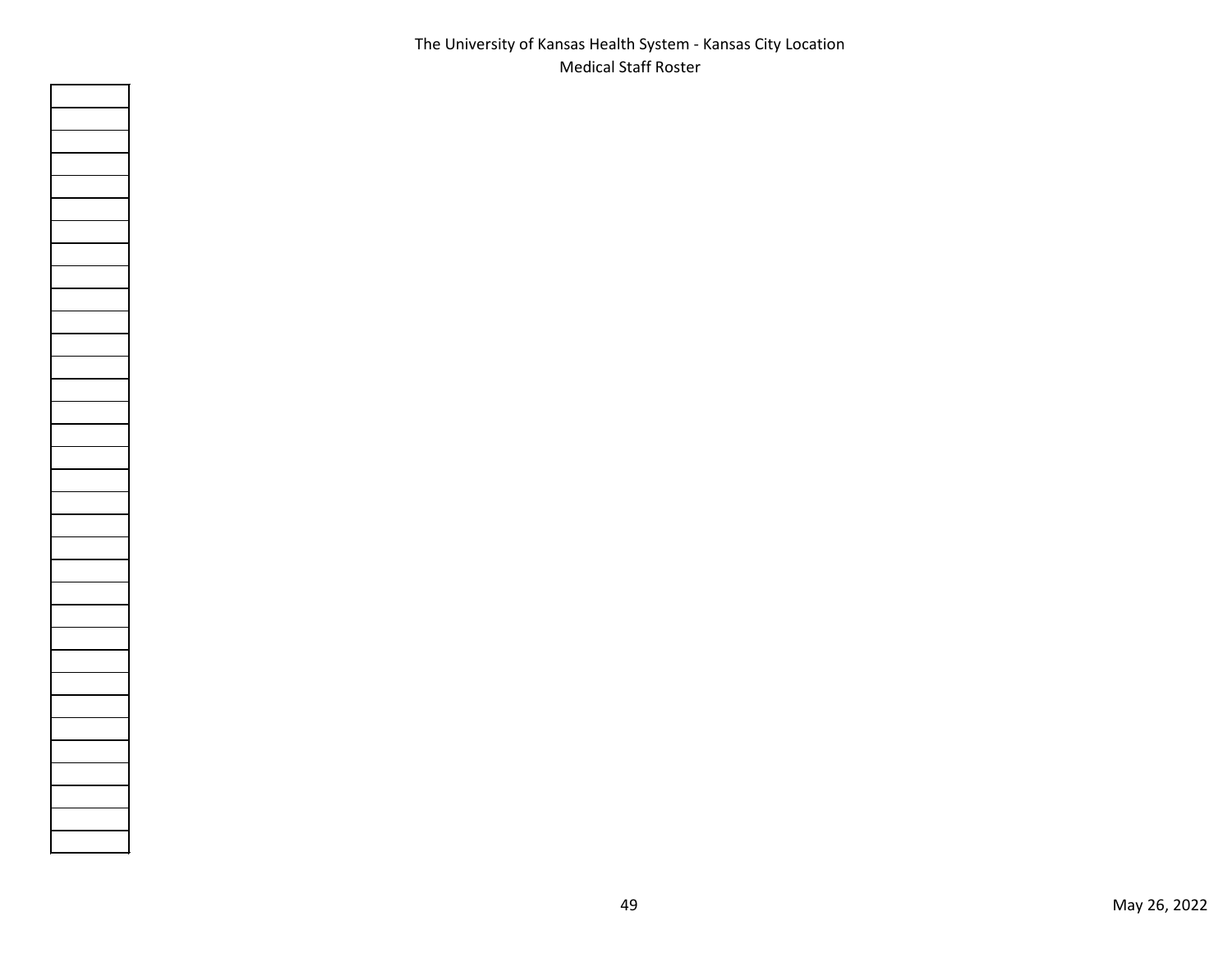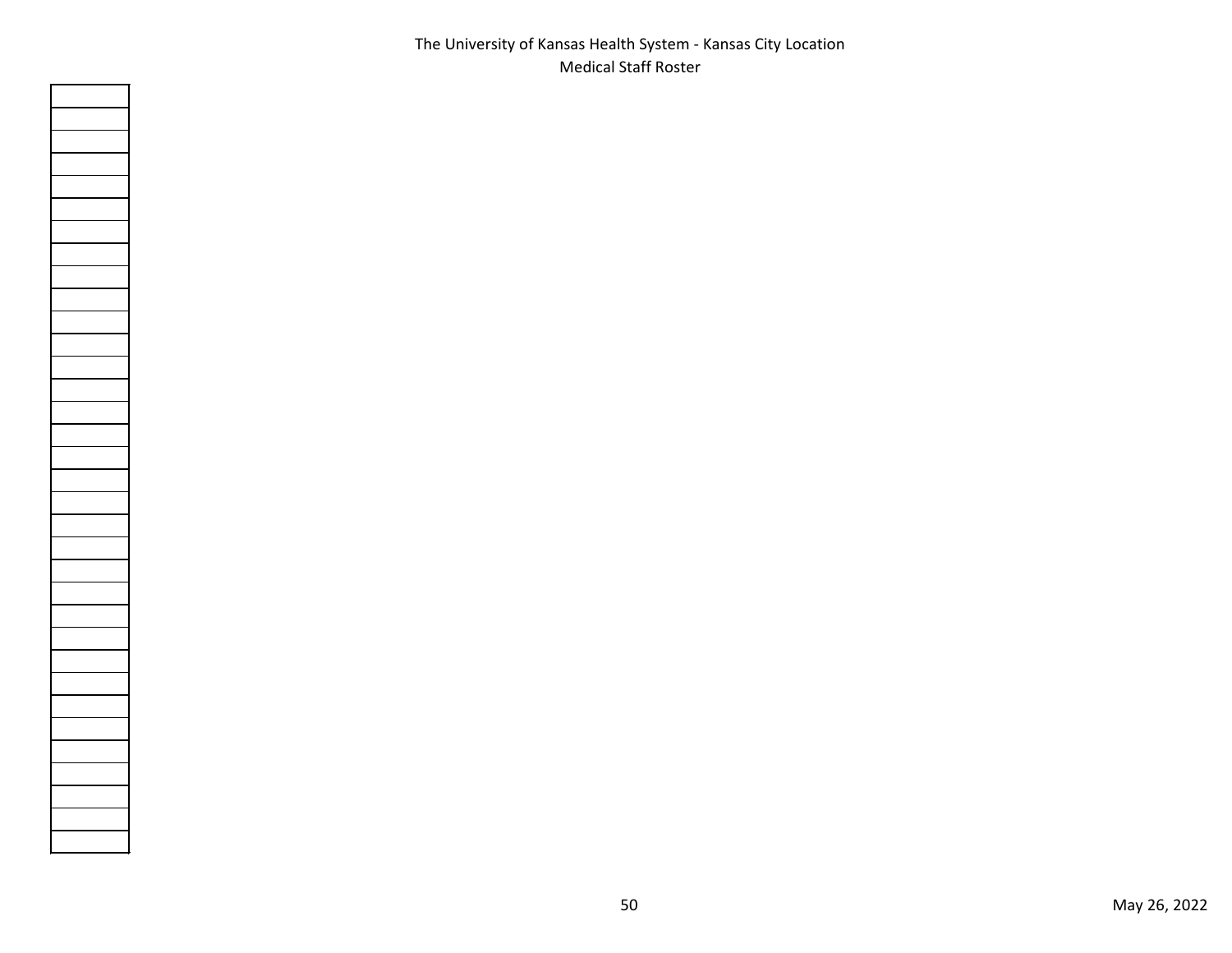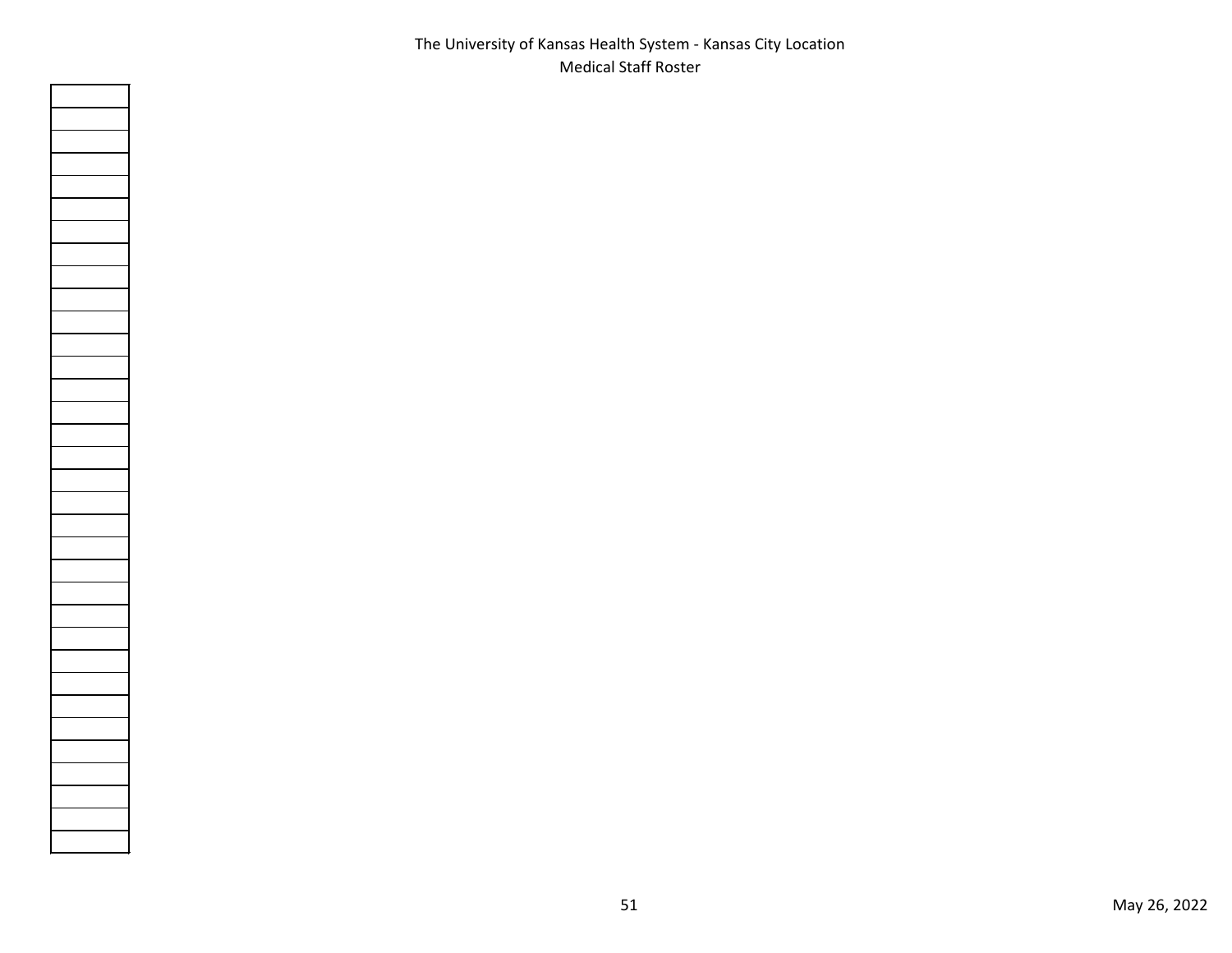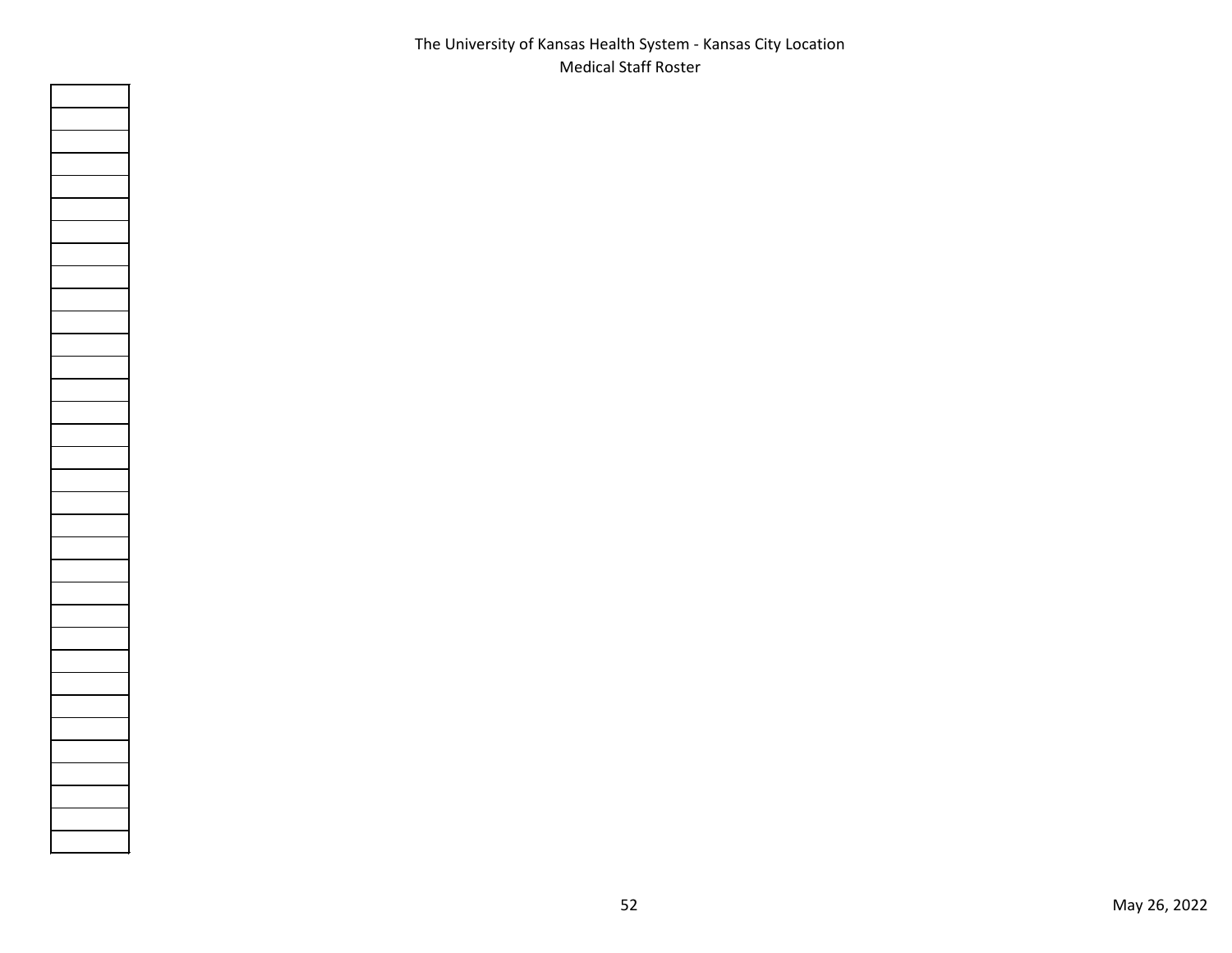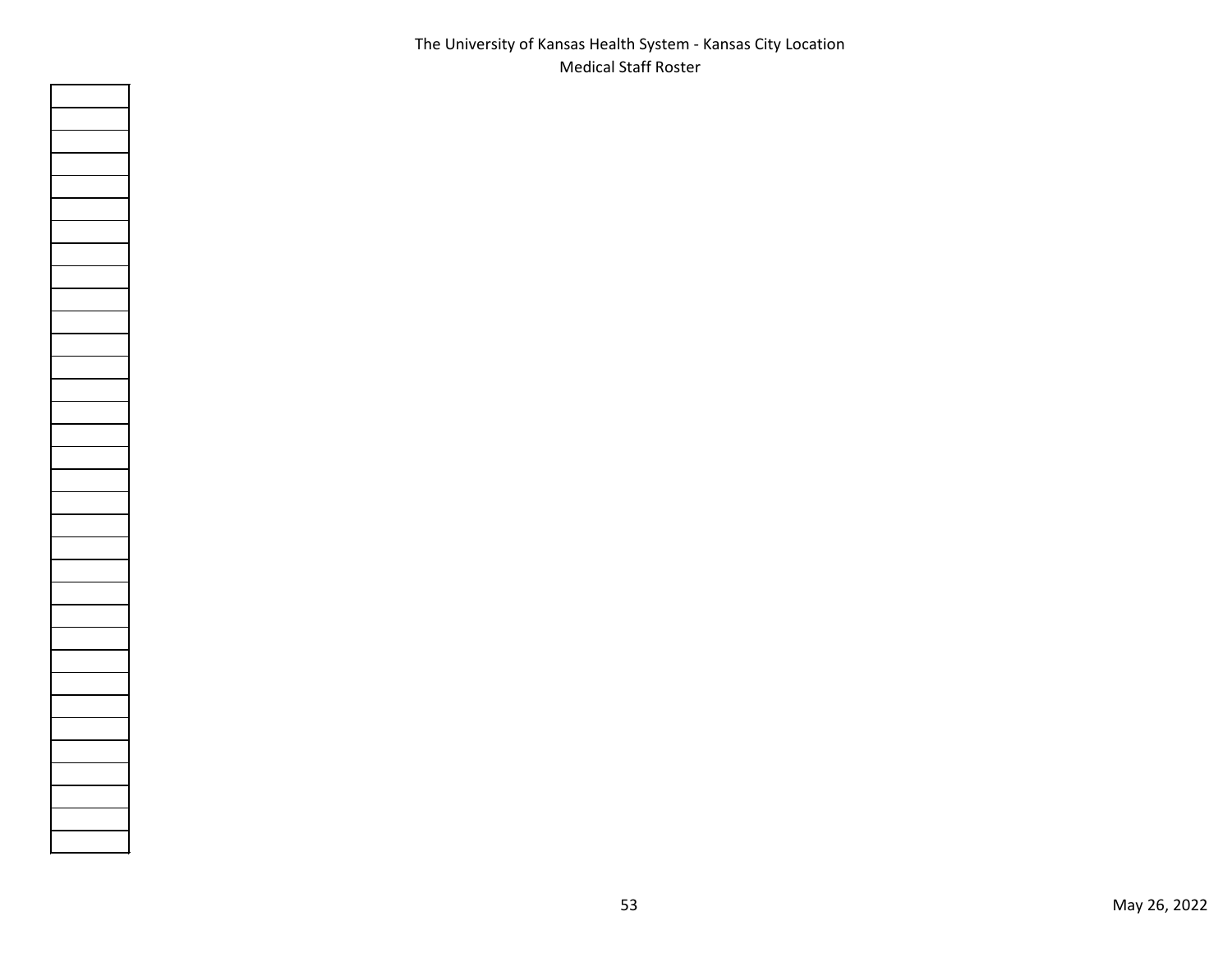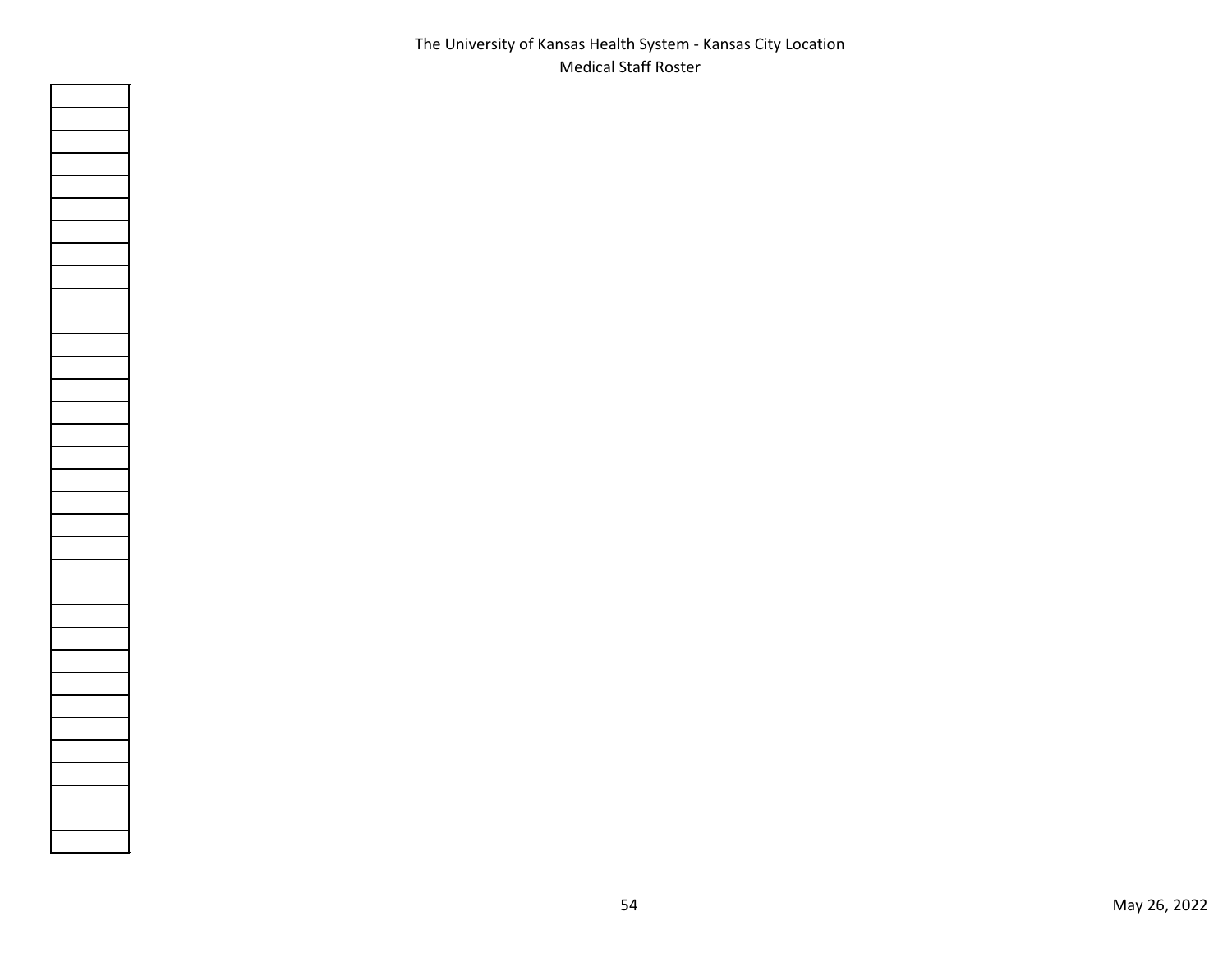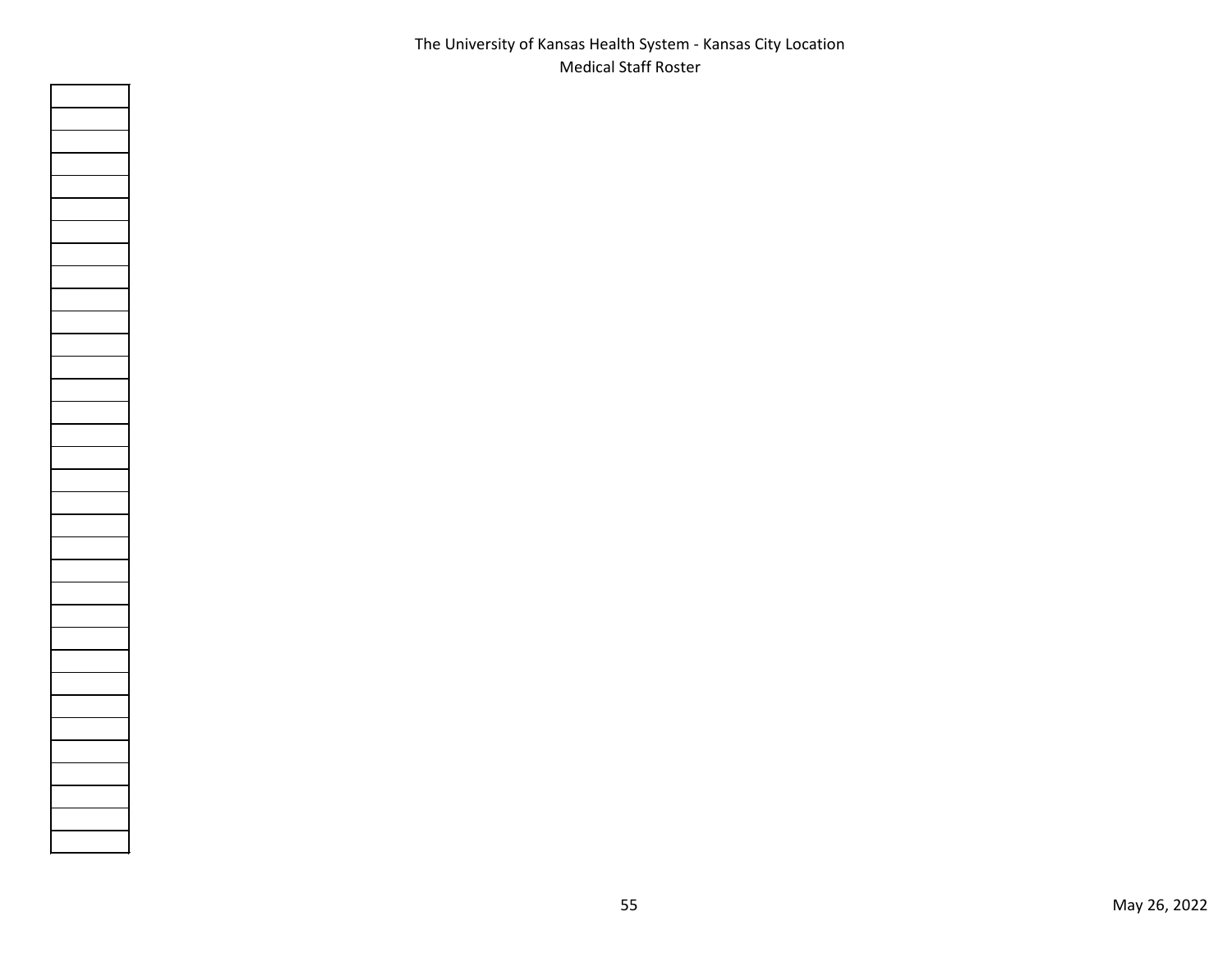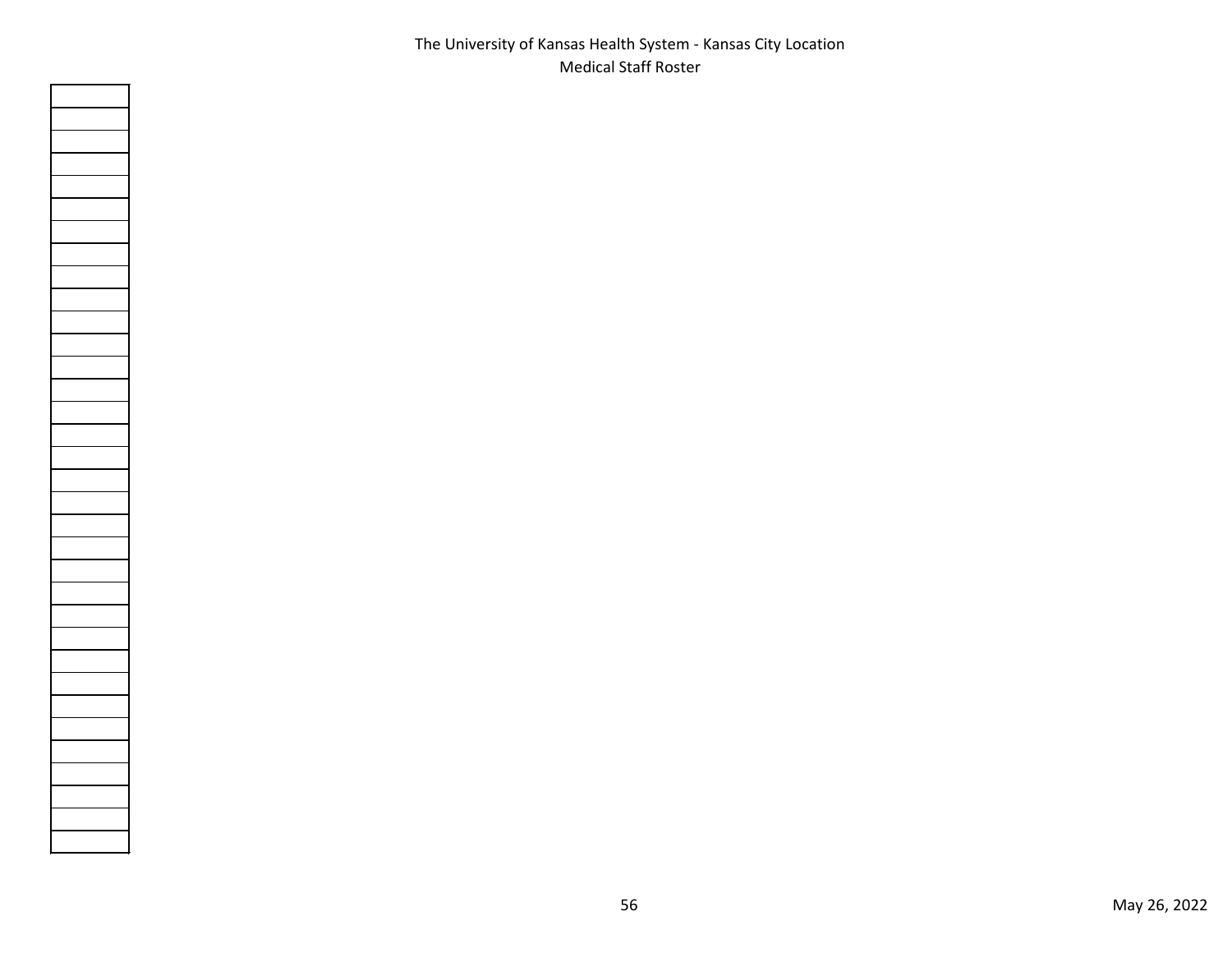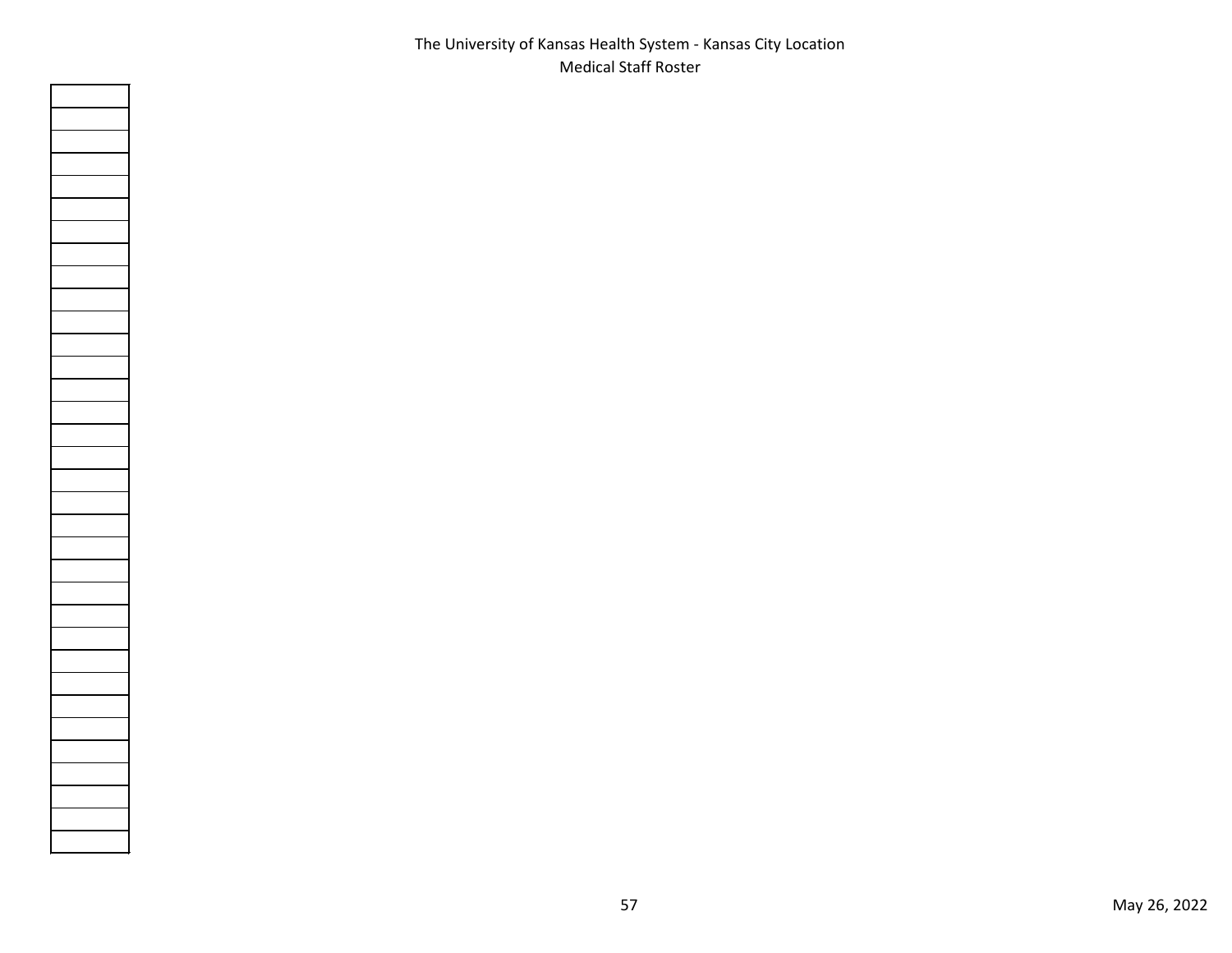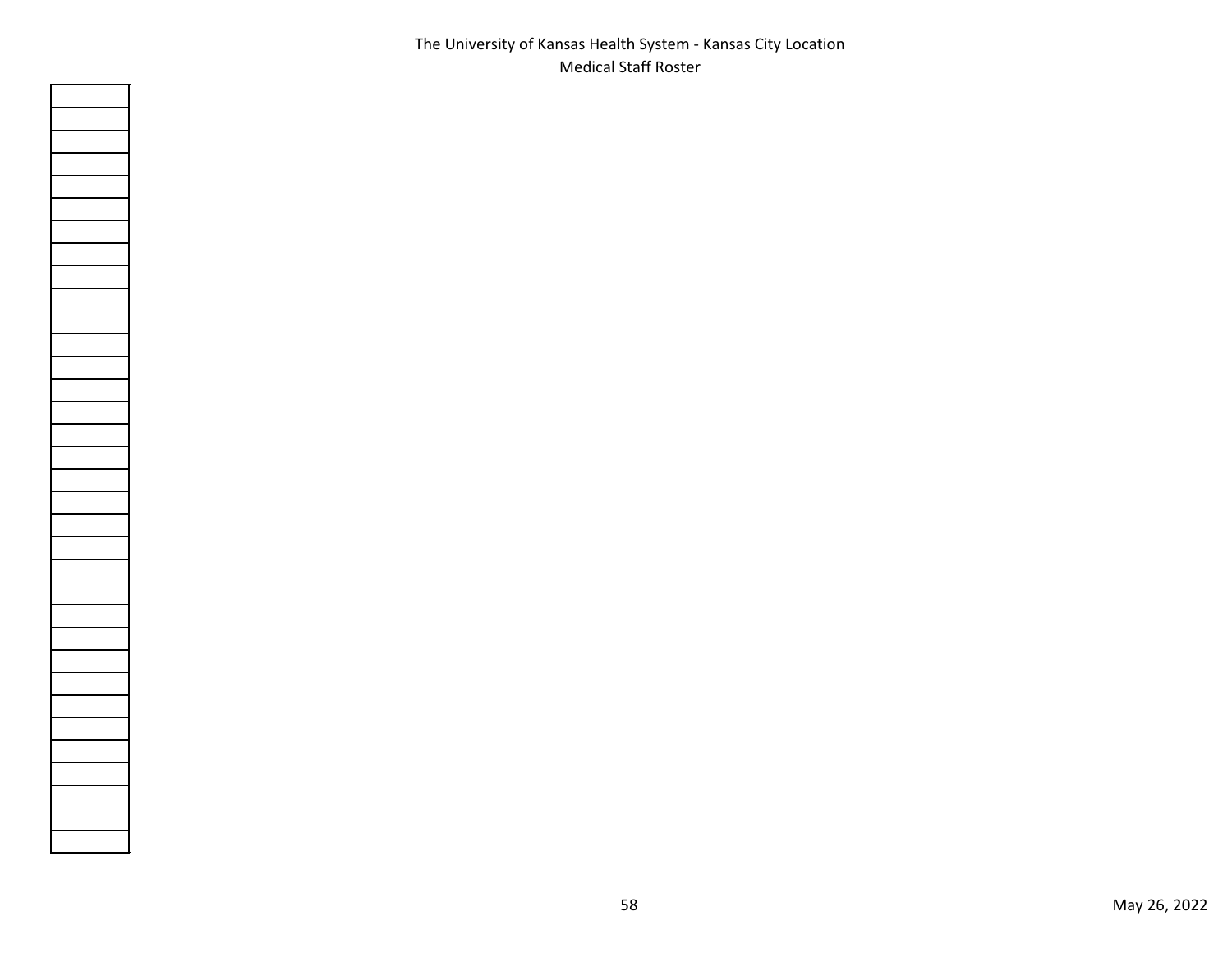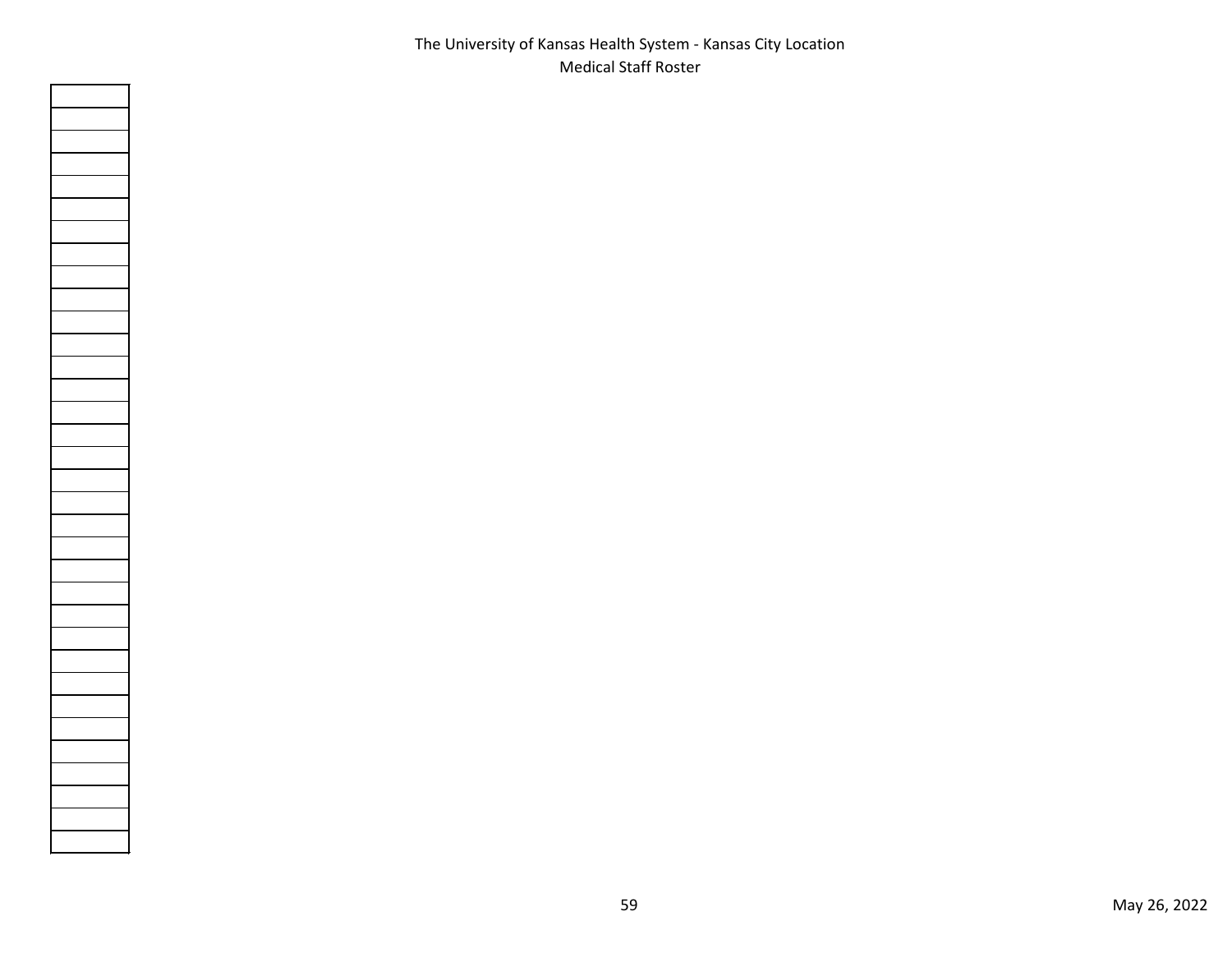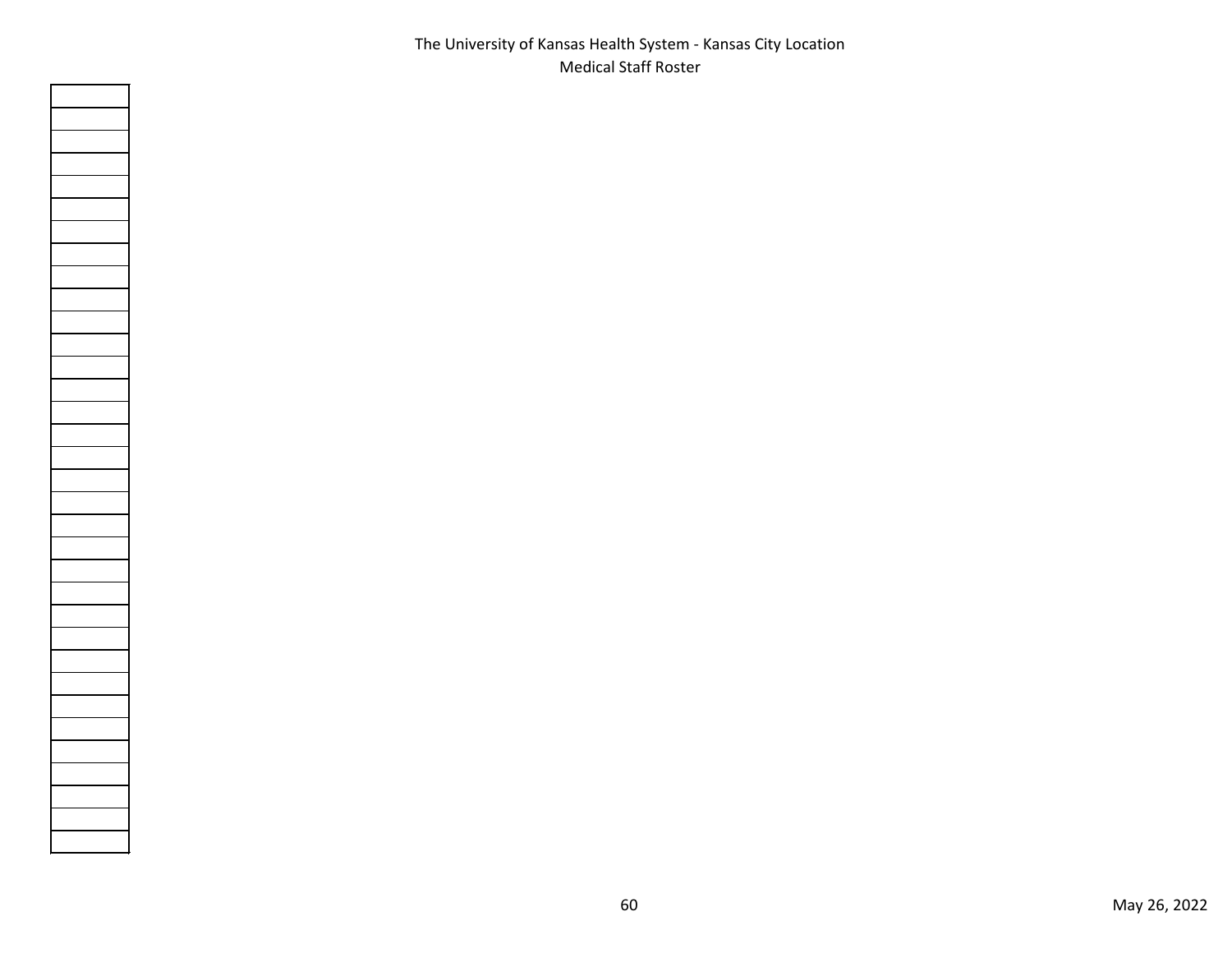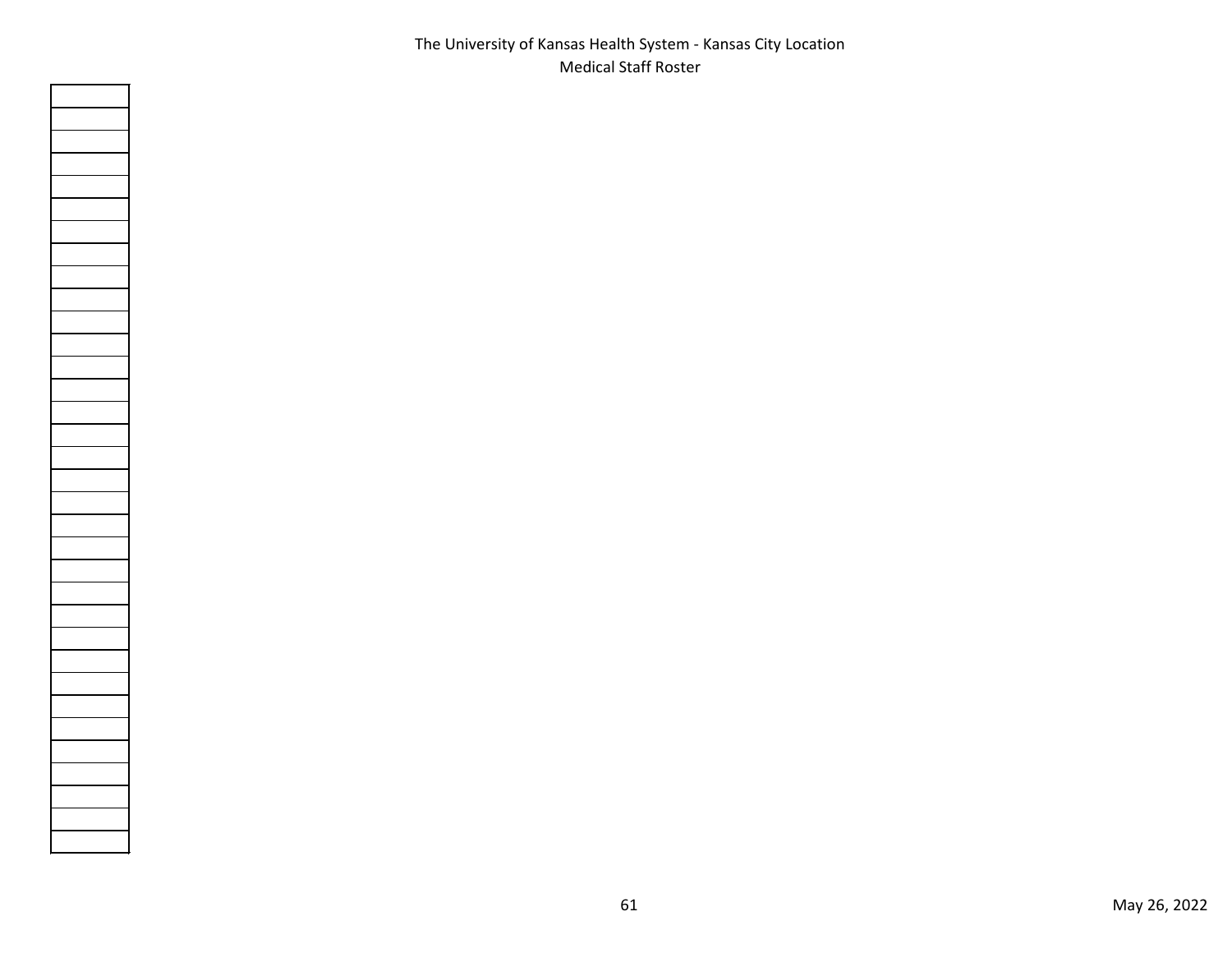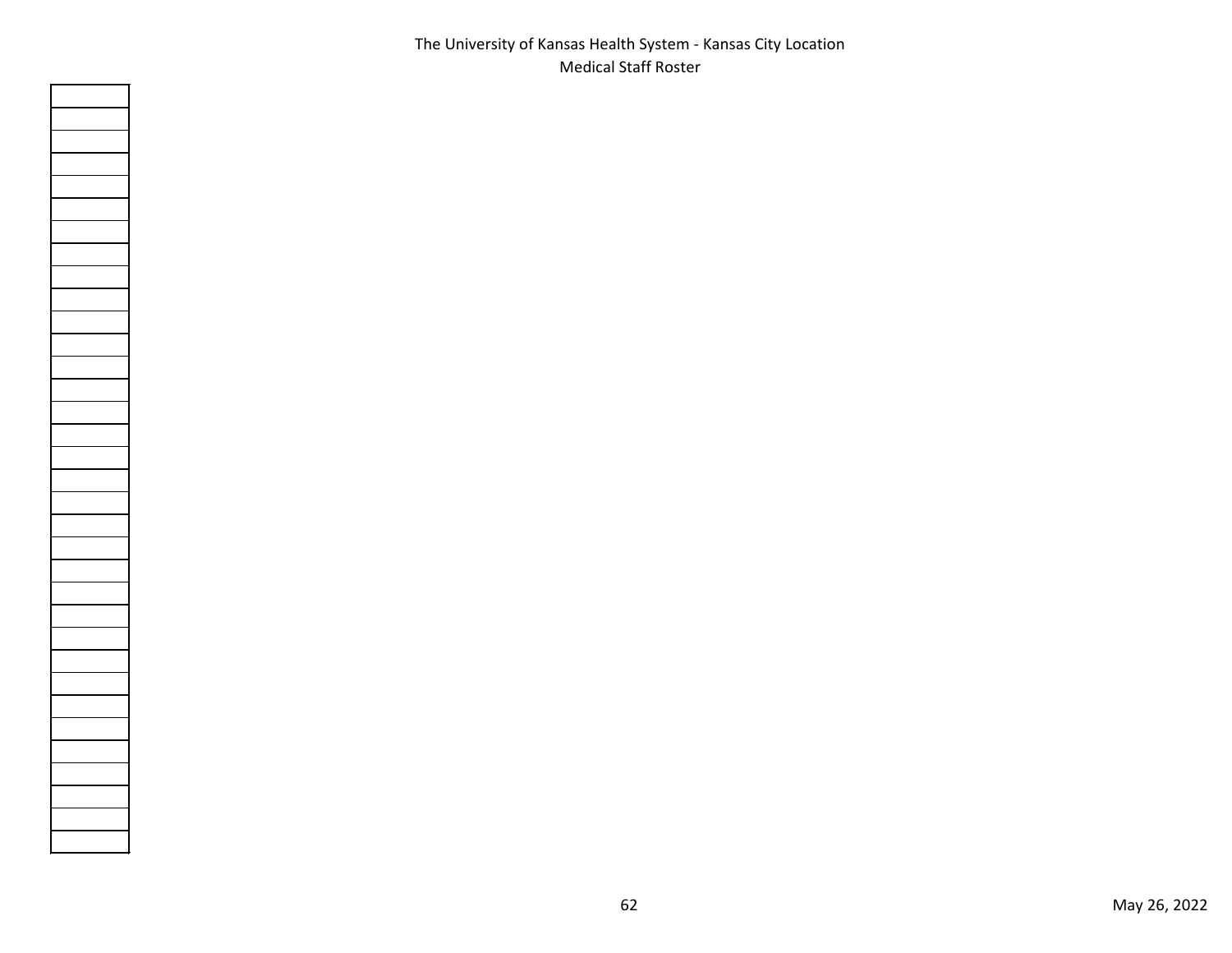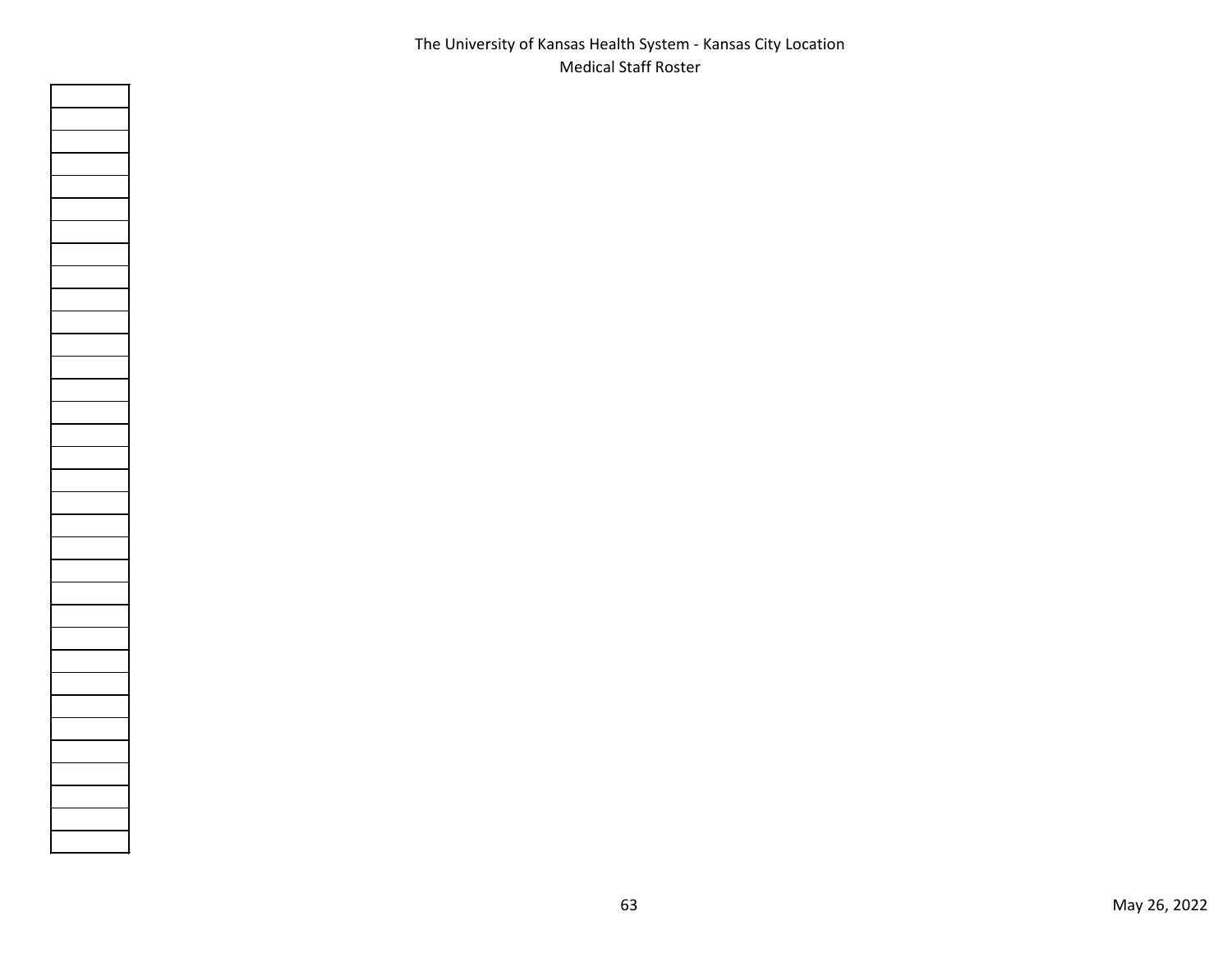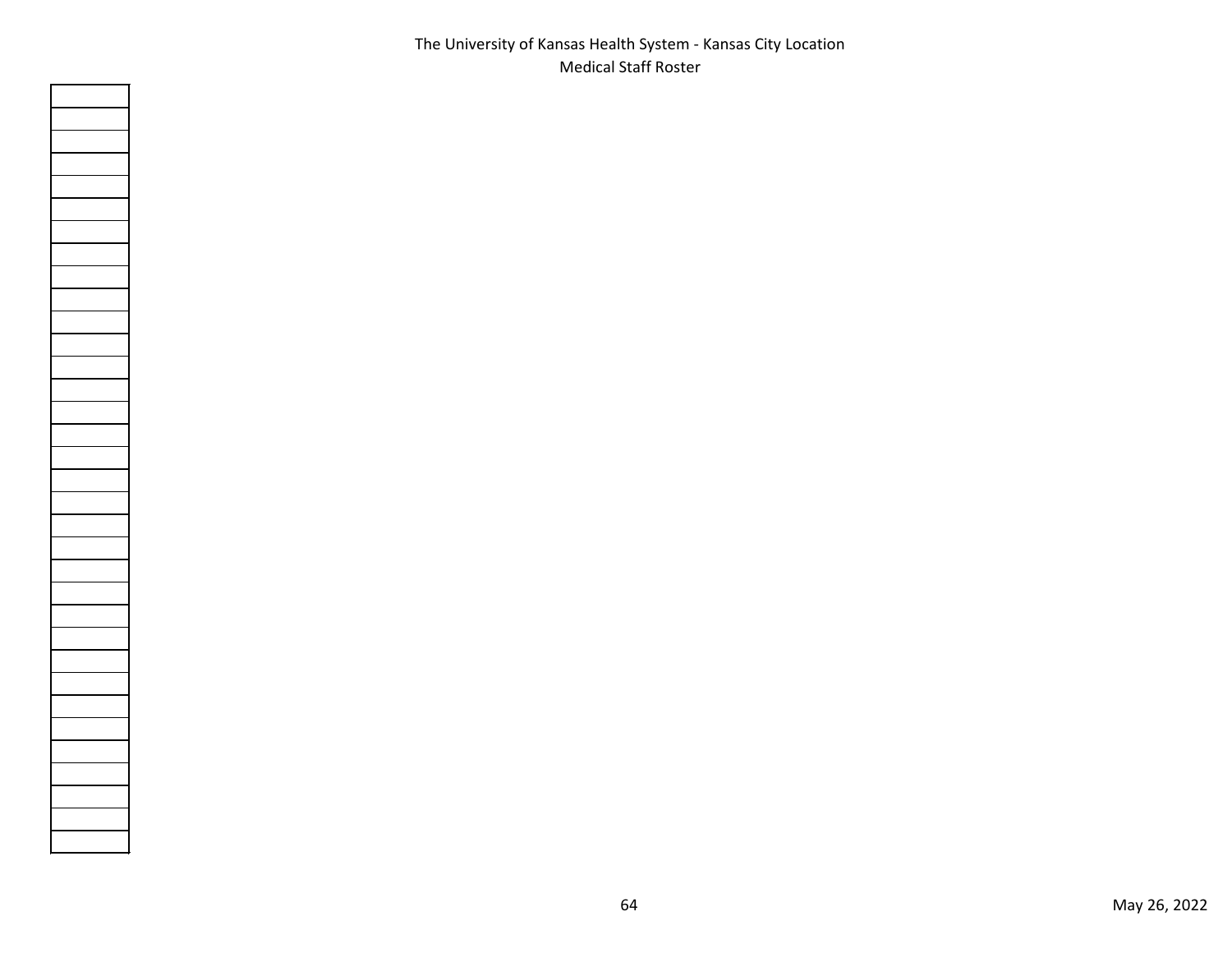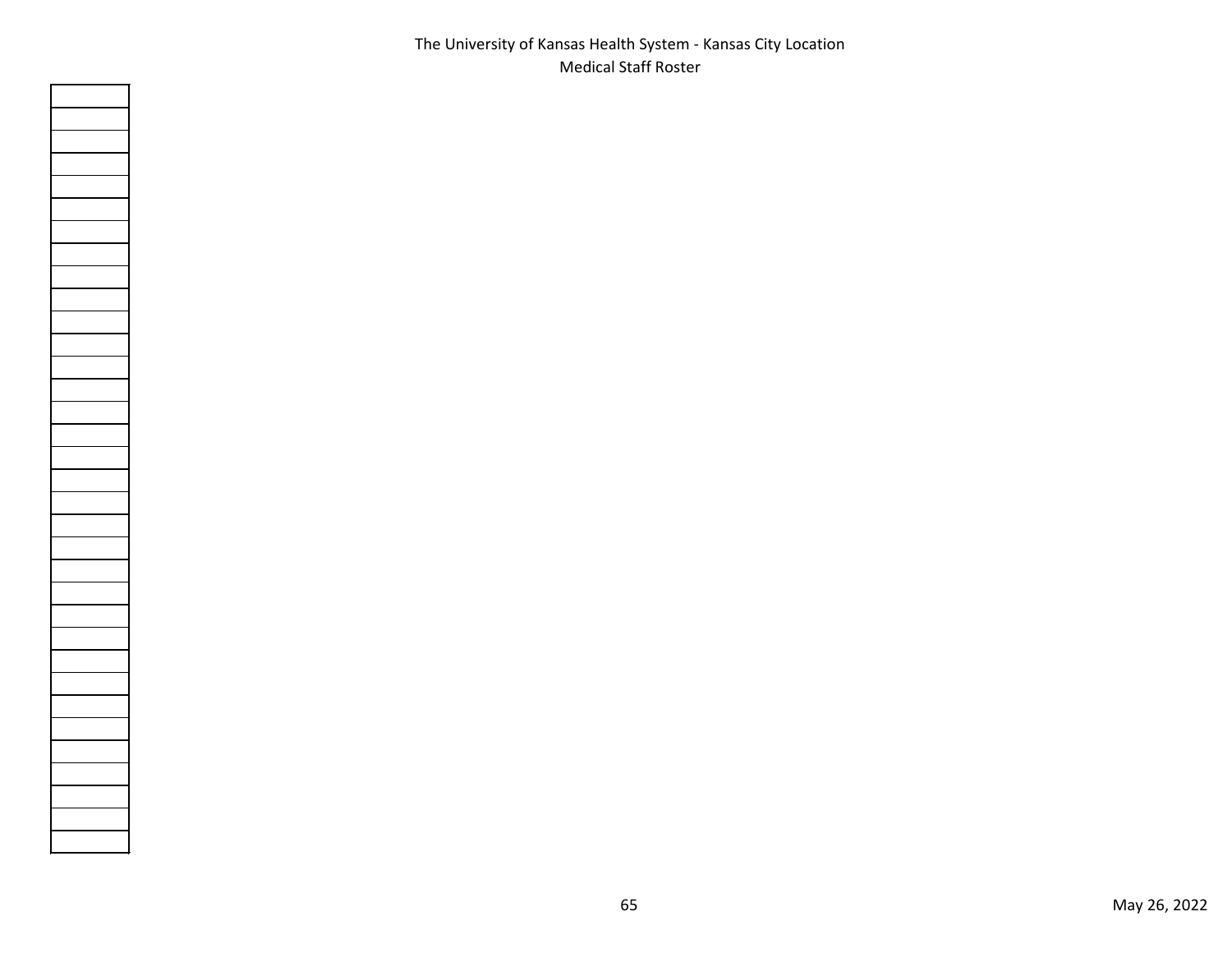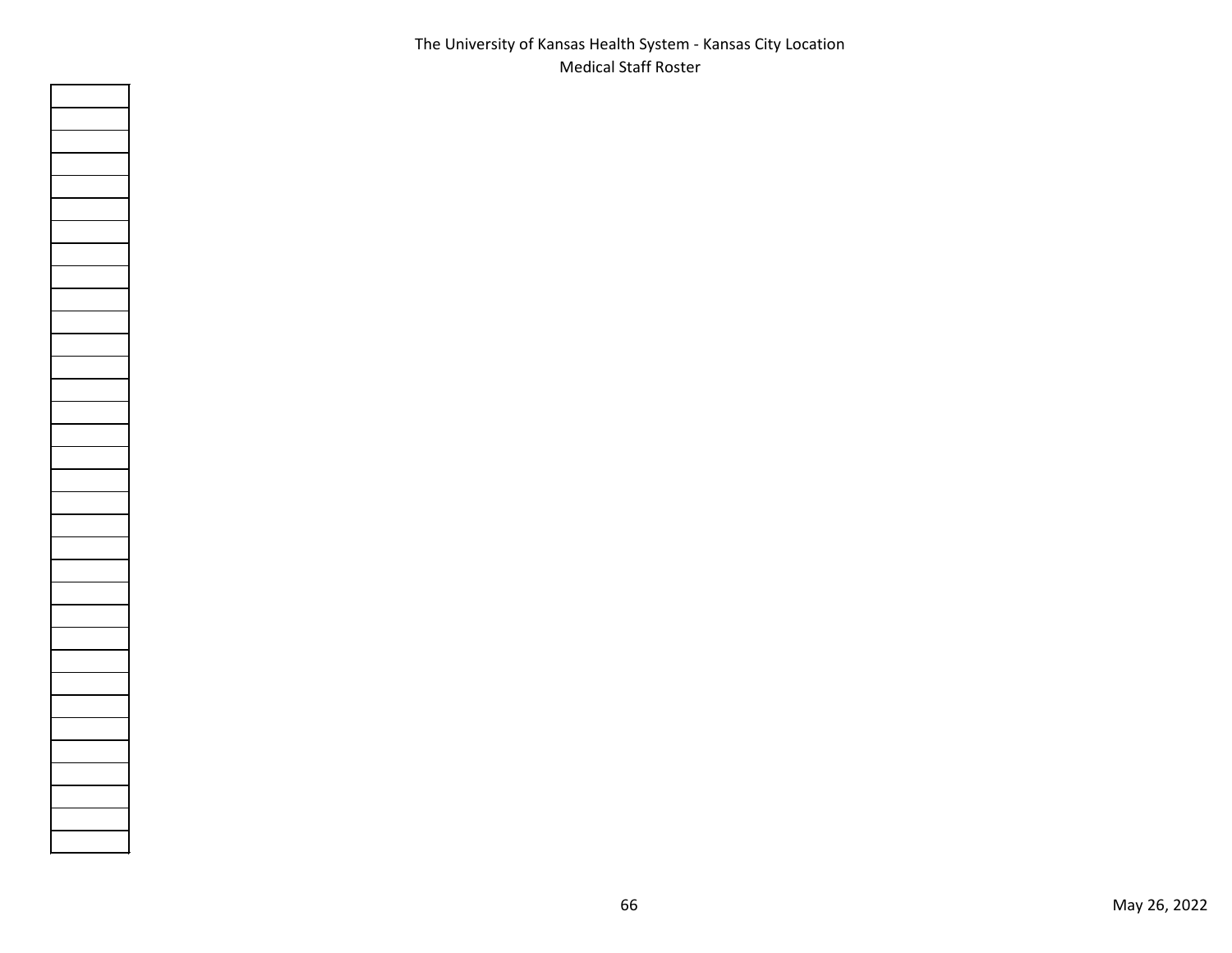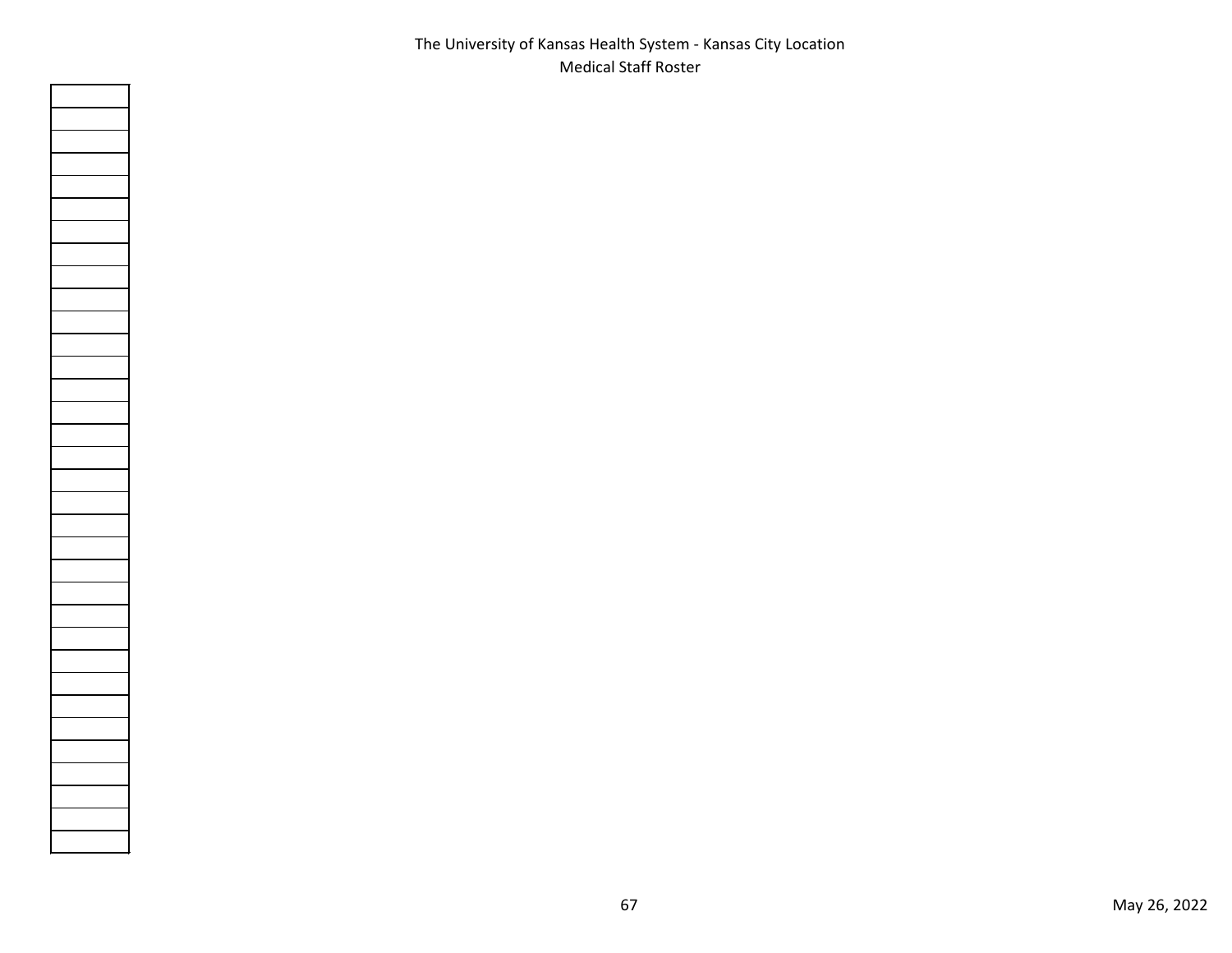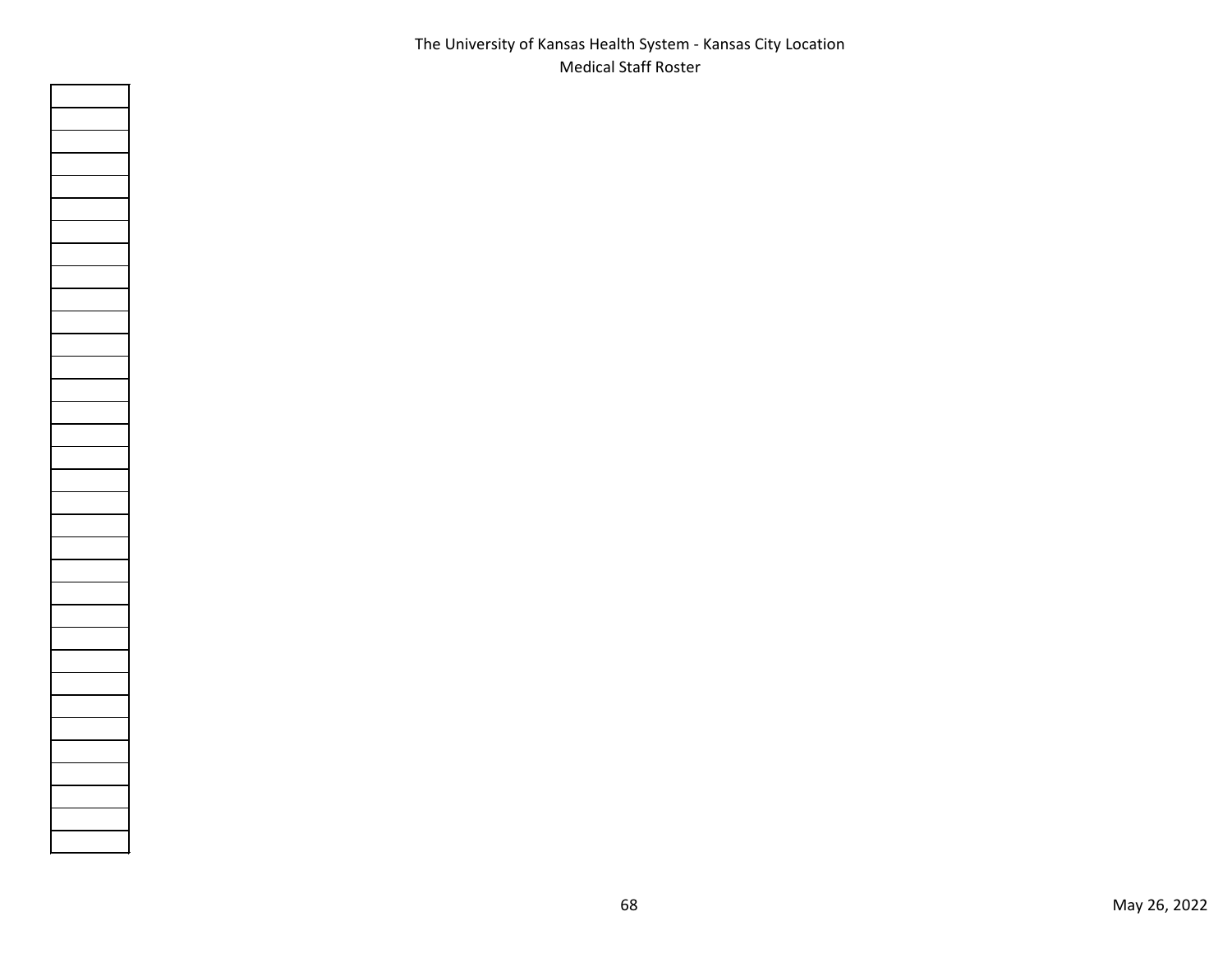